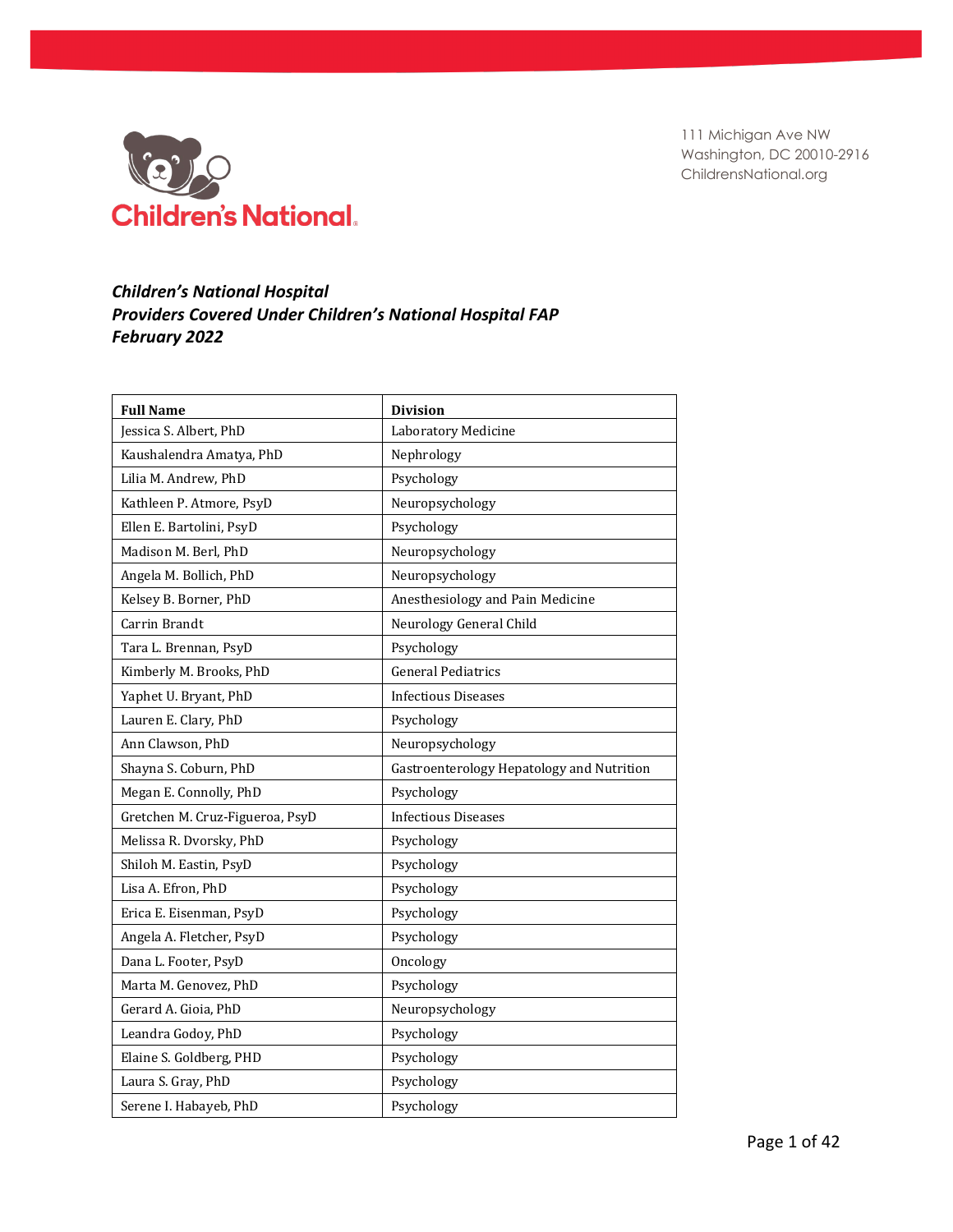

| <b>Full Name</b>             | <b>Division</b>           |
|------------------------------|---------------------------|
| Steven J. Hardy, PhD         | Psychology                |
| Kristina K. Hardy, PhD       | Neuropsychology           |
| Amanda E. Hastings, PsyD     | Psychology                |
| Julie E. Heier, PhD          | Psychology                |
| Linda J. Herbert, PhD        | Allergy and Immunology    |
| Sarah E. Hornack, PhD        | Psychology                |
| Anne P. Inge, PhD            | Neuropsychology           |
| Laura E. Kenealy, PhD        | Neuropsychology           |
| Lauren E. Kenworthy, PhD     | Neuropsychology           |
| Rachel M. Kolsky, PhD        | Psychology                |
| Maria Lauer, PhD             | <b>General Pediatrics</b> |
| Casey R. Lawless, PhD        | Pulmonary and Sleep       |
| Melissa O. Liggett, PhD      | Psychology                |
| Hayley J. Loblein, PhD       | Neuropsychology           |
| Eleanor R. Mackey, PhD       | Psychology                |
| Britlan G. Malek, PsyD       | Psychology                |
| Donna E. Marschall, PhD      | Psychology                |
| Stephanie M. Merwin, PhD     | Psychology                |
| Drew G. Michael, PhD         | Laboratory Medicine       |
| Michael E. Mintz, PsyD       | Psychology                |
| Maureen C. Monaghan, PhD     | Psychology                |
| Julie B. Newman, PhD         | Neuropsychology           |
| Lisa C. Opipari-Arrigan, PhD | Psychology                |
| Miao Pan, PhD                | Laboratory Medicine       |
| Deborah C. Potvin, PhD       | Neuropsychology           |
| Cara E. Pugliese, PhD        | Neuropsychology           |
| Ashley M. Ramos, PhD         | Allergy and Immunology    |
| Allison B. Ratto, PhD        | Neuropsychology           |
| Srishti Rau, PhD             | Neuropsychology           |
| Eleni E. Rizakos, PsyD       | Neuropsychology           |
| Tommie L. Robinson, Jr., PhD | Hearing and Speech        |
| Nikita P. Rodrigues, PhD     | Psychology                |
| Cecilia T. Rowland, EdD      | <b>General Pediatrics</b> |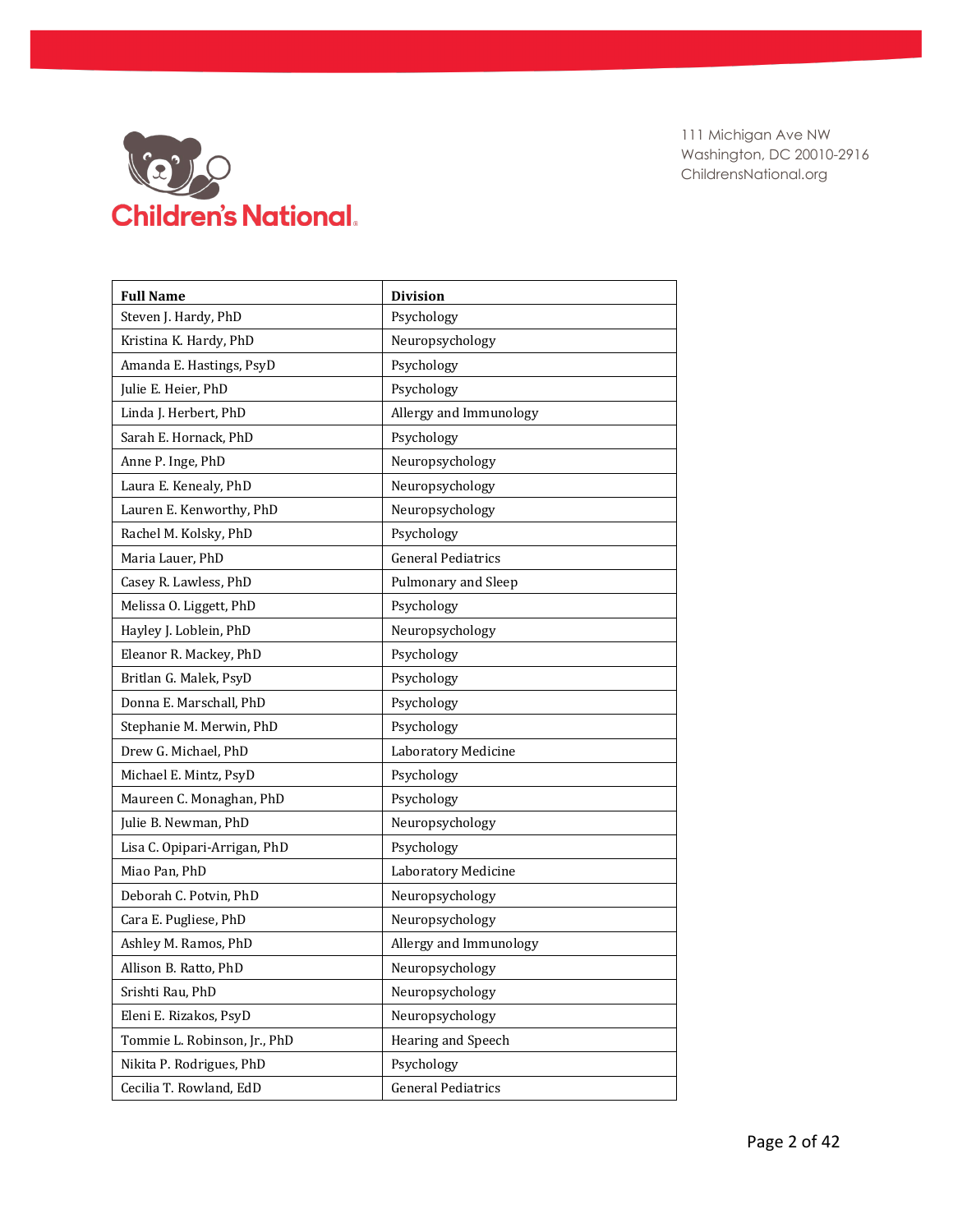

| <b>Full Name</b>                | <b>Division</b>                           |
|---------------------------------|-------------------------------------------|
| Mi-Young Ryee, PhD              | Psychology                                |
| Erin M. Sadler, PsyD            | Psychology                                |
| Cristiano T. Santostefano, PsyD | Psychology                                |
| Jacqueline H. Sanz, PhD         | Neuropsychology                           |
| Claire H. Semerjian, PsyD       | Neuropsychology                           |
| Leigh N. Sepeta, PhD            | Neuropsychology                           |
| Sanchita Sharma, PsyD           | <b>General Pediatrics</b>                 |
| Komal Sharma-Patel, PhD         | Psychology                                |
| Yuri Shishido, PhD              | Neuropsychology                           |
| Sharon Singh, PhD               | Psychology                                |
| Avante J. Smack, PhD            | <b>General Pediatrics</b>                 |
| Sabera Sobhan-Mosley, PhD       | Psychology                                |
| Olivia R. Soutullo, PhD         | Psychology                                |
| John F. Strang, PsyD            | Neuropsychology                           |
| Randi Streisand, PhD            | Psychology                                |
| Via O. Strong, PsyD             | Psychology                                |
| Eliana L. Sudikoff, PhD         | Neuropsychology                           |
| Herman Tolbert, Jr., PHD        | Psychology                                |
| Carrie E. Tully, PhD            | Psychology                                |
| Christopher G. Vaughan, PsyD    | Neuropsychology                           |
| Lisa Vincent, PhD               | Laboratory Medicine                       |
| Karin S. Walsh, PsyD            | Neuropsychology                           |
| Meagan C. Wills, PhD            | Neuropsychology                           |
| Noelle E. Wolf, PsyD            | Psychology                                |
| Rachael M. Yates, PhD           | Neuropsychology                           |
| Deborah M. Zlotnik, PhD         | Psychology                                |
| Emily C. Abbey, NP              | <b>Critical Care Medicine</b>             |
| Olivia R. Ackerman, NP          | Fetal and Transitional Medicine           |
| Sameeya N. Ahmed Winston, NP    | Blood and Marrow Transplantation          |
| Maria H. Alleyne, NP            | Adolescent and Young Adult Medicine       |
| June K. Amling, CNS             | Plastic and Reconstructive Surgery        |
| Isabel V. Andrews, NP           | Gastroenterology Hepatology and Nutrition |
| Lauren E. Arrigoni, CPNP-PC     | <b>Infectious Diseases</b>                |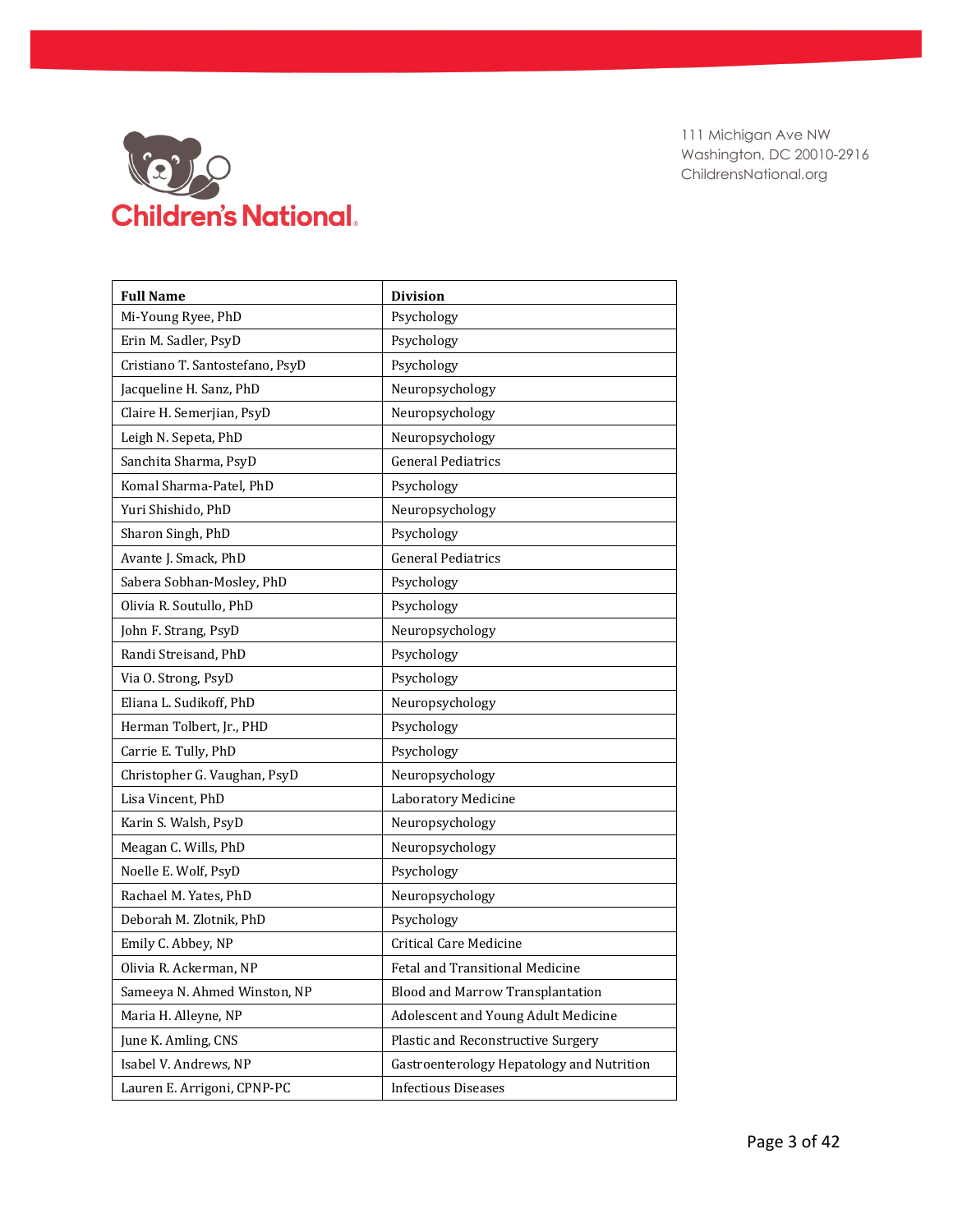

| <b>Full Name</b>           | <b>Division</b>                                     |
|----------------------------|-----------------------------------------------------|
| Krystal N. Artis, PA-C     | Gastroenterology Hepatology and Nutrition           |
| Joy R. Avery, NP           | Neonatology                                         |
| Carl J. Bailey, PA-C       | Neurosurgery                                        |
| Kristina M. Barbera, NP    | Cardiology                                          |
| Jennifer L. Barrett, NP    | <b>General Pediatrics</b>                           |
| Jennifer M. Becker, NP     | Adolescent and Young Adult Medicine                 |
| Elizabeth A. Benitez, PA-C | Plastic and Reconstructive Surgery                  |
| Elizabeth A. Bettini, CNS  | Hospital Medicine                                   |
| Sarah A. Birch, NP         | <b>General Pediatrics</b>                           |
| Sarah C. Bittle, NP        | <b>General Pediatrics</b>                           |
| Shiela R. Bostelman, NP    | Cardiology                                          |
| Elizabeth T. Boyce, CPNP   | Pulmonary and Sleep                                 |
| Brianna L. Bradley, FNP    | <b>General Pediatric Surgery</b>                    |
| Angela J. Burd, NP         | <b>Hospital Medicine</b>                            |
| Caroline W. Burke, NP      | Cardiovascular Surgery                              |
| Megan N. Calvert, NP       | Gastroenterology Hepatology and Nutrition           |
| Nadine L. Camp, NP         | <b>General Pediatrics</b>                           |
| Anne M. Casto, NP          | Neonatology                                         |
| Madeleine J. Caughey, NP   | Orthopaedic Surgery and Sports Medicine             |
| Ellen C. Chaisson, NP      | Gastroenterology Hepatology and Nutrition           |
| Christina L. Chen, NP      | Urology                                             |
| Jessica Chong, PA-C        | Neurophysiology                                     |
| Susana Chung, PA-C         | Orthopaedic Surgery and Sports Medicine             |
| Anne G. Ciriello, NP       | <b>General Pediatric Surgery</b>                    |
| Heidi C. Clark, NP         | <b>Hospital Medicine</b>                            |
| Lindsay C. Clarke, PA-C    | <b>Colorectal and Pelvic Reconstruction Surgery</b> |
| Andrew J. Combs, PA-C      | Urology                                             |
| Caroline R. Conley, DNP    | <b>Critical Care Medicine</b>                       |
| Rachael B. Connor, NP      | Rheumatology                                        |
| Stephanie M. Cook, PA-C    | <b>Emergency Medicine</b>                           |
| Deborah A. Coughlin, NP    | <b>General Pediatrics</b>                           |
| Robert L. Crowder, PA-C    | Neurosurgery                                        |
| Kathleen E. Cummins, NP    | <b>General Pediatrics</b>                           |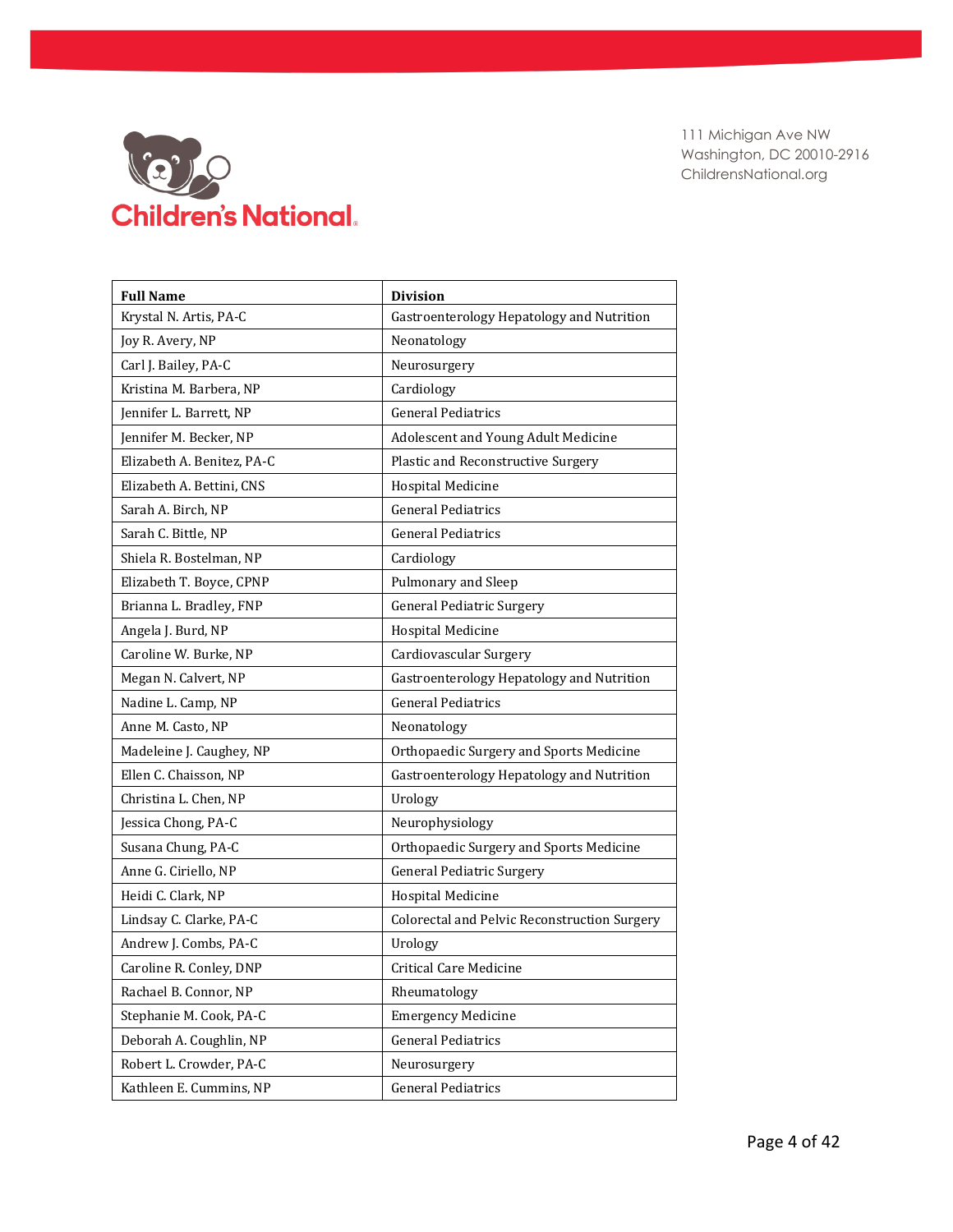

| <b>Full Name</b>           | <b>Division</b>                           |
|----------------------------|-------------------------------------------|
| Alexandra M. D'Angelo, NP  | Orthopaedic Surgery and Sports Medicine   |
| Lauren T. Daniel, NP       | Cardiac Critical Care Medicine            |
| Dorothy R. Davis, CPNP-PC  | Neurology General Child                   |
| Melissa A. Dazo, NP        | Cardiology                                |
| Olivia J. De Jong, DNP     | Orthopaedic Surgery and Sports Medicine   |
| Guylene Desir Gaston, NP   | <b>General Pediatrics</b>                 |
| Elizabeth L. Dey, NP       | <b>General Pediatric Surgery</b>          |
| Katherine C. DiMarco, NP   | Oncology                                  |
| Amy K. Doering, PA-C       | <b>Emergency Medicine</b>                 |
| Lauren M. Dome, NP         | Neurology General Child                   |
| Katherine E. Donahue, NP   | Oncology                                  |
| Nakeima E. Dorr, NP        | Adolescent and Young Adult Medicine       |
| Amanda B. Duffin, PA-C     | Otolaryngology                            |
| Kaitlin Dunn, NP           | Urology                                   |
| Jennifer-Rose Eccles, NP   | <b>Hospital Medicine</b>                  |
| Ashley C. Eckstein, NP     | <b>General Pediatrics</b>                 |
| Kirby K. Edsill, PA-C      | <b>Emergency Medicine</b>                 |
| Emily M. Elenteny, CAA     | Anesthesiology and Pain Medicine          |
| Aisha M. Ellis, NP         | Adolescent and Young Adult Medicine       |
| Katharine A. Endres, PA-C  | Orthopaedic Surgery and Sports Medicine   |
| Fanny Enriquez, PA-C       | <b>Emergency Medicine</b>                 |
| Sarah E. Evans, NP         | <b>Hospital Medicine</b>                  |
| Deborah Fisher, NP         | <b>Hospital Medicine</b>                  |
| Wendy S. Fitzgerald, NP    | Oncology                                  |
| Jean M. Fletcher, NP       | Adolescent and Young Adult Medicine       |
| Erin M. Fletcher, PA-C     | Neonatology                               |
| Mary E. Flynn, NP          | Hospital Medicine                         |
| Kristi L. Ford, NP         | Gastroenterology Hepatology and Nutrition |
| Amy R. Frantz, NP          | Oncology                                  |
| Susan G. French, NP        | Anesthesiology and Pain Medicine          |
| Shelby N. Fullen, CAA      | Anesthesiology and Pain Medicine          |
| Catherine P. Gardner, PA-C | Hospital Medicine                         |
| Amy L. Garman, NP          | Neonatology                               |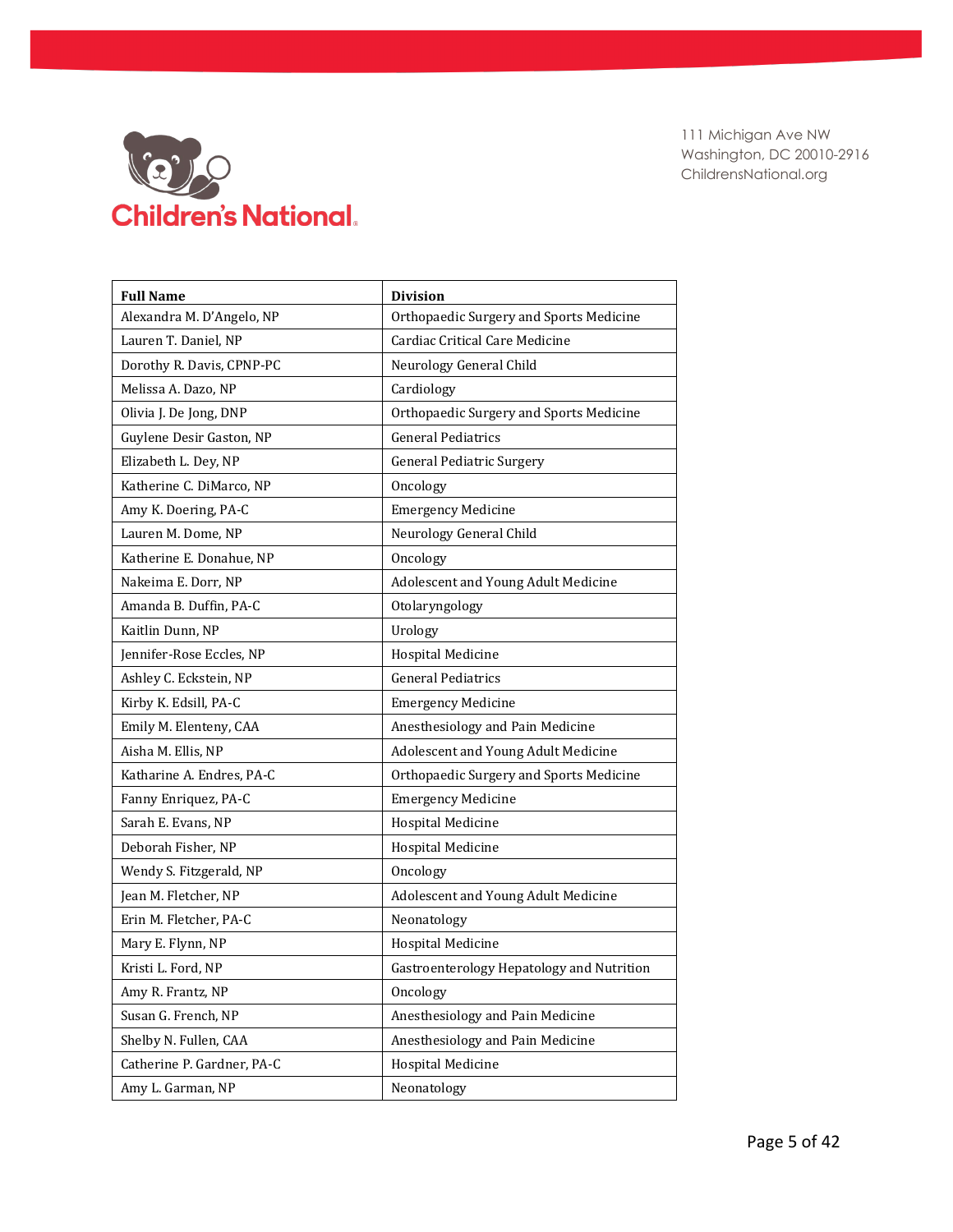

| <b>Full Name</b>           | <b>Division</b>                           |
|----------------------------|-------------------------------------------|
| Courtney E. Garry, DNP     | <b>General Pediatric Surgery</b>          |
| Anya A. Gartner, CAA       | Anesthesiology and Pain Medicine          |
| Greer S. Gavins, NP        | <b>General Pediatrics</b>                 |
| Virginia Gebus, CNS        | Gastroenterology Hepatology and Nutrition |
| Stacy M. Geisert, NP       | Oncology                                  |
| Alexandra K. Gervais, NP   | Gastroenterology Hepatology and Nutrition |
| Lindsey T. Golomb, LPC     | <b>General Pediatrics</b>                 |
| Sara N. Gordon, NP         | Physical Medicine and Rehabilitation      |
| Rosemary S. Gurel, NP      | Neonatology                               |
| Stephanie Gurevich, PA-C   | Neurosurgery                              |
| Leila D. Habayeb, CPNP-PC  | <b>General Pediatrics</b>                 |
| Ashley A. Hall, NP         | <b>General Pediatrics</b>                 |
| Kelly Hann, NP             | Oncology                                  |
| Samantha N. Harnack, NP    | Hematology                                |
| Susan G. Harvey, CPNP      | Hematology                                |
| Angela Hasler, NP          | Adolescent and Young Adult Medicine       |
| Kathryn A. Havens, PA-C    | Neurophysiology                           |
| Jacquelyn C. Herbert, NP   | Neonatology                               |
| Deborah M. Hermes, NP      | <b>Critical Care Medicine</b>             |
| Daniela G. Herrera, NP     | Anesthesiology and Pain Medicine          |
| Terry E. Hess, NP          | Neonatology                               |
| Lisa S. Hiers, NP          | Allergy and Immunology                    |
| Diana M. Hines, NP         | Orthopaedic Surgery and Sports Medicine   |
| Camille M. Hippolyte, NP   | Adolescent and Young Adult Medicine       |
| Tamar B. Hirshberg, NP     | <b>General Pediatrics</b>                 |
| Amy C. Hoffer, NP          | Gastroenterology Hepatology and Nutrition |
| Sherwood D. Holloway, PA-C | Otolaryngology                            |
| Brianne J. Holmes, NP      | Adolescent and Young Adult Medicine       |
| Catherine W. Holohan, NP   | <b>General Pediatric Surgery</b>          |
| Alana L. Holt, PA-C        | <b>Emergency Medicine</b>                 |
| Sarah S. Hudock, NP        | Pulmonary and Sleep                       |
| Aziza Z. Hull, PA-C        | Neonatology                               |
| Risi Idiokitas, LAc        | <b>Hospital Medicine</b>                  |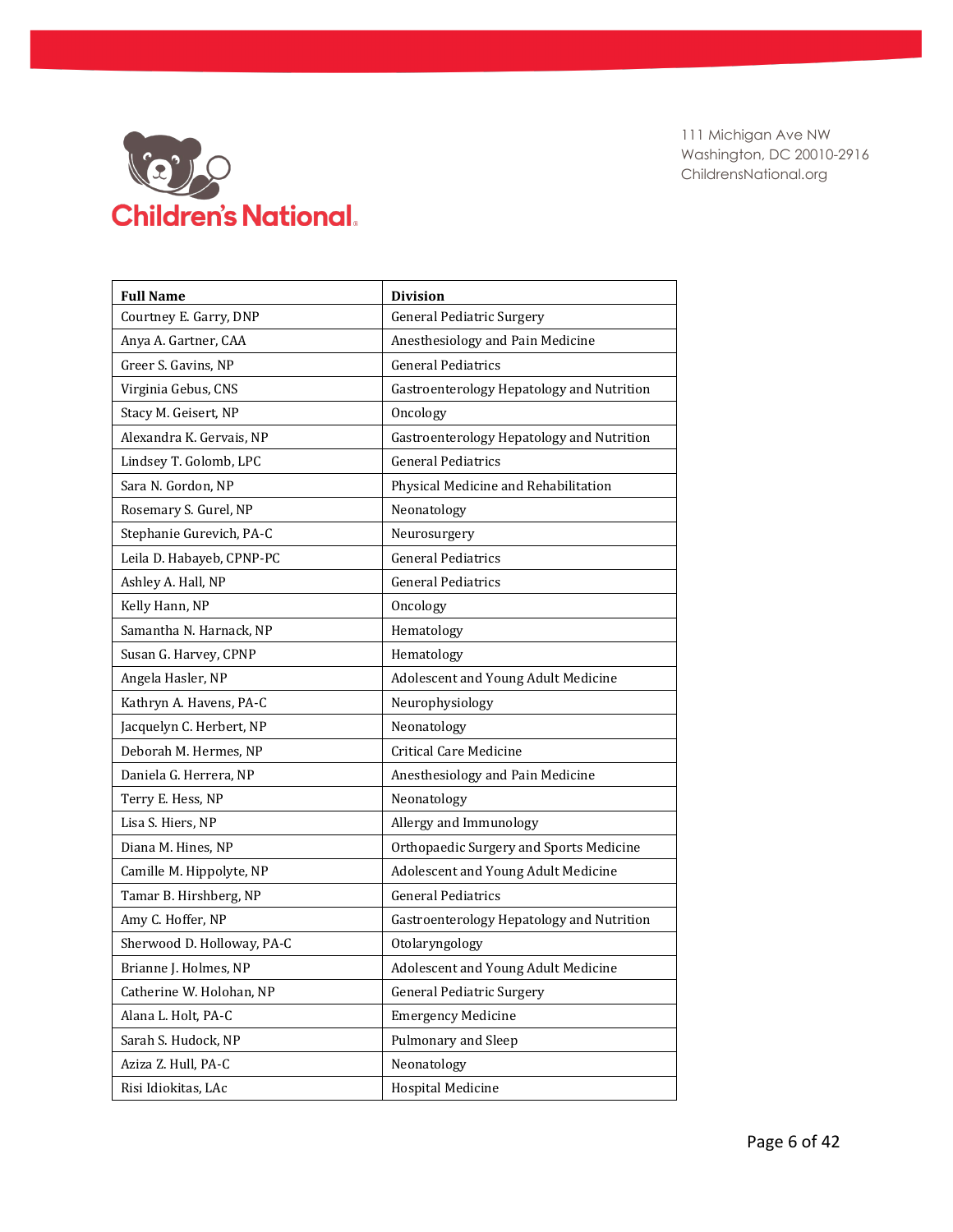

| <b>Full Name</b>                | <b>Division</b>                         |
|---------------------------------|-----------------------------------------|
| Stephanie A. Irizarry, CPNP     | Allergy and Immunology                  |
| Rashada R. Jackson, FNP         | <b>General Pediatrics</b>               |
| Daryl S. Jacob, CAA             | Anesthesiology and Pain Medicine        |
| Anna M. Jacobson, NP            | Orthopaedic Surgery and Sports Medicine |
| Kadie B. Jalloh, NP             | Adolescent and Young Adult Medicine     |
| Felicia C. James, CPNP          | Adolescent and Young Adult Medicine     |
| Susannah M. Jenkins, PA-C       | <b>Emergency Medicine</b>               |
| Kaitlyn J. Jensen-Reimann, PA-C | <b>Emergency Medicine</b>               |
| Jessica R. Johnson, CPNP        | Oncology                                |
| KeAndra R. Jones, CPNP          | <b>General Pediatrics</b>               |
| Melissa B. Jones, NP            | Cardiac Critical Care Medicine          |
| Maryna Kapichyna, PA-C          | Adolescent and Young Adult Medicine     |
| Jasleen Kaur, CAA               | Anesthesiology and Pain Medicine        |
| Sara E. Keefer, NP              | Neurosurgery                            |
| Kelly M. Kerrigan, PA-C         | <b>Emergency Medicine</b>               |
| Sarah E. Kimball, NP            | <b>Hospital Medicine</b>                |
| Mary N. Kinler, NP              | <b>Emergency Medicine</b>               |
| Anne M. Kirlin, NP              | <b>General Pediatrics</b>               |
| Meagan L. Kistler, NP           | Allergy and Immunology                  |
| Amy E. Klamberg, NP             | Adolescent and Young Adult Medicine     |
| Marian J. Kolodgie, NP          | Neurophysiology                         |
| Anna T. Kovalcik, CPNP-PC       | <b>General Pediatrics</b>               |
| Gina M. Krakovsky, NP           | Dermatology                             |
| Diane E. Kraynak, NP            | Nephrology                              |
| Samantha C. Krench, CPNP        | Plastic and Reconstructive Surgery      |
| Keriann W. Kuperman, PA-C       | <b>Genetics and Metabolism</b>          |
| Amy J. LaCava, CPNP             | <b>Developmental Pediatrics</b>         |
| Alexis N. Lambros, CAA          | Anesthesiology and Pain Medicine        |
| Jennifer C. Landis, NP          | <b>General Pediatrics</b>               |
| Lynn K. Laning, NP              | Pulmonary and Sleep                     |
| Jeffrey A. Lapinski, NP         | Neonatology                             |
| Meredith M. LaRue, NP           | Endocrinology                           |
| Heather M. Lee, FNP             | Plastic and Reconstructive Surgery      |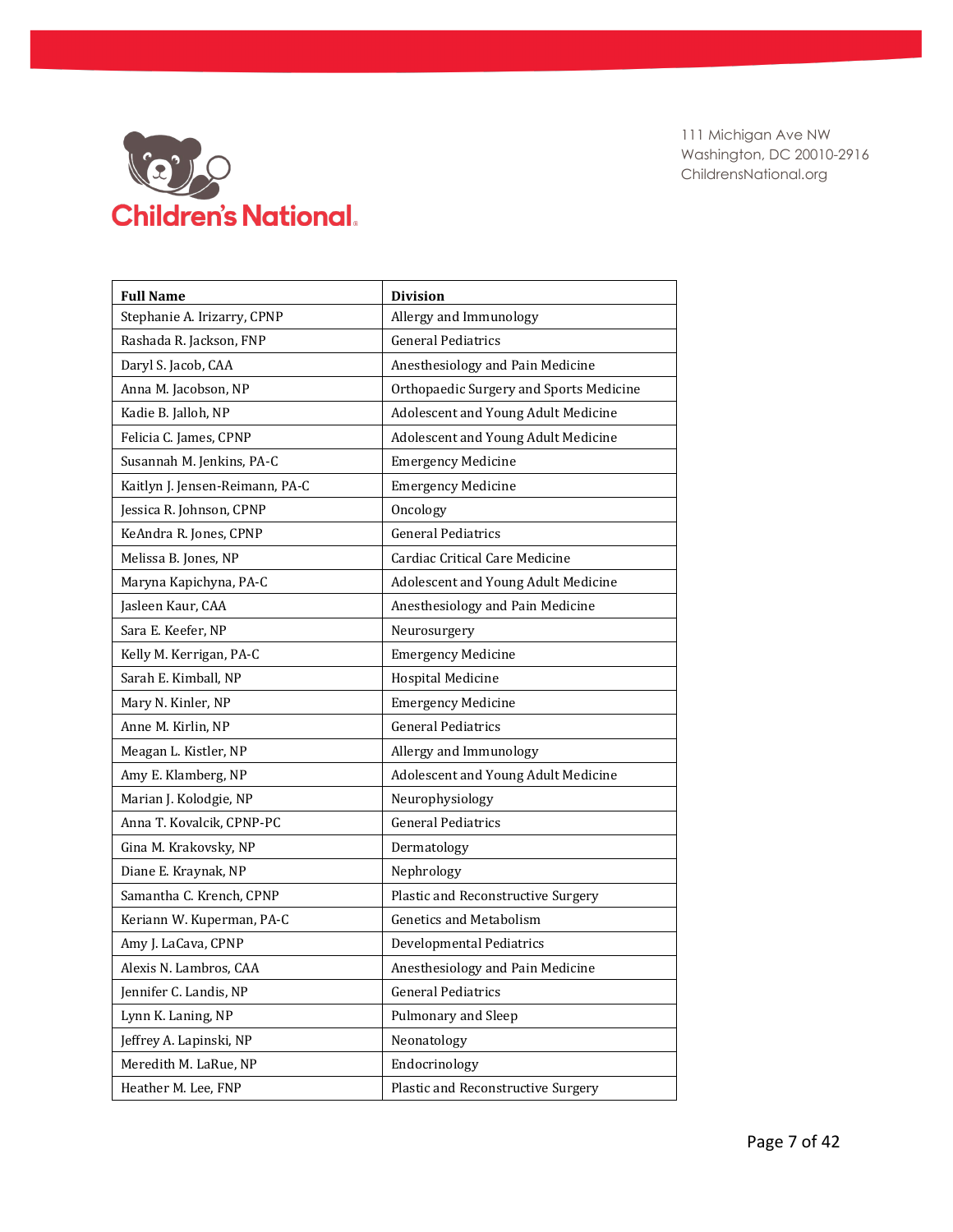

| <b>Full Name</b>           | <b>Division</b>                           |
|----------------------------|-------------------------------------------|
| Ariel S. Levy, NP          | Hematology                                |
| Angela G. Lewis, NP        | Oncology                                  |
| Celicia W. Little, DNP     | <b>General Pediatrics</b>                 |
| Kathleen Logan, NP         | <b>General Pediatrics</b>                 |
| Lori A. Lucas, NP          | <b>General Pediatrics</b>                 |
| Kelly A. Lyons, NP         | Blood and Marrow Transplantation          |
| Christine C. Macalinao, NP | Urology                                   |
| Jaytoya C. Manget, NP      | <b>General Pediatrics</b>                 |
| Liza A. Martell, NP        | <b>General Pediatric Surgery</b>          |
| Brenda M. Martin, NP       | Hematology                                |
| Elenora Mazover, CAA       | Anesthesiology and Pain Medicine          |
| Amy S. McCabe, NP          | Neonatology                               |
| Shane P. McCarthy, PA-C    | Otolaryngology                            |
| Molly G. McComiskey, NP    | Oncology                                  |
| Kathryn K. McCoy, NP       | <b>General Pediatrics</b>                 |
| Kelly S. McCrady, NP       | <b>Developmental Pediatrics</b>           |
| Brooke E. McDonald, CAA    | Anesthesiology and Pain Medicine          |
| Shannon L. McGuigan, NP    | Orthopaedic Surgery and Sports Medicine   |
| Leanna M. McKenzie, NP     | Endocrinology                             |
| Erin M. McLaughlin, NP     | Neonatology                               |
| Laura J. McWade Paez, NP   | Gastroenterology Hepatology and Nutrition |
| Elisabeth A. Meagher, NP   | Diagnostic Imaging and Radiology          |
| Seema K. Meighan, NP       | Endocrinology                             |
| Jennifer L. Meldau, NP     | Hematology                                |
| Megan Menter, PA-C         | Otolaryngology                            |
| Joanna W. Meyers, NP       | <b>Infectious Diseases</b>                |
| Mary E. Micker, NP         | Urology                                   |
| Kirsten E. Miller, PA-C    | <b>Emergency Medicine</b>                 |
| Teri E. Minehart, NP       | Neonatology                               |
| Kendra V. Mingo, PA-C      | Otolaryngology                            |
| Marisa G. Mize, NP         | <b>Critical Care Medicine</b>             |
| Robyn M. Morrissette, PA-C | Allergy and Immunology                    |
| Kelli G. Morrissey, PA-C   | Neurology General Child                   |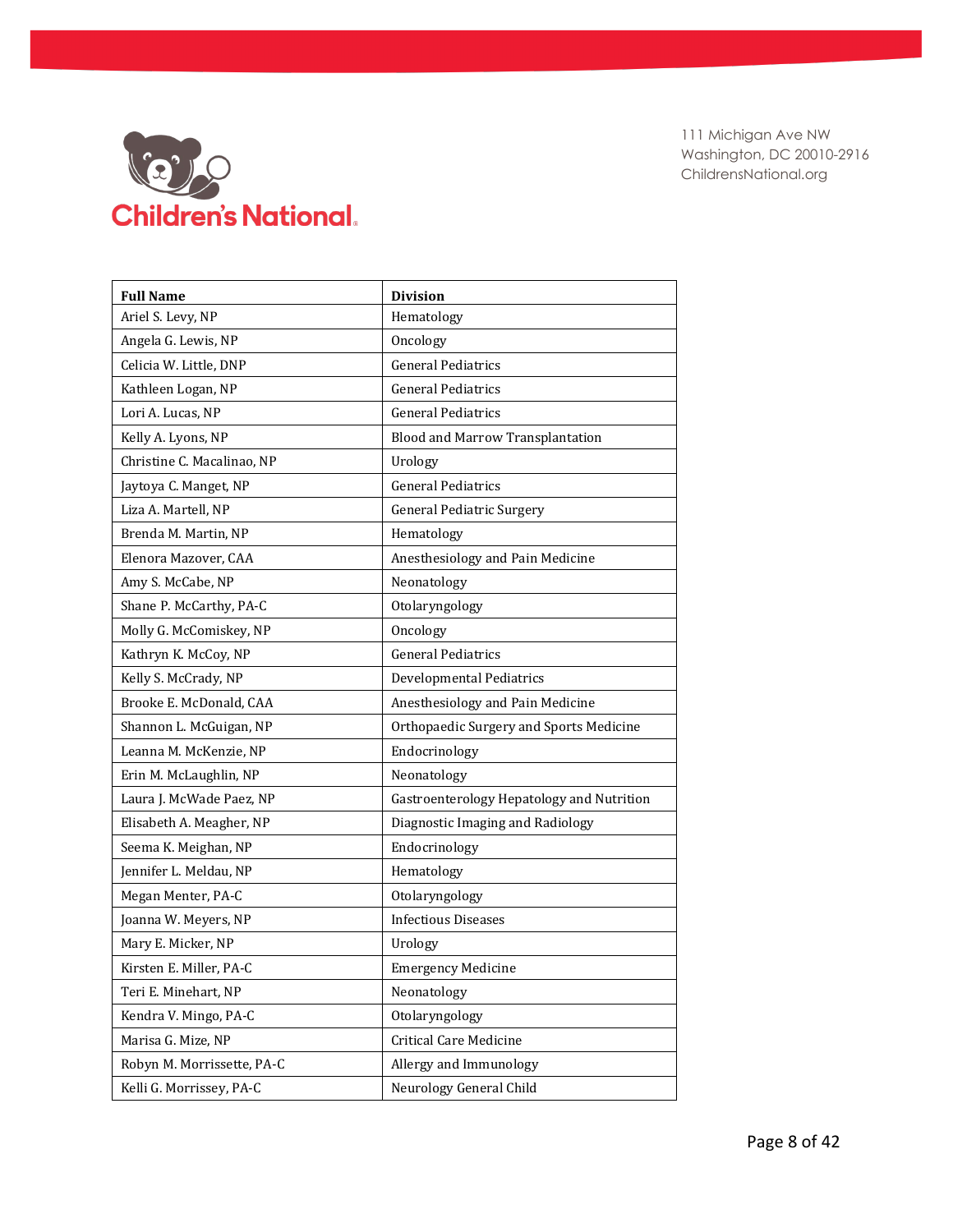

| <b>Full Name</b>            | <b>Division</b>                              |
|-----------------------------|----------------------------------------------|
| Cara J. Moses, PA-C         | <b>Emergency Medicine</b>                    |
| Elizabeth M. Moynihan, NP   | Cardiovascular Surgery                       |
| Patrice H. Murakami, NP     | <b>General Pediatrics</b>                    |
| Conni J. Nevills, NP        | <b>Emergency Medicine</b>                    |
| Shaina D. Newman, PA-C      | <b>Emergency Medicine</b>                    |
| Laura R. Norris, NP         | Cardiology                                   |
| Jodi L. O'Connor, CPNP      | Blood and Marrow Transplantation             |
| Rosemary R. O'Neill, NP     | Neonatology                                  |
| Caroline G. Oehlerich, PA-C | <b>Emergency Medicine</b>                    |
| Chimdinma D. Ojini, FNP     | Psychiatry                                   |
| Yuri K. Paredes, NP         | <b>Emergency Medicine</b>                    |
| Margaret J. Parker, NP      | Neurology General Child                      |
| Roshnee K. Pennington, PA-C | Otolaryngology                               |
| Amanda G. Perkins, NP       | Endocrinology                                |
| Ashley F. Perritt, PA-C     | <b>Emergency Medicine</b>                    |
| Lindsay D. Pesacreta, NP    | Colorectal and Pelvic Reconstruction Surgery |
| Leah H. Pettiford, FNP      | Allergy and Immunology                       |
| Christy E. Petyak, NP       | Nephrology                                   |
| Leslie A. Phillips, NP      | Physical Medicine and Rehabilitation         |
| Heather A. Plocinik, CAA    | Anesthesiology and Pain Medicine             |
| Scott M. Plunkett, CAA      | Anesthesiology and Pain Medicine             |
| Michelle L. Pollack, PA-C   | Otolaryngology                               |
| Karen B. Powell, NP         | Neonatology                                  |
| Leslie S. Prado, PA-C       | Otolaryngology                               |
| Eleanor F. Preta, PA-C      | Orthopaedic Surgery and Sports Medicine      |
| Misha C. Purnell, NP        | <b>General Pediatrics</b>                    |
| Aya Rahav, NP               | Hematology                                   |
| Vera L. Reed, NP            | <b>General Pediatrics</b>                    |
| Kathleen K. Reid, NP        | Cardiology                                   |
| Katie L. Reid, PA-C         | Oncology                                     |
| Jullie G. Rhee, NP          | Neurology General Child                      |
| Kristen W. Richards, NP     | <b>Infectious Diseases</b>                   |
| Kelly M. Riely, CRNP        | Anesthesiology and Pain Medicine             |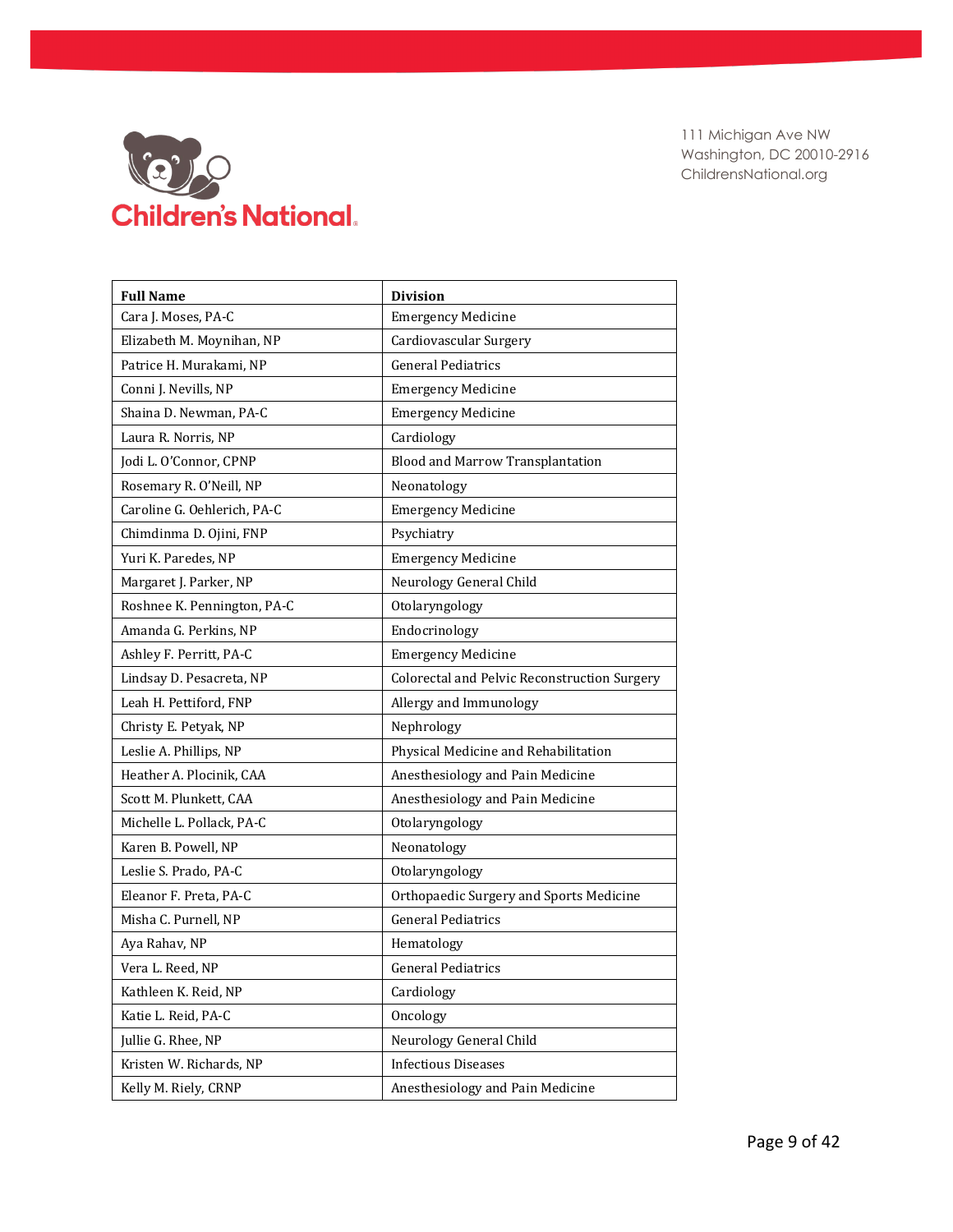

| <b>Full Name</b>           | <b>Division</b>                           |
|----------------------------|-------------------------------------------|
| Christine M. Riley, NP     | Cardiac Critical Care Medicine            |
| Christina L. Rinderle, NP  | Neonatology                               |
| Lisa M. Ring, NP           | Cardiovascular Surgery                    |
| Alexandra K. Rippe, CPNP   | Cardiovascular Surgery                    |
| Laura M. Rogers, NP        | <b>General Pediatrics</b>                 |
| Jennifer P. Rothberg, NNP  | Neonatology                               |
| Carla M. Rothgery, NP      | Anesthesiology and Pain Medicine          |
| Jennifer R. Rowe, NP       | Cardiac Critical Care Medicine            |
| Lindsay B. Ruffini, NP     | Neonatology                               |
| Michelle R. Sabol, PA-C    | Neonatology                               |
| Lisa T. Samanta, NP        | <b>General Pediatrics</b>                 |
| Joanny E. Sanchez, NP      | <b>General Pediatric Surgery</b>          |
| Tracee M. Saslowsky, NP    | Gastroenterology Hepatology and Nutrition |
| Molly E. Savitz, NP        | <b>Emergency Medicine</b>                 |
| Jacob W. Schick, CAA       | Anesthesiology and Pain Medicine          |
| Heather E. Schniepp, DNP   | Oncology                                  |
| Tara L. Seals, CPNP        | Adolescent and Young Adult Medicine       |
| Courtney L. Seiter, NP     | <b>Hospital Medicine</b>                  |
| Leanne S. Sellier, PA-C    | Orthopaedic Surgery and Sports Medicine   |
| Lindsey M. Shannon, PA-C   | Cardiovascular Surgery                    |
| Allison A. Shaw, NP        | <b>Genetics and Metabolism</b>            |
| Caitlin C. Sherman, NP     | <b>General Pediatric Surgery</b>          |
| Peter K. Shibuya, NP       | Neurology General Child                   |
| Maegan A. Shuler, PA-C     | <b>General Pediatric Surgery</b>          |
| Beth A. Siever, NP         | Hematology                                |
| Melissa S. Silva Wills, NP | Oncology                                  |
| Akash Sinha, CAA           | Anesthesiology and Pain Medicine          |
| Julie M. Slaats, NP        | Endocrinology                             |
| Lareshia L. Slade, NP      | <b>General Pediatrics</b>                 |
| Shelby P. Smith, CPNP      | Oncology                                  |
| Cherise A. Smith, NP       | <b>General Pediatrics</b>                 |
| Ashley P. Smith Fraser, NP | Dermatology                               |
| Barbara C. Snapp, NP       | Neonatology                               |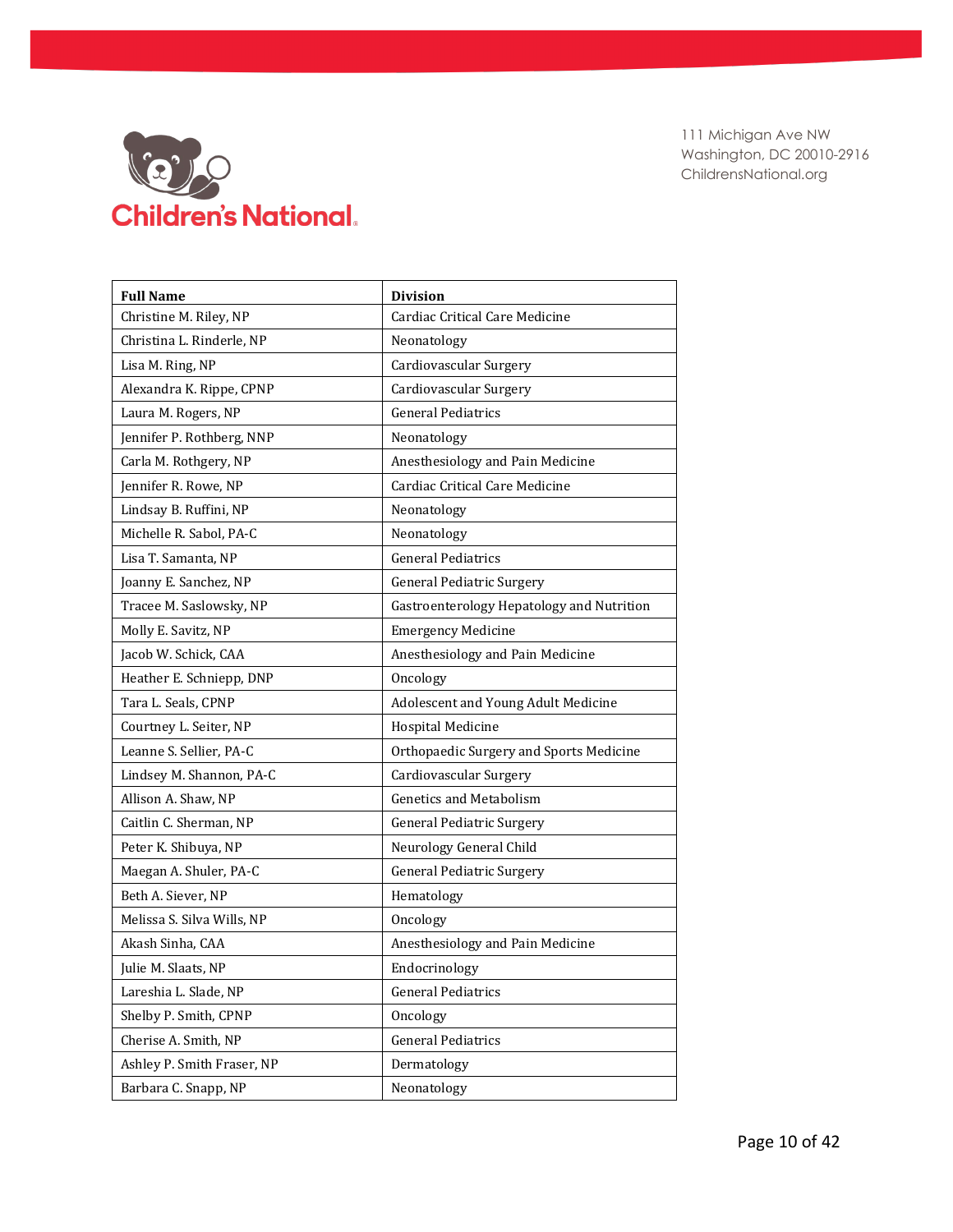

| <b>Full Name</b>             | <b>Division</b>                           |
|------------------------------|-------------------------------------------|
| Barbara J. Speller Brown, NP | Hematology                                |
| Anna C. Sprunger, PA-C       | Allergy and Immunology                    |
| Katelyn M. Staso, NP         | <b>Critical Care Medicine</b>             |
| Lori L. Stern, NP            | Gastroenterology Hepatology and Nutrition |
| Rachel D. Steury, NP         | Cardiology                                |
| Andrea R. Stough, PA         | Cardiovascular Surgery                    |
| Meghan K. Sullivan, NP       | Neonatology                               |
| Shannon M. Swickard, PA-C    | <b>General Pediatric Surgery</b>          |
| Jonathan M. Swink, CAA       | Anesthesiology and Pain Medicine          |
| Keri Thomas, PA-C            | Plastic and Reconstructive Surgery        |
| Christine O. Thomas, CPNP    | Oncology                                  |
| Kerri B. Thorn, PA-C         | Neurosurgery                              |
| Lori A. Tilghman, NP         | Neonatology                               |
| Leslie M. Tillman, CPNP      | <b>General Pediatrics</b>                 |
| Sarah Toney, NNP             | Neonatology                               |
| Jennifer Q. Tran, PA-C       | <b>Emergency Medicine</b>                 |
| Judy Tran, NP                | Oncology                                  |
| Ginikanwa N. Ukpabi, NP      | Adolescent and Young Adult Medicine       |
| Erin N. Van Winkle, CAA      | Anesthesiology and Pain Medicine          |
| Anne Q. Vasiliadis, NP       | Neurophysiology                           |
| Monica N. Vu, PA-C           | <b>General Pediatric Surgery</b>          |
| Elizabeth A. Waibel, NP      | <b>General Pediatric Surgery</b>          |
| Naterra D. Walker, NP        | <b>Developmental Pediatrics</b>           |
| Ashley T. Walton, PA-C       | Orthopaedic Surgery and Sports Medicine   |
| Devin A. Waters, NP          | Neurosurgery                              |
| Lindsay O. Weigley, PA-C     | Orthopaedic Surgery and Sports Medicine   |
| Alyssa M. Weinstein, NP      | Neurology General Child                   |
| Miriam R. Weiss, NP          | Pulmonary and Sleep                       |
| Ashley L. White, PA-C        | <b>Emergency Medicine</b>                 |
| Tierra L. Williams, FNP      | <b>Infectious Diseases</b>                |
| Janet A. Williams Janas, NP  | <b>General Pediatrics</b>                 |
| Sarah L. Wilson, DNP         | Cardiac Critical Care Medicine            |
| Michelle A. Wines, NP        | <b>General Pediatrics</b>                 |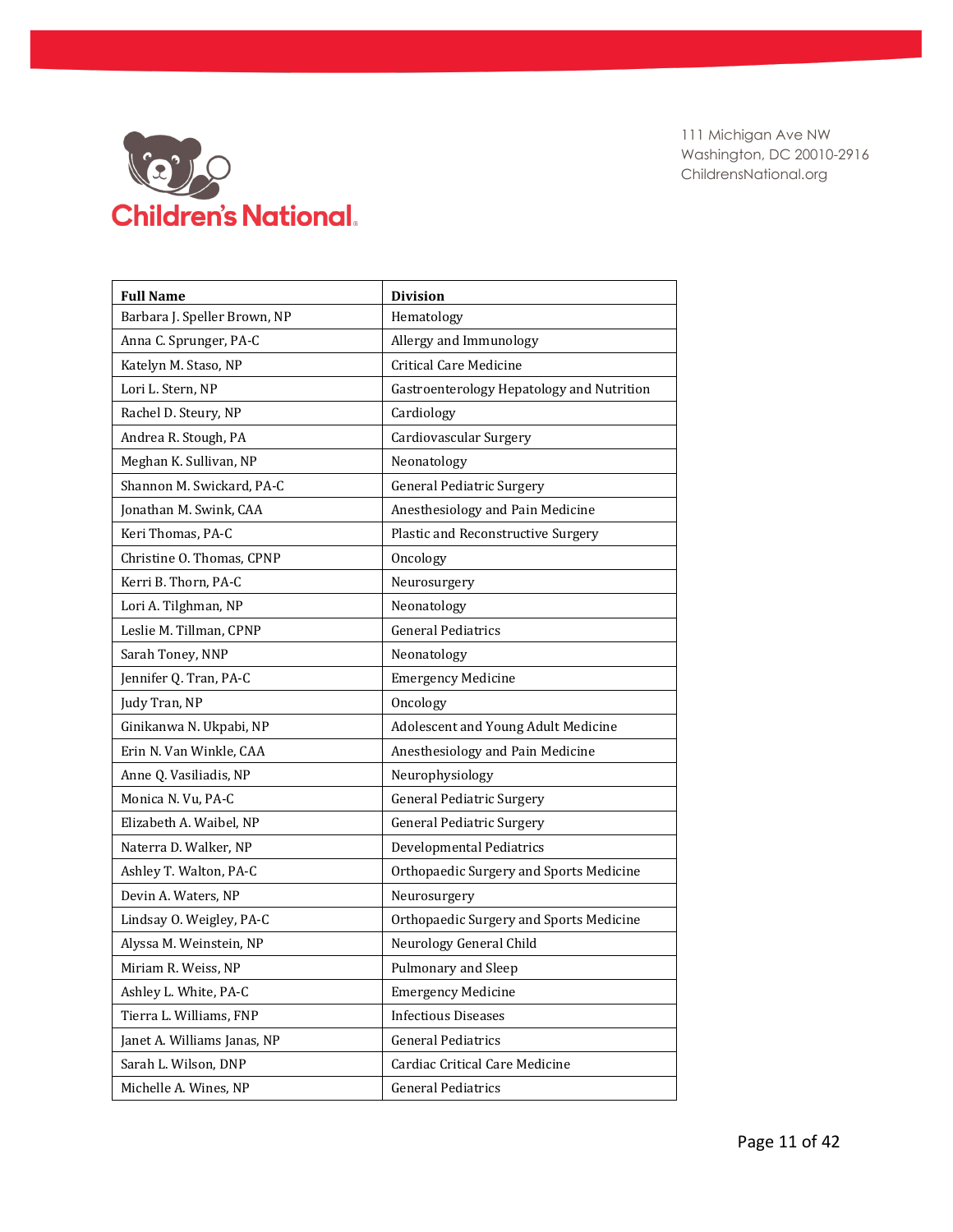

| <b>Full Name</b>          | <b>Division</b>                              |
|---------------------------|----------------------------------------------|
| Jessica A. Wisniewski, NP | Anesthesiology and Pain Medicine             |
| Amy Wofford, CRNP         | <b>Hospital Medicine</b>                     |
| Katherine M. Worst, NP    | Colorectal and Pelvic Reconstruction Surgery |
| Erica L. Wyche, NP        | Blood and Marrow Transplantation             |
| Erin C. Yamamoto, NP      | <b>Hospital Medicine</b>                     |
| Jill K. Yastishak, CPNP   | Orthopaedic Surgery and Sports Medicine      |
| Lindsey K. Young, NP      | Blood and Marrow Transplantation             |
| Mara L. Zaiderman, NP     | Neurology General Child                      |
| Rebecca S. Zhang, PA-C    | <b>Emergency Medicine</b>                    |
| Nancy K. Zonarich, PA-C   | Orthopaedic Surgery and Sports Medicine      |
| Claude Abdallah, MD       | Anesthesiology and Pain Medicine             |
| Zeinab M. Abdi, MD        | <b>Hospital Medicine</b>                     |
| Eiman Abdulrahman, MD     | <b>Emergency Medicine</b>                    |
| Alyssa M. Abo, MD         | <b>Emergency Medicine</b>                    |
| Allistair A. Abraham, MD  | Blood and Marrow Transplantation             |
| Anisha A. Abraham, MD     | Adolescent and Young Adult Medicine          |
| Oluwakemi M. Adeyeri, MD  | <b>Hospital Medicine</b>                     |
| Jennifer Adu Frimpong, MD | <b>Emergency Medicine</b>                    |
| Charity Adusei-Baah, MD   | <b>Hospital Medicine</b>                     |
| Ashraf M. Afifi, MD       | Neonatology                                  |
| Ravi Agarwal, DDS         | Oral Health                                  |
| Dewesh Agrawal, MD        | <b>Emergency Medicine</b>                    |
| Priya Agrawal, DO         | <b>Hospital Medicine</b>                     |
| Nicholas Ah Mew, MD       | <b>Genetics and Metabolism</b>               |
| Tania Ahluwalia, MD       | <b>Emergency Medicine</b>                    |
| Ammara G. Ahmed, DO       | Allergy and Immunology                       |
| Sun-Young Ahn, MD         | Nephrology                                   |
| Damilola T. Akani, MD     | Hospital Medicine                            |
| Allen Nicole C. Alana, MD | Blood and Marrow Transplantation             |
| Nykkol Aldridge, DDS      | Oral Health                                  |
| Ziad Ali, DMD             | Oral Health                                  |
| Bridget C. Allard, DO     | Hospital Medicine                            |
| Ralph W. Alman, Jr., DDS  | Oral Health                                  |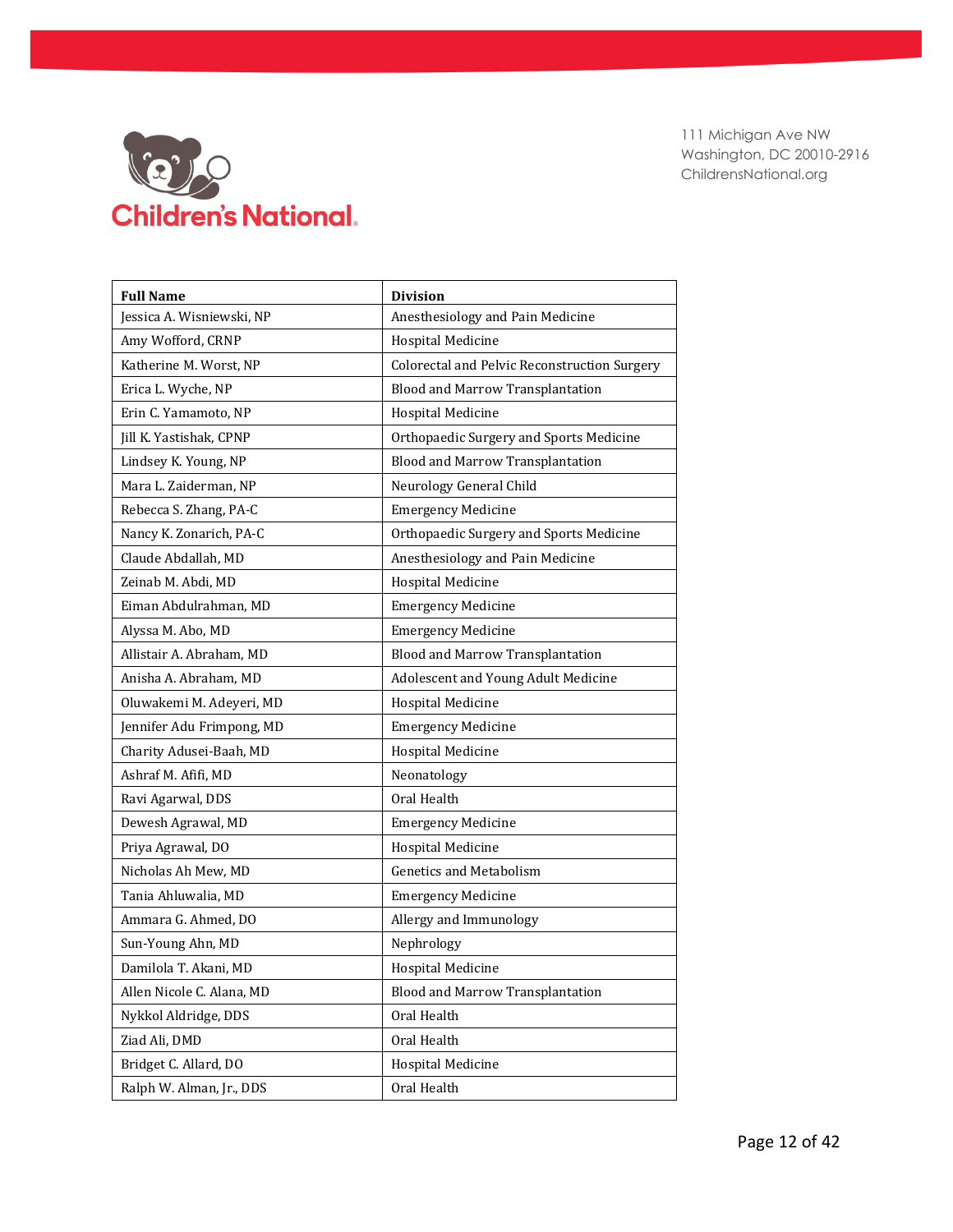

| <b>Full Name</b>            | <b>Division</b>                              |
|-----------------------------|----------------------------------------------|
| Maria I. Almira-Suarez, MD  | Pathology                                    |
| Ephraim L. Altmon, DDS      | Oral Health                                  |
| Michael J. Amberson, MD     | Critical Care Medicine                       |
| Maryann E. Amirshahi, MD    | <b>Emergency Medicine</b>                    |
| Nickie N. Andescavage, MD   | Neonatology                                  |
| Anne L. Angiolillo, MD      | Oncology                                     |
| Elisabeth A. Anson, MD      | Neonatology                                  |
| Annette K. Ansong, MD       | Cardiology                                   |
| Melanie D. Anspacher, MD    | <b>Hospital Medicine</b>                     |
| Shaunte Y. Anum-Addo, MD    | <b>General Pediatrics</b>                    |
| Tayyba R. Anwar, MD         | Neurology General Child                      |
| Maria A. Arroyo Morr, MD    | Pulmonary and Sleep                          |
| Arslan Arshad, MD           | Neonatology                                  |
| Adrianne R. Artis, MD       | <b>General Pediatrics</b>                    |
| Shireen Atabaki, MD         | <b>Emergency Medicine</b>                    |
| Joshua Attridge, MD         | Neonatology                                  |
| Nicol R. Awadalla Bacon, MD | <b>Developmental Pediatrics</b>              |
| Abisola A. Ayodeji, MD      | Anesthesiology and Pain Medicine             |
| Julia K. Aziz, MD           | Pulmonary and Sleep                          |
| Vahe Badalyan, MD           | Gastroenterology Hepatology and Nutrition    |
| Ali A. Bader, MD            | Gastroenterology Hepatology and Nutrition    |
| Andrea T. Badillo, MD       | Colorectal and Pelvic Reconstruction Surgery |
| Burak Bahar, MD             | Laboratory Medicine                          |
| Stephen B. Baker, MD        | Plastic and Reconstructive Surgery           |
| Kelli P. Baldwin, MD        | <b>General Pediatrics</b>                    |
| Laurie P. Banach, MD        | <b>General Pediatrics</b>                    |
| Asad K. Bandealy, MD        | <b>General Pediatrics</b>                    |
| Lisa M. Banta, MD           | Anesthesiology and Pain Medicine             |
| Lena D. Baram, MD           | <b>General Pediatrics</b>                    |
| Aisha N. Barber, MD         | Hospital Medicine                            |
| Sonali Basu, MD             | Critical Care Medicine                       |
| Sudeepta K. Basu, MD        | Neonatology                                  |
| Rachael A. Batabyal, MD     | <b>Emergency Medicine</b>                    |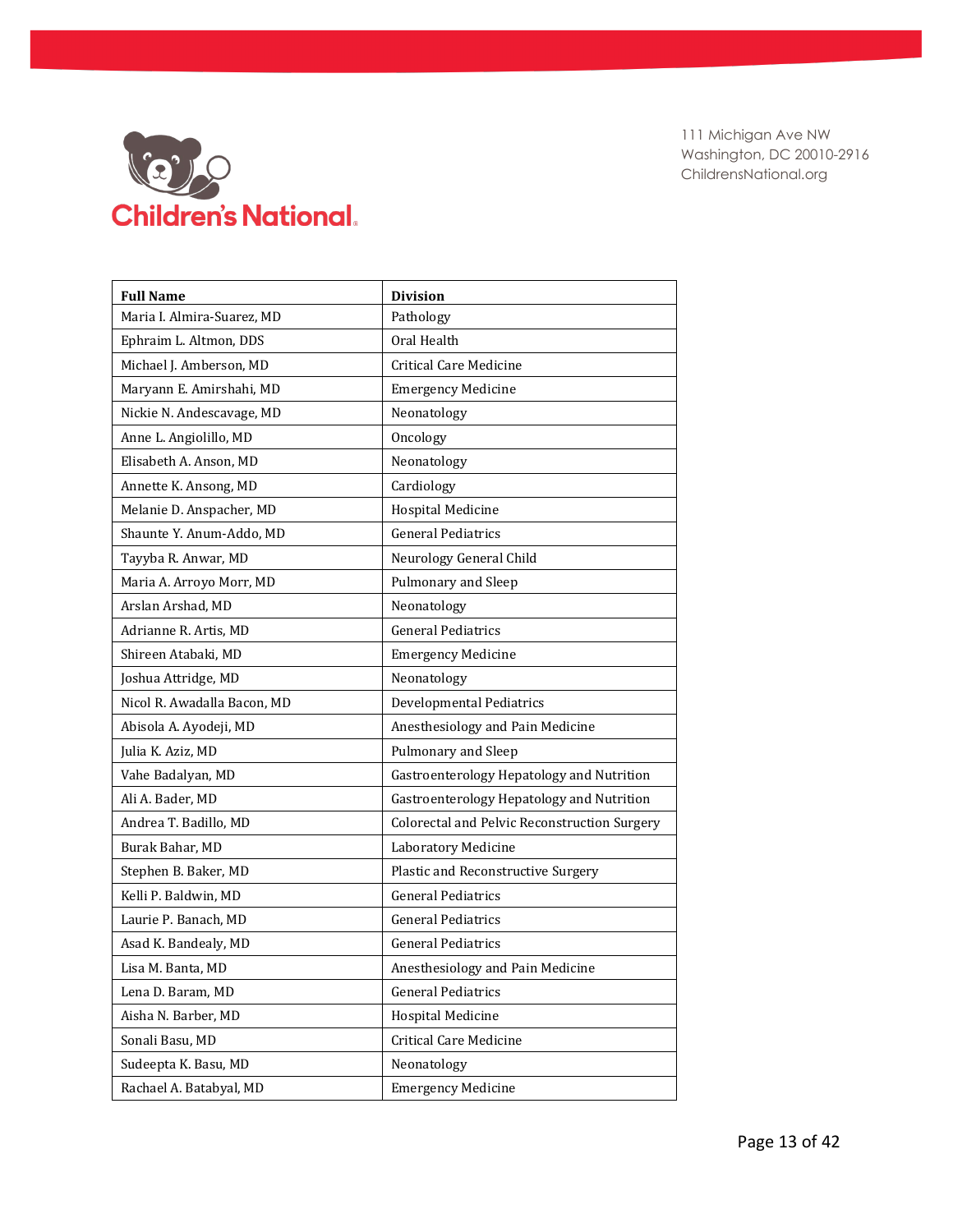

| <b>Full Name</b>             | <b>Division</b>                         |
|------------------------------|-----------------------------------------|
| Mark L. Batshaw, MD          | <b>Developmental Pediatrics</b>         |
| Nancy M. Bauman, MD          | Otolaryngology                          |
| Marlet G. Bazemore, MD       | Ophthalmology                           |
| Alla T. Bazini, MD           | Anesthesiology and Pain Medicine        |
| Lillian M. Beard, MD         | <b>General Pediatrics</b>               |
| Matthew J. Becker, MD        | Anesthesiology and Pain Medicine        |
| Jeffrey A. Becker, MD        | Cardiology                              |
| Lee A. Beers, MD             | <b>General Pediatrics</b>               |
| Nathaniel B. Beers, MD       | <b>General Pediatrics</b>               |
| Rebecca A. Begtrup, DO       | Psychiatry                              |
| ElShadey Y. Bekele, MD       | <b>General Pediatrics</b>               |
| Renette Belizaire, MD        | <b>General Pediatrics</b>               |
| Michael J. Bell, MD          | <b>Critical Care Medicine</b>           |
| Julie S. Berg, MD            | <b>Emergency Medicine</b>               |
| Seth I. Berger, MD           | <b>Genetics and Metabolism</b>          |
| John T. Berger, III, MD      | Cardiac Critical Care Medicine          |
| Deena D. Berkowitz, MD       | <b>Emergency Medicine</b>               |
| Charles I. Berul, MD         | Cardiology                              |
| Priti D. Bhansali, MD        | <b>Hospital Medicine</b>                |
| Sweta Bhargava, MD           | Neonatology                             |
| Diana X. Bharucha Goebel, MD | Neurophysiology                         |
| Saloni Bhatt, MD             | <b>Emergency Medicine</b>               |
| Cara L. Biddle, MD           | <b>General Pediatrics</b>               |
| Marta Biderman Waberski, MD  | <b>Genetics and Metabolism</b>          |
| Kristina A. Biggs, DDS       | Oral Health                             |
| Richard H. Birdsong, MD      | Ophthalmology                           |
| Laurel C. Blakemore, MD      | Orthopaedic Surgery and Sports Medicine |
| Anna R. Blask, MD            | Diagnostic Imaging and Radiology        |
| Miriam D. Bloom, MD          | <b>Hospital Medicine</b>                |
| Mahdieh Bodaghi, MD          | Psychiatry                              |
| Nia I. Bodrick, MD           | <b>General Pediatrics</b>               |
| Brooke R. Bokor, MD          | Adolescent and Young Adult Medicine     |
| Catherine M. Bollard, MD     | Blood and Marrow Transplantation        |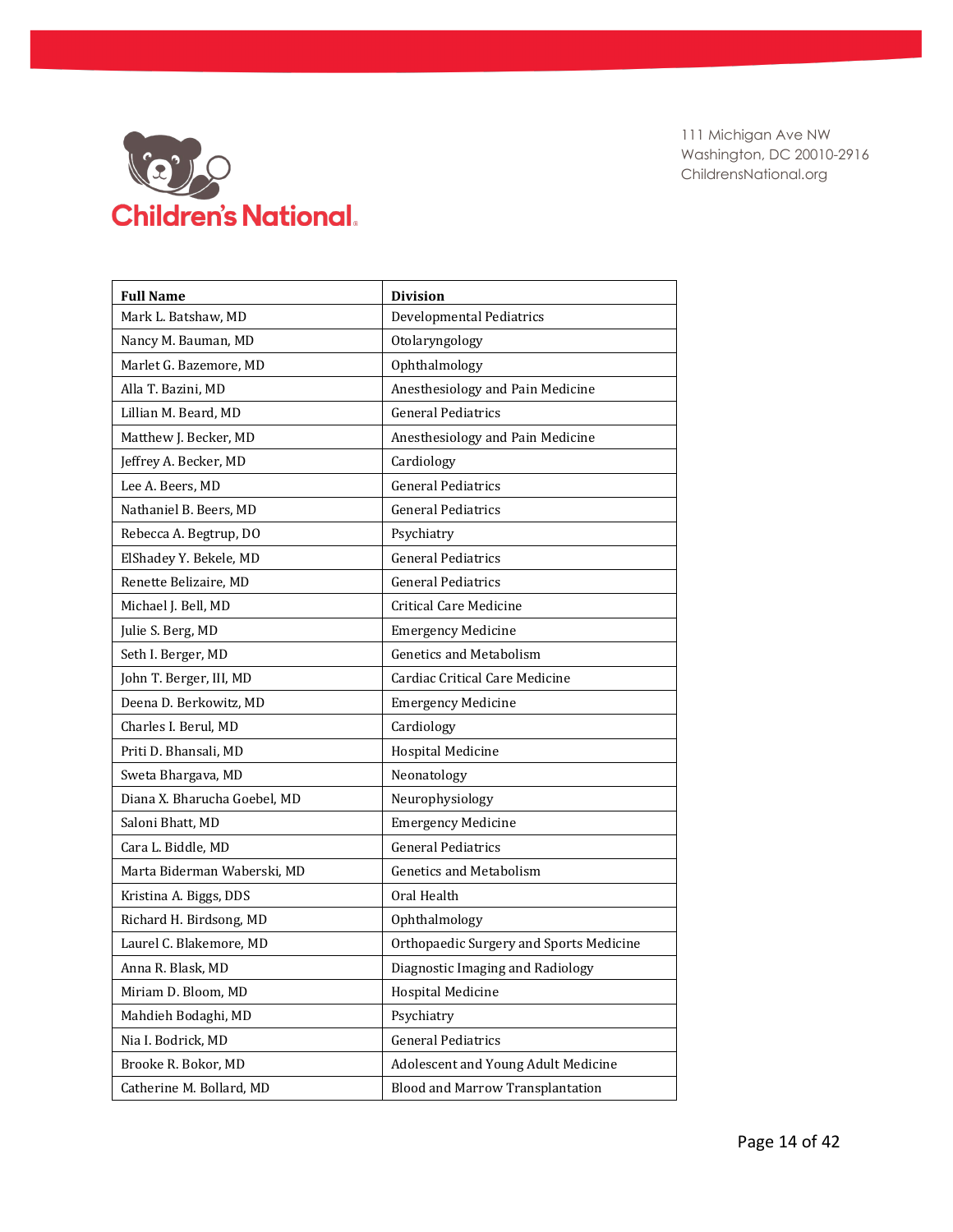

| <b>Full Name</b>           | <b>Division</b>                      |
|----------------------------|--------------------------------------|
| Claire O. Boogaard, MD     | <b>General Pediatrics</b>            |
| Kiley Boone, MD            | <b>Emergency Medicine</b>            |
| Miriam A. Bornhorst, MD    | Oncology                             |
| Richard R. Bosco, MD       | Anesthesiology and Pain Medicine     |
| Abigail M. Bosk, DO        | Rheumatology                         |
| Najat Bouchkouj, MD        | Oncology                             |
| Michael J. Boyajian, MD    | Plastic and Reconstructive Surgery   |
| Marjorie P. Brennan, MD    | Anesthesiology and Pain Medicine     |
| Kristen A. Breslin, MD     | <b>Emergency Medicine</b>            |
| Christine E. Briccetti, MD | <b>General Pediatrics</b>            |
| Nicola Brodie, MD          | <b>General Pediatrics</b>            |
| Joel P. Brooks, DO         | Allergy and Immunology               |
| Michelle M. Brooks, MD     | <b>Emergency Medicine</b>            |
| Heather M. Brostowicz, DO  | Neonatology                          |
| Fannie Brown, MD           | <b>General Pediatrics</b>            |
| Kathleen M. Brown, MD      | <b>Emergency Medicine</b>            |
| Anna T. Brown, MD          | Anesthesiology and Pain Medicine     |
| Denver Brown, MD           | Nephrology                           |
| Gillian L. Brubaker, MD    | <b>General Pediatrics</b>            |
| Celina Brunson, MD         | Nephrology                           |
| Dorothy I. Bulas, MD       | Diagnostic Imaging and Radiology     |
| Vanessa L. Bundy, MD       | Allergy and Immunology               |
| Randall S. Burd, MD        | <b>General Pediatric Surgery</b>     |
| Kristin M. Burns, MD       | Cardiology                           |
| Tracy L. Burns, MD         | Anesthesiology and Pain Medicine     |
| Justin M. Burton, MD       | Physical Medicine and Rehabilitation |
| Jessica B. Bush, MD        | Neonatology                          |
| Salim I. Butrus, MD        | Ophthalmology                        |
| Katharine C. Button, MD    | <b>Emergency Medicine</b>            |
| Amie A. Cahill, MD         | <b>Emergency Medicine</b>            |
| Jarrett O. Caldwell, DDS   | Oral Health                          |
| David C. Call, MD          | Psychiatry                           |
| Amanda T. Calleroz, MD     | Pathology                            |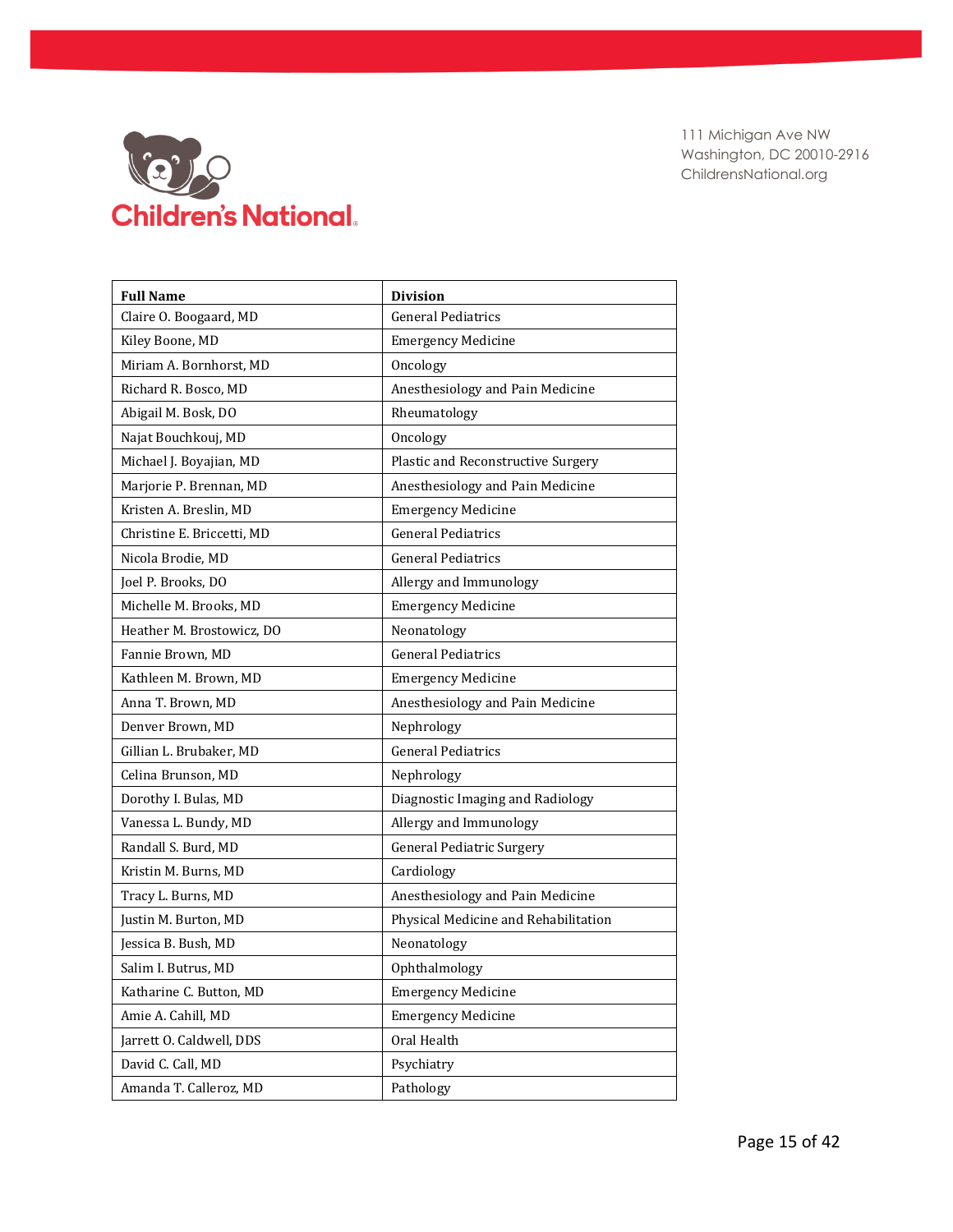

| <b>Full Name</b>            | <b>Division</b>                     |
|-----------------------------|-------------------------------------|
| Veronica L. Campanella, MD  | <b>Emergency Medicine</b>           |
| Andrew D. Campbell, MD      | Hematology                          |
| Sherrill D. Caprarola, MD   | Cardiac Critical Care Medicine      |
| Beth A. Carella, DO         | Hematology                          |
| Bethany L. Carlos, MD       | <b>General Pediatrics</b>           |
| Daniel T. Carr, MD          | <b>Emergency Medicine</b>           |
| Daniel P. Casella, MD       | Urology                             |
| Amanda D. Castel, MD        | <b>Infectious Diseases</b>          |
| Francis A. Celeste, MD      | <b>Hospital Medicine</b>            |
| Chaitanya Challa, MD        | Anesthesiology and Pain Medicine    |
| James M. Chamberlain, MD    | <b>Emergency Medicine</b>           |
| Hollis R. Chaney, MD        | Pulmonary and Sleep                 |
| Taeun Chang, MD             | Neurology General Child             |
| Jeannie Y. Chang Pitter, MD | <b>General Pediatrics</b>           |
| Jennifer I. Chapman, MD     | <b>Emergency Medicine</b>           |
| Kimberly A. Chapman, MD     | <b>Genetics and Metabolism</b>      |
| Mattia E. Chason, MD        | <b>Hospital Medicine</b>            |
| Irene M. Chatoor, MD        | Psychiatry                          |
| Candice P. Chen, MD         | <b>General Pediatrics</b>           |
| Chen Chen, MD               | <b>Hospital Medicine</b>            |
| Hai Chen, MD                | Neurology General Child             |
| Jinjun Cheng, MD, PhD       | Pathology                           |
| Daniel H. Choi, MD          | <b>Critical Care Medicine</b>       |
| Binny D. Chokshi, MD        | Adolescent and Young Adult Medicine |
| Maislyn A. Christie, MD     | <b>General Pediatrics</b>           |
| Kelsey E. Christoffel, MD   | Fetal and Transitional Medicine     |
| Jeffrey T. Chu, MD          | <b>Emergency Medicine</b>           |
| Ian Charlston S. Chua, MD   | Hospital Medicine                   |
| Stephanie T. Chung, MD      | Endocrinology                       |
| Cathleen Clancy, MD         | <b>Emergency Medicine</b>           |
| Sarah B. Clauss, MD         | Cardiology                          |
| Dale A. Coddington, MD      | <b>General Pediatrics</b>           |
| Fran E. Cogen, MD           | Endocrinology                       |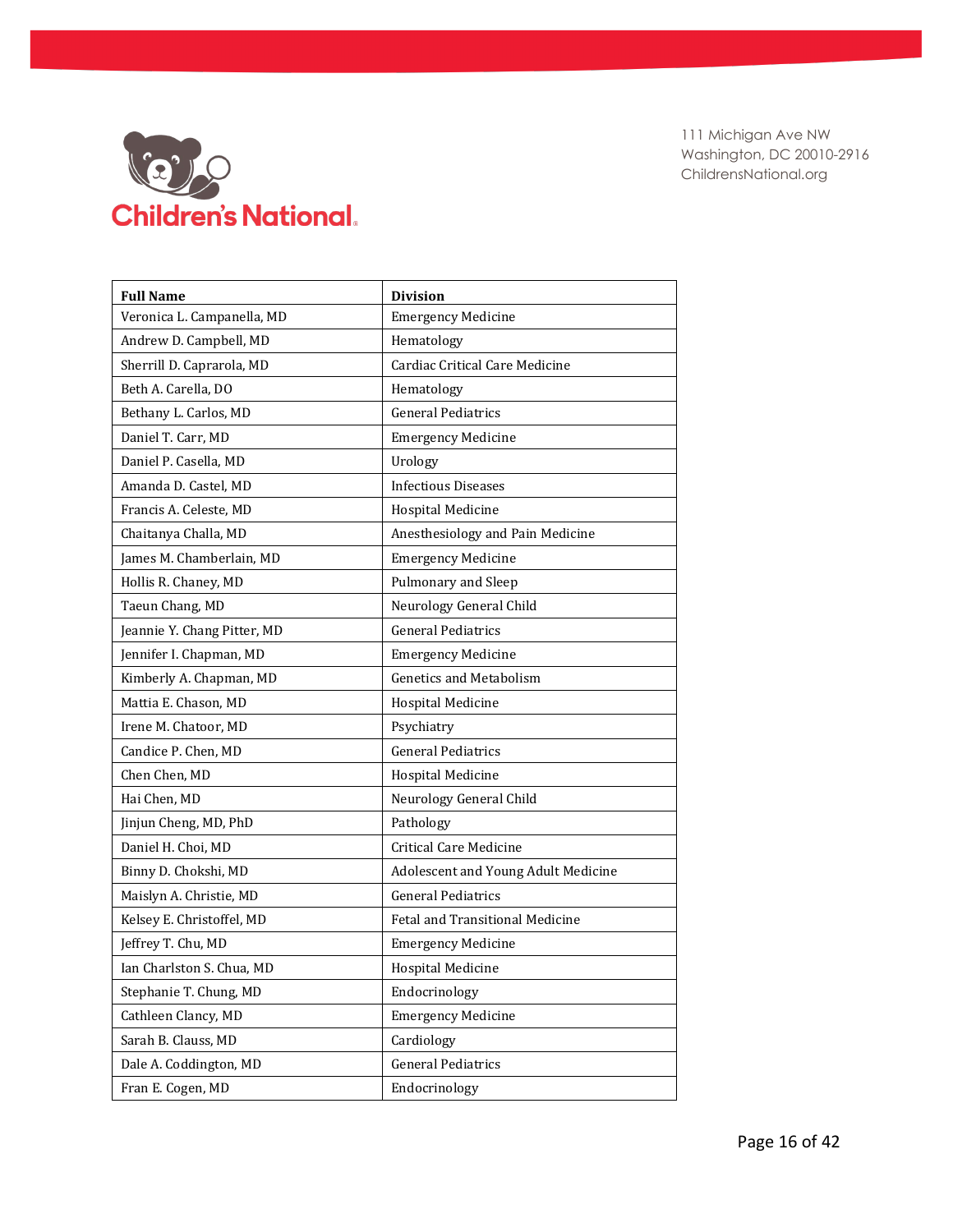

| <b>Full Name</b>             | <b>Division</b>                           |
|------------------------------|-------------------------------------------|
| Ira T. Cohen, MD             | Anesthesiology and Pain Medicine          |
| Joanna S. Cohen, MD          | <b>Emergency Medicine</b>                 |
| Nathan T. Cohen, MD          | Neurophysiology                           |
| Nailah J. Coleman, MD        | Adolescent and Young Adult Medicine       |
| Heather F. Collins, MD       | <b>Hospital Medicine</b>                  |
| Sarah A. Combs, MD           | <b>Emergency Medicine</b>                 |
| Rebekah B. Conroy, MD        | <b>Hospital Medicine</b>                  |
| Joan A. Conry, MD            | Neurophysiology                           |
| Susan R. Conway, MD          | <b>Critical Care Medicine</b>             |
| Matthew Cooper, MD           | <b>General Pediatric Surgery</b>          |
| Denice E. Cora Bramble, MD   | <b>General Pediatrics</b>                 |
| Christiane O. Corriveau, MD  | <b>Critical Care Medicine</b>             |
| Khalilah L. Cox. MD          | Hospital Medicine                         |
| Kevin M. Creamer, MD         | <b>Hospital Medicine</b>                  |
| Jessica A. Cronin, MD        | Anesthesiology and Pain Medicine          |
| Russell R. Cross, MD         | Cardiology                                |
| Liliana Cuervo, DDS          | Oral Health                               |
| Carmelo Cuffari, MD          | Gastroenterology Hepatology and Nutrition |
| Susan D. Cummings, MD        | Cardiology                                |
| Brian M. Cuneo, MD           | Pulmonary and Sleep                       |
| Valerie L. Curren, MD        | Cardiology                                |
| Sandra S. Cuzzi, MD          | <b>Hospital Medicine</b>                  |
| Lawrence J. D'Angelo, MD     | Adolescent and Young Adult Medicine       |
| Yves A. d'Udekem, MD         | Cardiovascular Surgery                    |
| Rupa J. Dainer, MD           | Anesthesiology and Pain Medicine          |
| Lauren F. Damle, MD          | General Pediatric Surgery                 |
| Anil Darbari, MD             | Gastroenterology Hepatology and Nutrition |
| Deepika S. Darbari, MD       | Hematology                                |
| Harsh Datta, MD              | Neonatology                               |
| Andrew N. Dauber, MD         | Endocrinology                             |
| Bhavin J. Dave, MD           | Psychiatry                                |
| Michelle D. David Hugues, MD | Neonatology                               |
| Blachy J. Davila Saldana, MD | Blood and Marrow Transplantation          |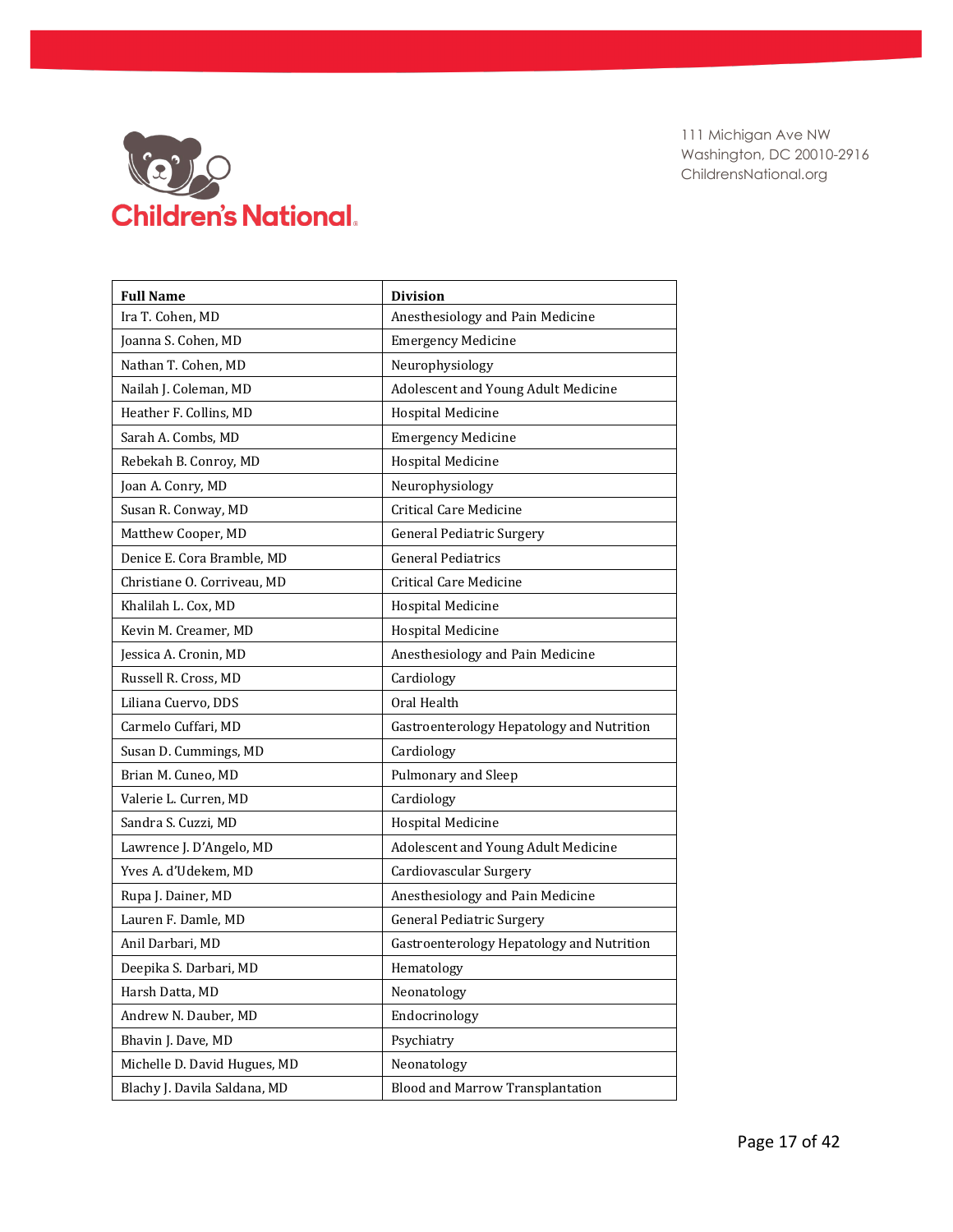

| <b>Full Name</b>                        | <b>Division</b>                         |
|-----------------------------------------|-----------------------------------------|
| Tanya D. Davis, MD                      | Urology                                 |
| Candice S. Dawes, MD                    | <b>General Pediatrics</b>               |
| Anuradha Dayal, MD                      | <b>Hospital Medicine</b>                |
| Heather C. De Beaufort, MD              | Ophthalmology                           |
| Terry Dean, MD, PhD                     | Critical Care Medicine                  |
| Roberta L. DeBiasi, MD                  | <b>Infectious Diseases</b>              |
| James N. DeBritz, MD                    | Orthopaedic Surgery and Sports Medicine |
| Philip A. Dela Merced, MD               | Anesthesiology and Pain Medicine        |
| Meghan Delaney, DO                      | Pathology                               |
| Dawit E. Demissie, MD                   | <b>Hospital Medicine</b>                |
| Tsega Demmeke, MD                       | <b>General Pediatrics</b>               |
| Dewi Frances T. Depositario Cabacar, MD | Neurophysiology                         |
| Keyur S. Desai, MD                      | Orthopaedic Surgery and Sports Medicine |
| Shriprasad R. Deshpande, MD             | Cardiology                              |
| Dinea DeSouza, MD                       | <b>General Pediatrics</b>               |
| Nina Deutsch, MD                        | Anesthesiology and Pain Medicine        |
| Craig C. DeWolfe, MD                    | Hospital Medicine                       |
| Katherine P. Deye, MD                   | <b>General Pediatrics</b>               |
| Niti Dham, MD                           | Cardiology                              |
| Yaser A. Diab, MD                       | Hematology                              |
| Mofya S. Diallo, MD                     | Anesthesiology and Pain Medicine        |
| Constance DiAngelo, MD                  | Pathology                               |
| John W. Diddle, MD                      | Cardiac Critical Care Medicine          |
| Marc P. DiFazio, MD                     | Neurology General Child                 |
| Andrea Dimond, MD                       | <b>Hospital Medicine</b>                |
| Robert S. Dingeman, MD                  | Anesthesiology and Pain Medicine        |
| Marc T. DiSabella, DO                   | Neurology General Child                 |
| Gabrina L. Dixon, MD                    | Hospital Medicine                       |
| Jeffrey S. Dome, MD                     | Oncology                                |
| Yuliya Domnina, MD                      | Cardiac Critical Care Medicine          |
| Min Yan Dong, DDS                       | Oral Health                             |
| Katie A. Donnelly, MD                   | <b>Emergency Medicine</b>               |
| Mary T. Donofrio, MD                    | Cardiology                              |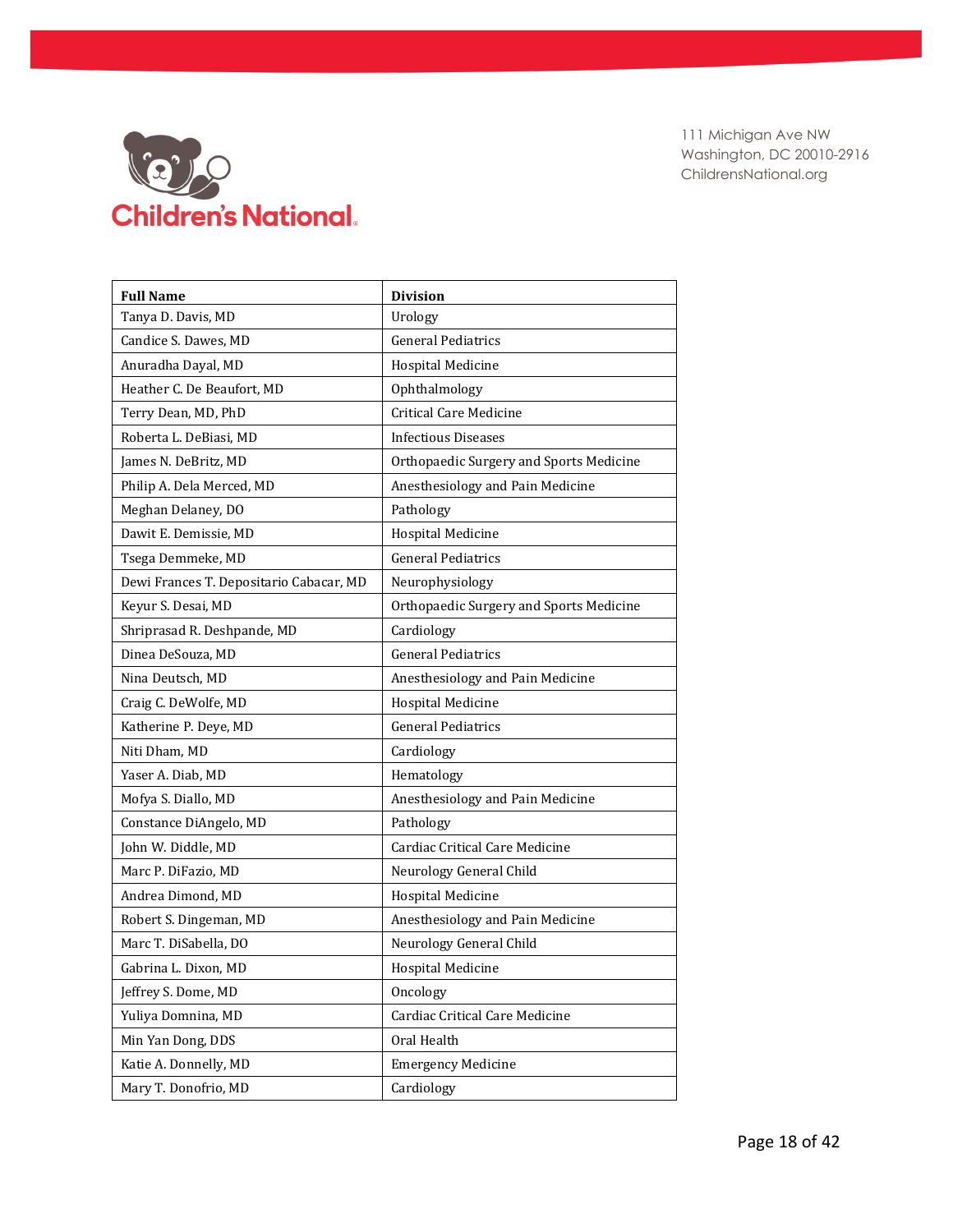

| <b>Full Name</b>           | <b>Division</b>                           |
|----------------------------|-------------------------------------------|
| Kelsey E. Donoho, MD       | Neonatology                               |
| Daniel A. Donoho, MD       | Neurosurgery                              |
| Danielle G. Dooley, MD     | <b>General Pediatrics</b>                 |
| Julia Dorfman, MD          | Psychiatry                                |
| Robin W. Doroshow, MD      | Cardiology                                |
| Isabelle S. Dortonne, MD   | Ophthalmology                             |
| Tazim Dowlut McElroy, MD   | <b>General Pediatric Surgery</b>          |
| Tacy E. Downing, MD        | Cardiology                                |
| Nicole L. Drezner, MD      | Oncology                                  |
| Adre J. Du Plessis, MD     | Fetal and Transitional Medicine           |
| Omar Dughly, MD            | <b>Hospital Medicine</b>                  |
| Elizabeth S. Duke, MD      | Neurology General Child                   |
| Sarah R. Durrin, MD        | <b>Emergency Medicine</b>                 |
| Angelica R. Eddington, PhD | Psychology                                |
| Alexander M. Eisen, DO     | Neonatology                               |
| Udeme D. Ekong, MD         | Gastroenterology Hepatology and Nutrition |
| William G. Elliott, MD     | Anesthesiology and Pain Medicine          |
| Mickey A. Emmanuel, MD     | <b>Emergency Medicine</b>                 |
| Huseyin H. Erdemir, MD     | Blood and Marrow Transplantation          |
| Enrique Escalante, MD      | <b>Hospital Medicine</b>                  |
| Alexandra G. Espinel, MD   | Otolaryngology                            |
| Kofi D. Essel, MD          | <b>General Pediatrics</b>                 |
| Andrea Estrada, MD         | Endocrinology                             |
| Doris E. Estrada, MD       | Endocrinology                             |
| Jennifer Falcon, MD        | <b>Hospital Medicine</b>                  |
| Rachel B. Falik, DNP       | <b>Infectious Diseases</b>                |
| Michael J. Falk, MD        | <b>Emergency Medicine</b>                 |
| Mary L. Falterman, MD      | Cardiology                                |
| Olanrewaju O. Falusi, MD   | <b>General Pediatrics</b>                 |
| Rebecca Fay, MD            | Neonatology                               |
| Islam Fayed, MD            | Neurosurgery                              |
| Daniel E. Felten, MD       | <b>General Pediatrics</b>                 |
| Christina Feng, MD         | <b>General Pediatric Surgery</b>          |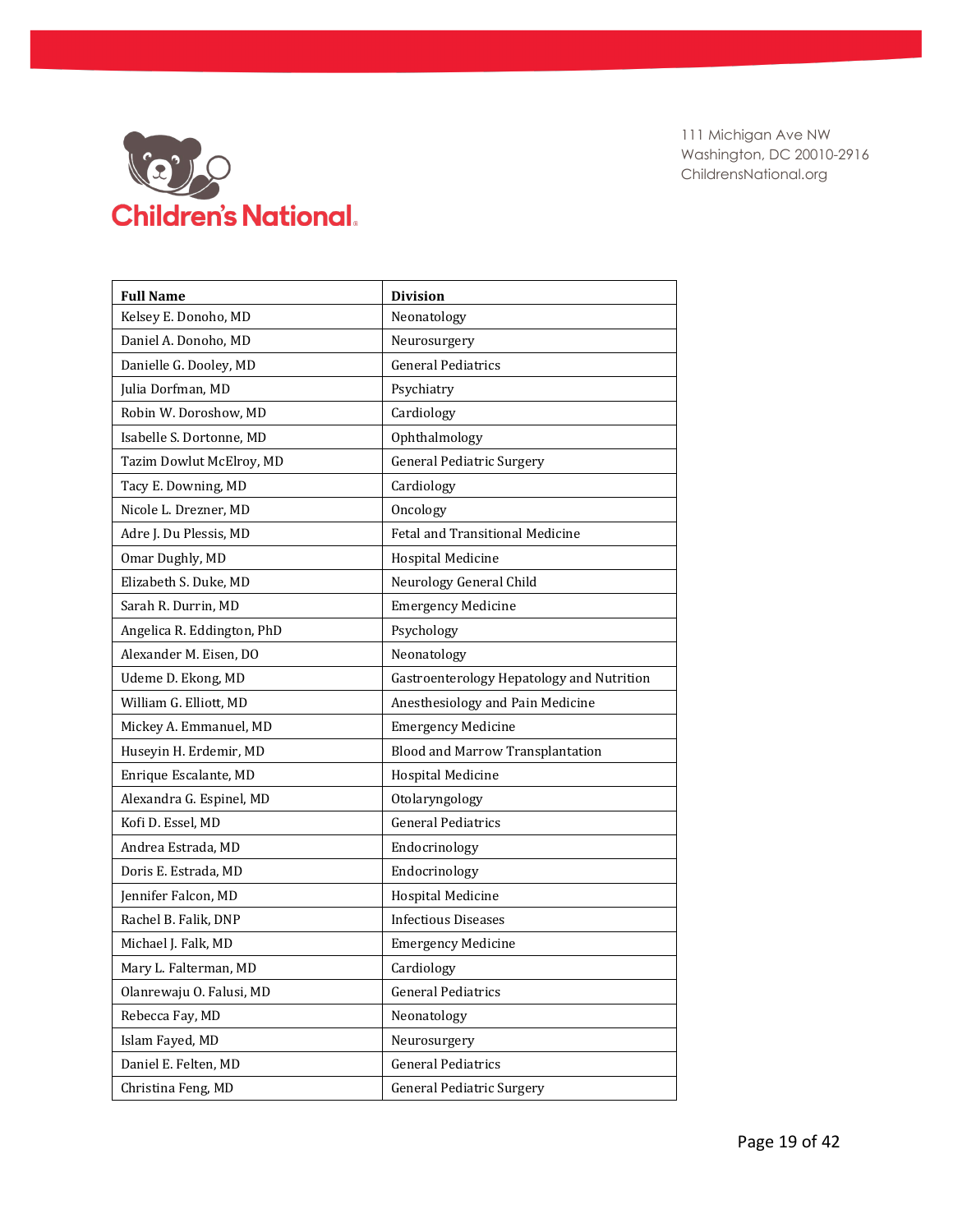

| <b>Full Name</b>               | <b>Division</b>                         |
|--------------------------------|-----------------------------------------|
| Kathleen T. Ferrer, MD         | <b>Hospital Medicine</b>                |
| Julia Finkel, MD               | Anesthesiology and Pain Medicine        |
| David M. Finkelstein. MD       | Cardiology                              |
| Thomas M. Fishbein, MD         | <b>General Pediatric Surgery</b>        |
| Rita R. Fleming, MD            | <b>General Pediatrics</b>               |
| Melissa Fleming, MD            | Physical Medicine and Rehabilitation    |
| Adriana Fonseca Sheridan, MD   | Oncology                                |
| Marci J. Fornari, MD           | <b>Emergency Medicine</b>               |
| Eduardo R. Fox, MD             | <b>General Pediatrics</b>               |
| Lowell H. Frank, MD            | Cardiology                              |
| Jamie L. Fraser, MD            | <b>Genetics and Metabolism</b>          |
| Robert J. Freishtat, MD        | <b>Emergency Medicine</b>               |
| L Kaleb Friend, MD             | Orthopaedic Surgery and Sports Medicine |
| Melissa H. Fries, MD           | <b>General Pediatric Surgery</b>        |
| Craig A. Futterman, MD         | Cardiac Critical Care Medicine          |
| Rachel I. Gafni, MD            | Endocrinology                           |
| William D. Gaillard, MD        | Neurophysiology                         |
| Clifford M. Galanis, MD        | <b>General Pediatrics</b>               |
| John P. Galiote, MD            | Neonatology                             |
| Gina L. Gallizzi, MD           | Hospital Medicine                       |
| Kriti D. Gandhi, MD            | Psychiatry                              |
| Andrew L. Garrett, MD          | <b>Emergency Medicine</b>               |
| Lauren Z. Gavaris, MD          | Ophthalmology                           |
| Tamara L. Gayle, MD            | <b>Hospital Medicine</b>                |
| Theiline T. Gborkorquellie, MD | <b>General Pediatrics</b>               |
| Giuliana P. Geng-Ramos, MD     | Anesthesiology and Pain Medicine        |
| Seyed R. Ghasemian, MD         | <b>General Pediatric Surgery</b>        |
| Mojgan Ghazirad, MD            | Neonatology                             |
| Taha Gholipour, MD             | Neurophysiology                         |
| Laura E. Gill Sealy, MD        | Orthopaedic Surgery and Sports Medicine |
| Lyuba Gitman, MD               | Otolaryngology                          |
| Dan Glaser, MD                 | <b>General Pediatrics</b>               |
| Avanti S. Golikeri, MD         | <b>Emergency Medicine</b>               |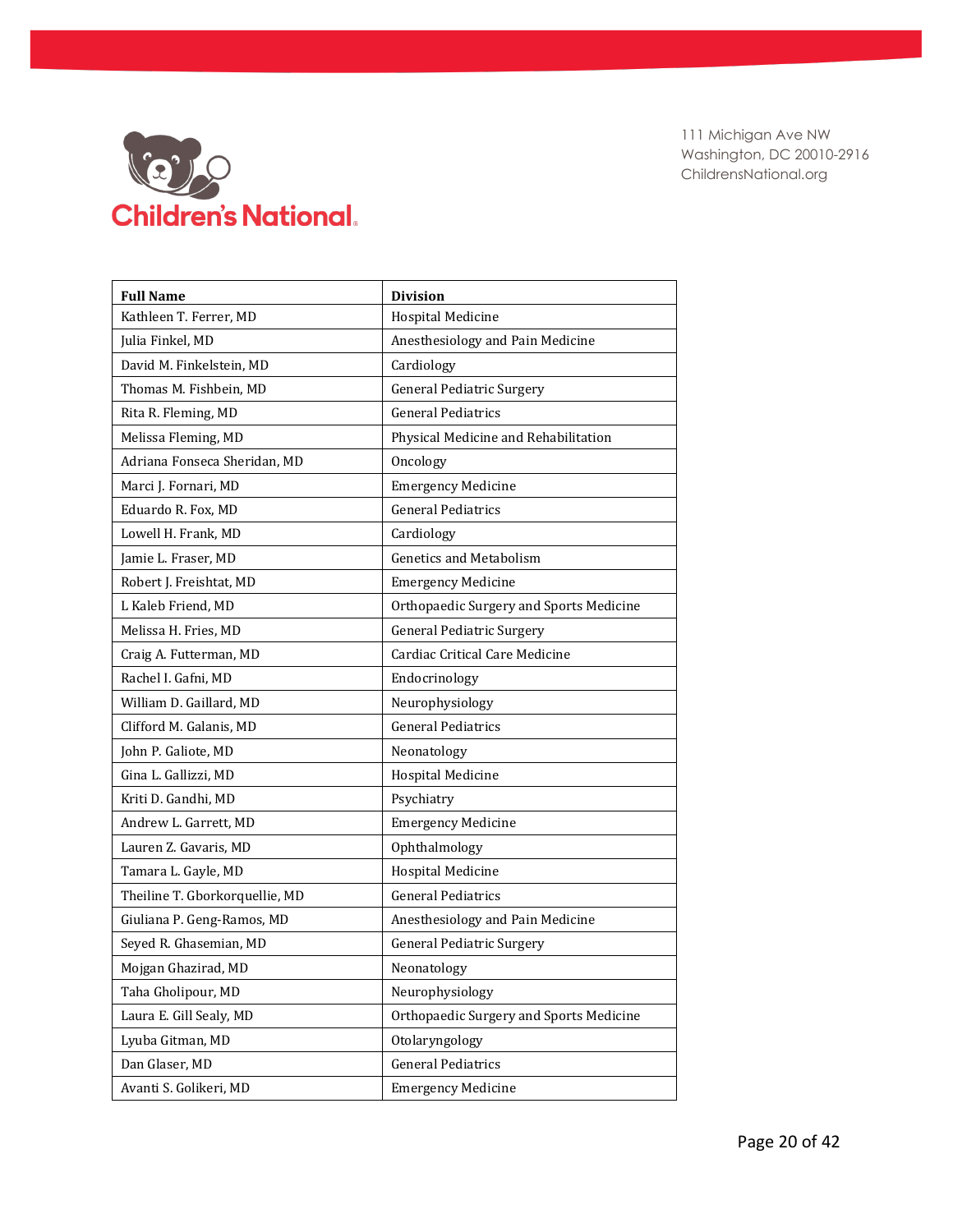

| <b>Full Name</b>                  | <b>Division</b>                  |
|-----------------------------------|----------------------------------|
| Rachel A. Golin, MD               | <b>General Pediatrics</b>        |
| Veronica Gomez-Lobo, MD           | <b>General Pediatric Surgery</b> |
| Dafina M. Good, MD                | <b>Emergency Medicine</b>        |
| Todd A. Goodglick, MD             | Ophthalmology                    |
| Tress L. Goodwin, MD              | <b>Emergency Medicine</b>        |
| Nadia S. Goodwin, MD              | <b>General Pediatrics</b>        |
| Kathleen A. Gorman, MD            | <b>Emergency Medicine</b>        |
| Suma P. Goudar, MD                | Cardiology                       |
| Anandapadmanaban Gourishankar, MD | <b>Hospital Medicine</b>         |
| Monika K. Goyal, MD               | <b>Emergency Medicine</b>        |
| Jonelle S. Grant, DDS             | Oral Health                      |
| Christina L. Grant, MD            | <b>Genetics and Metabolism</b>   |
| Jay N. Greenberg, MD              | Hematology                       |
| Justine M. Grier, OD              | Ophthalmology                    |
| Andrea L. Gropman, MD             | Neurology General Child          |
| Lisa M. Guay Woodford, MD         | Nephrology                       |
| Michael F. Guerrera, MD           | Hematology                       |
| Ashima Gulati, MD                 | Nephrology                       |
| Rajni Gunnala, MD                 | <b>General Pediatrics</b>        |
| Charu Gupta, MD                   | Hospital Medicine                |
| Pooja Gupta, MD                   | Anesthesiology and Pain Medicine |
| Sabrina E. Guse, MD               | <b>Emergency Medicine</b>        |
| Camilo E. Gutierrez, MD           | <b>Emergency Medicine</b>        |
| Philip C. Guzzetta, MD            | <b>General Pediatric Surgery</b> |
| Anh T. Ha, MD                     | <b>Hospital Medicine</b>         |
| Kaiane Habeshian, MD              | Dermatology                      |
| Andrea L. Hahn, MD                | <b>Infectious Diseases</b>       |
| Rachel L. Haimowitz, MD           | <b>Hospital Medicine</b>         |
| Deborah V. Hall, MD               | <b>General Pediatrics</b>        |
| Tina V. Halley, MD                | <b>Hospital Medicine</b>         |
| Linda A. Hallman, DDS             | Oral Health                      |
| Ellen K. Hamburger, MD            | <b>General Pediatrics</b>        |
| Rana F. Hamdy, MD                 | <b>Infectious Diseases</b>       |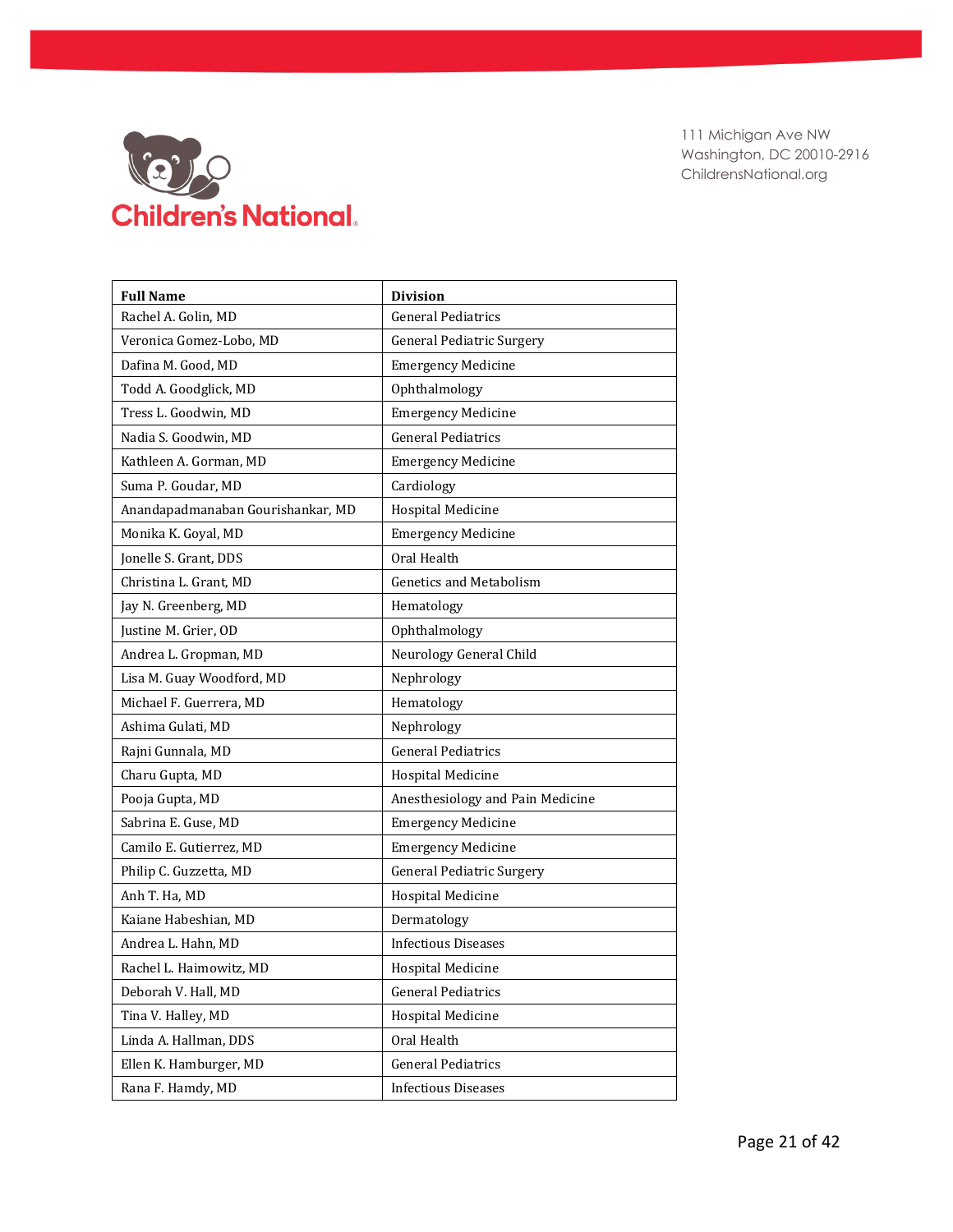

| <b>Full Name</b>          | <b>Division</b>                           |
|---------------------------|-------------------------------------------|
| Benjamin R. Hanisch, MD   | <b>Infectious Diseases</b>                |
| Ashraf S. Harahsheh, MD   | Cardiology                                |
| Richard A. Hardart, MD    | Anesthesiology and Pain Medicine          |
| Nada S. Harik, MD         | <b>Infectious Diseases</b>                |
| Harutyun Haroyan, MD      | Diagnostic Imaging and Radiology          |
| Dana B. Harrar, MD        | Neurophysiology                           |
| Anna J. Hartzog, MD       | Anesthesiology and Pain Medicine          |
| Dalton H. Haslam, MD      | <b>Hospital Medicine</b>                  |
| Rachel E. Hatcliffe, MD   | <b>Emergency Medicine</b>                 |
| Emily . Hattwick, MD      | Orthopaedic Surgery and Sports Medicine   |
| Jason S. Hawksworth, MD   | <b>General Pediatric Surgery</b>          |
| Christopher E. Hayes, MD  | Gastroenterology Hepatology and Nutrition |
| Harrison J. Hayward, MD   | <b>Emergency Medicine</b>                 |
| Eugenie S. Heitmiller, MD | Anesthesiology and Pain Medicine          |
| Tyson Hekking, MD         | <b>Critical Care Medicine</b>             |
| Robert M. Henshaw, MD     | Orthopaedic Surgery and Sports Medicine   |
| Jared A. Hershenson, MD   | Cardiology                                |
| Jessica A. Herstek, MD    | <b>Hospital Medicine</b>                  |
| Dana A. Hill, MD          | Pathology                                 |
| Elaise B. Hill, MD        | <b>Emergency Medicine</b>                 |
| Tanya S. Hinds, MD        | <b>General Pediatrics</b>                 |
| Jessica M. Hippolyte, MD  | <b>Emergency Medicine</b>                 |
| Yvette Y. Ho, MD          | Orthopaedic Surgery and Sports Medicine   |
| Christina P. Ho, MD       | Urology                                   |
| Suma B. Hoffman, MD       | Neonatology                               |
| Wendy Hoffner, MD         | <b>Hospital Medicine</b>                  |
| Ruth E. Hollo, MD         | <b>General Pediatrics</b>                 |
| Paul A. Hont, MD          | <b>Hospital Medicine</b>                  |
| Amy B. Hont, MD           | Oncology                                  |
| Claudia G. Hooten, MD     | Ophthalmology                             |
| Thomas J. Hougen, MD      | Cardiology                                |
| Ian Hovis, MD             | Cardiology                                |
| Michael Hsieh, MD         | Urology                                   |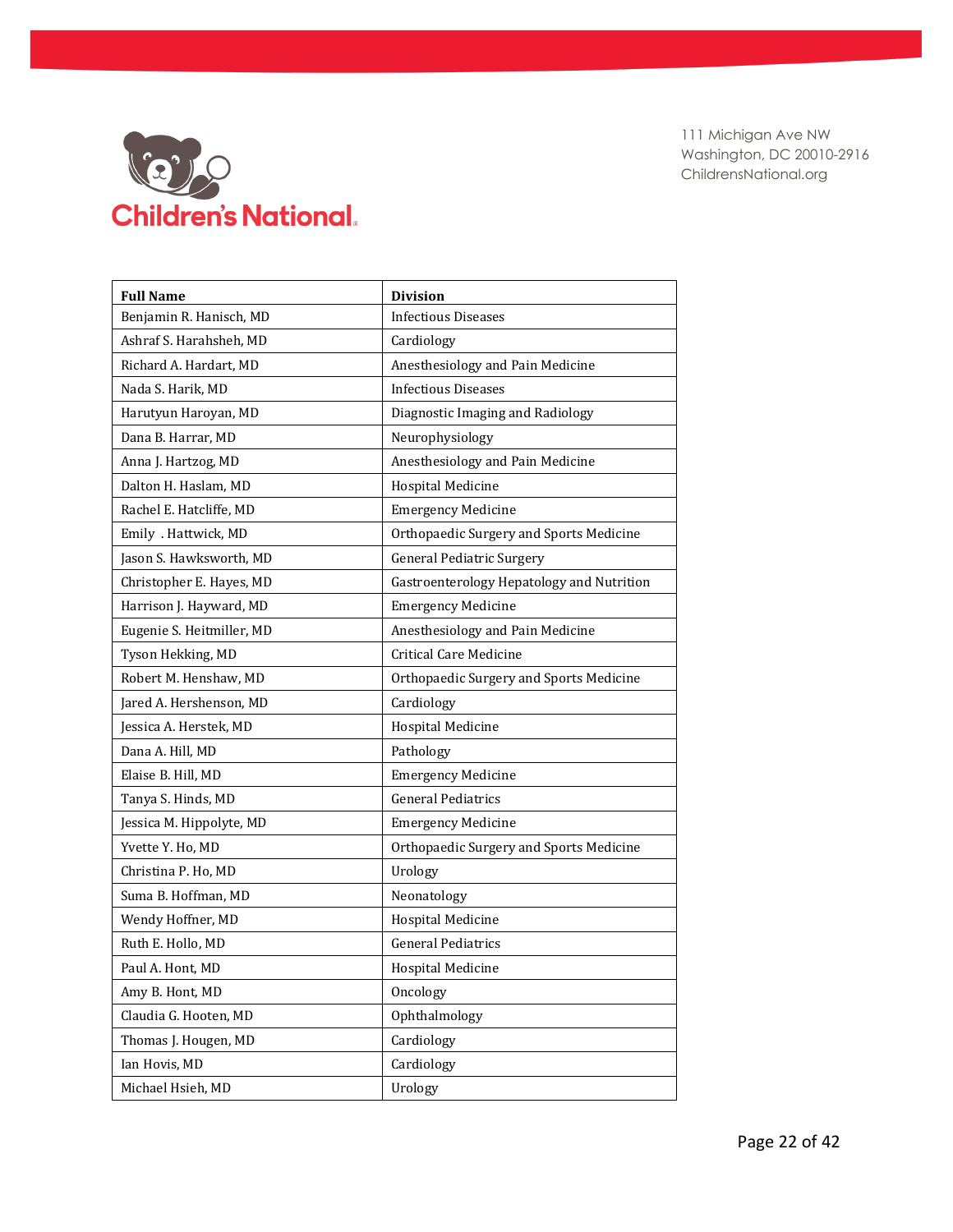

| <b>Full Name</b>            | <b>Division</b>                           |
|-----------------------------|-------------------------------------------|
| Mark C. Hubbard, MD         | Anesthesiology and Pain Medicine          |
| Qadira A. Huff, MD          | <b>General Pediatrics</b>                 |
| Jane R. Hull, MD            | <b>Hospital Medicine</b>                  |
| Laryssa A. Huryn, MD        | Ophthalmology                             |
| Shahreen Hussain-Malik, MD  | <b>Hospital Medicine</b>                  |
| Eugene I. Hwang, MD         | Oncology                                  |
| Spandana R. Induru, MD      | <b>Emergency Medicine</b>                 |
| Natalia A. Isaza Brando, MD | Neonatology                               |
| Sarah C. Isbey, MD          | <b>Emergency Medicine</b>                 |
| Lana Ismail, MD             | <b>Hospital Medicine</b>                  |
| Seiji Ito, MD               | Cardiology                                |
| Mohamad S. Jaafar, MD       | Ophthalmology                             |
| Omar Jaber, MD              | <b>General Pediatrics</b>                 |
| Allison M. Jackson, MD      | <b>General Pediatrics</b>                 |
| Shana S. Jacobs, MD         | Oncology                                  |
| David A. Jacobsohn, MD      | Blood and Marrow Transplantation          |
| Cyril Jacquot, MD           | Laboratory Medicine                       |
| Golnar Jahanmir, DDS        | Oral Health                               |
| Barbara A. Jantausch, MD    | <b>Infectious Diseases</b>                |
| Jose C. Jara Aguirre, MD    | Laboratory Medicine                       |
| Lenore R. Jarvis, MD        | <b>Emergency Medicine</b>                 |
| Nataley K. Jhingoeri, MD    | <b>Hospital Medicine</b>                  |
| Kim Jiramongkolchai, MD     | Ophthalmology                             |
| Kuntal R. Jivan, MD         | Anesthesiology and Pain Medicine          |
| Iris Jo-Shi, DO             | Gastroenterology Hepatology and Nutrition |
| Anitha S. John, MD          | Cardiology                                |
| Liny V. John, MD            | Oncology                                  |
| Kristen E. Johnson, MD      | <b>Emergency Medicine</b>                 |
| Laura S. Johnson, MD        | <b>General Pediatric Surgery</b>          |
| Yewande J. Johnson, MD      | Anesthesiology and Pain Medicine          |
| Richard A. Jonas, MD        | Cardiovascular Surgery                    |
| Jorie L. Jones, MD          | <b>General Pediatrics</b>                 |
| Talita M. Jordan, MD        | <b>General Pediatrics</b>                 |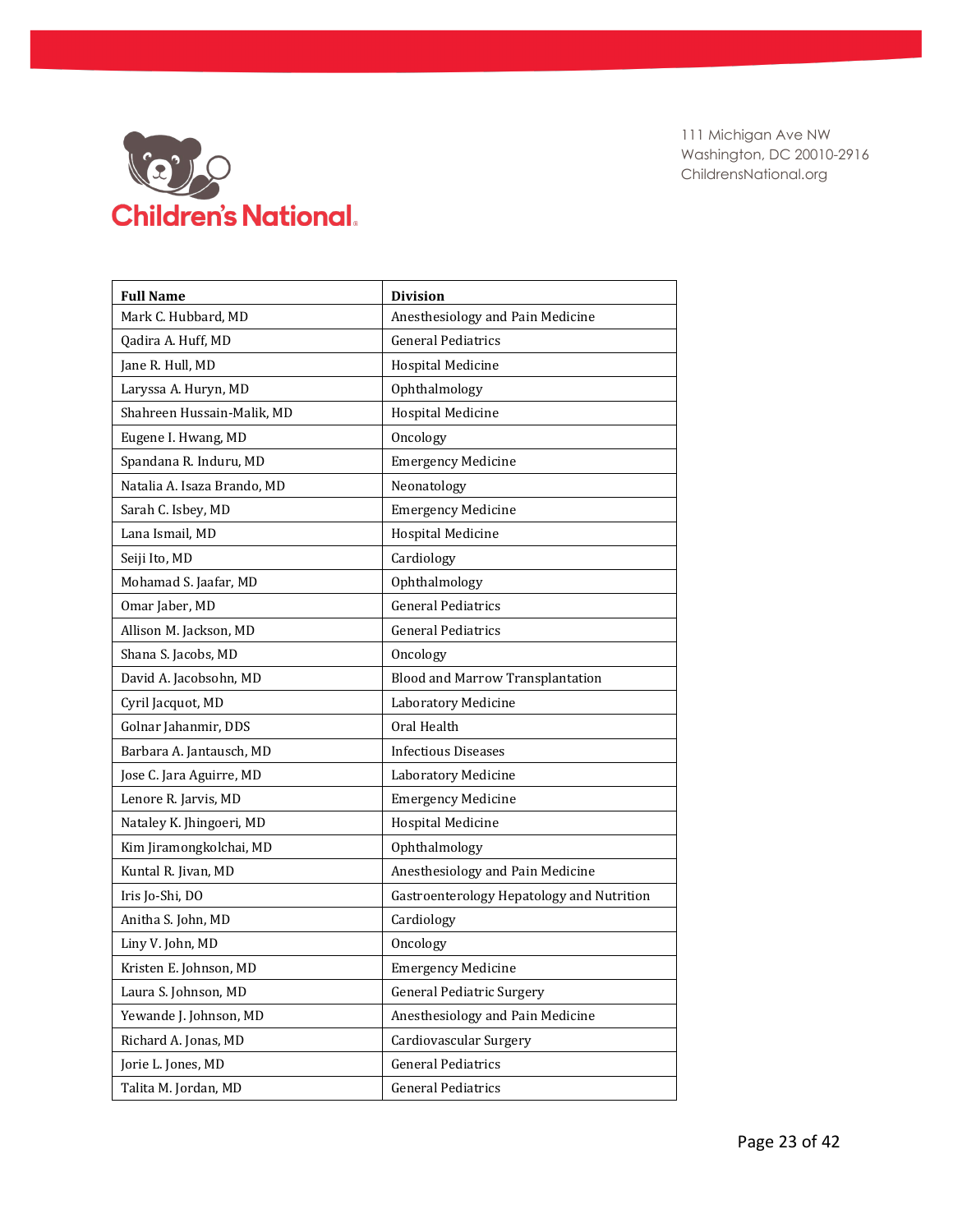

| <b>Full Name</b>            | <b>Division</b>                           |
|-----------------------------|-------------------------------------------|
| Francesca D. Joseph, MD     | <b>General Pediatrics</b>                 |
| Arjun S. Joshi, MD          | Otolaryngology                            |
| Valerie R. Jurgens, MD      | <b>Hospital Medicine</b>                  |
| Kathleen M. Kadow, MD       | <b>General Pediatrics</b>                 |
| Ilana L. Kahn, MD           | Neurology General Child                   |
| Aadil K. Kakajiwala, MD     | <b>Critical Care Medicine</b>             |
| Zafir K. Kalamadeen. MD     | <b>General Pediatrics</b>                 |
| Sivabalaji Kaliamurthy, MD  | Psychiatry                                |
| Naida B. Kalloo, MD         | Urology                                   |
| Jonathan R. Kaltman, MD     | Cardiology                                |
| Naynesh R. Kamani, MD       | Allergy and Immunology                    |
| Roopa Kanakatti Shankar, MD | Endocrinology                             |
| Aser M. Kandil, MD          | Neonatology                               |
| Timothy D. Kane, MD         | <b>General Pediatric Surgery</b>          |
| Joshua P. Kanter, MD        | Cardiology                                |
| Jennifer B. Kaplan, MD      | <b>General Pediatrics</b>                 |
| Brandon J. Kappy, MD        | <b>Emergency Medicine</b>                 |
| Patricia E. Kapunan, MD     | Adolescent and Young Adult Medicine       |
| Elizabeth W. Kariuki, MD    | Neonatology                               |
| Bethany A. Karwoski, MD     | Ophthalmology                             |
| Allison C. Kasper, MD       | <b>Emergency Medicine</b>                 |
| Tonya F. Katcher, MD        | Adolescent and Young Adult Medicine       |
| Parisa Kaviany, MD          | Pulmonary and Sleep                       |
| Robert F. Keating, MD       | Neurosurgery                              |
| Michael D. Keller, MD       | Allergy and Immunology                    |
| Faith R. Kelley, MD         | Psychiatry                                |
| Meaghan A. Kelly, MD        | Neurology General Child                   |
| Shannon M. Kelly, MD        | Orthopaedic Surgery and Sports Medicine   |
| Jeremy R. Kern, MD          | <b>Hospital Medicine</b>                  |
| Zarir P. Khademian, MD      | Diagnostic Imaging and Radiology          |
| Amina M. Khan, MD           | Hospital Medicine                         |
| Khalid M. Khan, MD          | Gastroenterology Hepatology and Nutrition |
| Seema Khan, MD              | Gastroenterology Hepatology and Nutrition |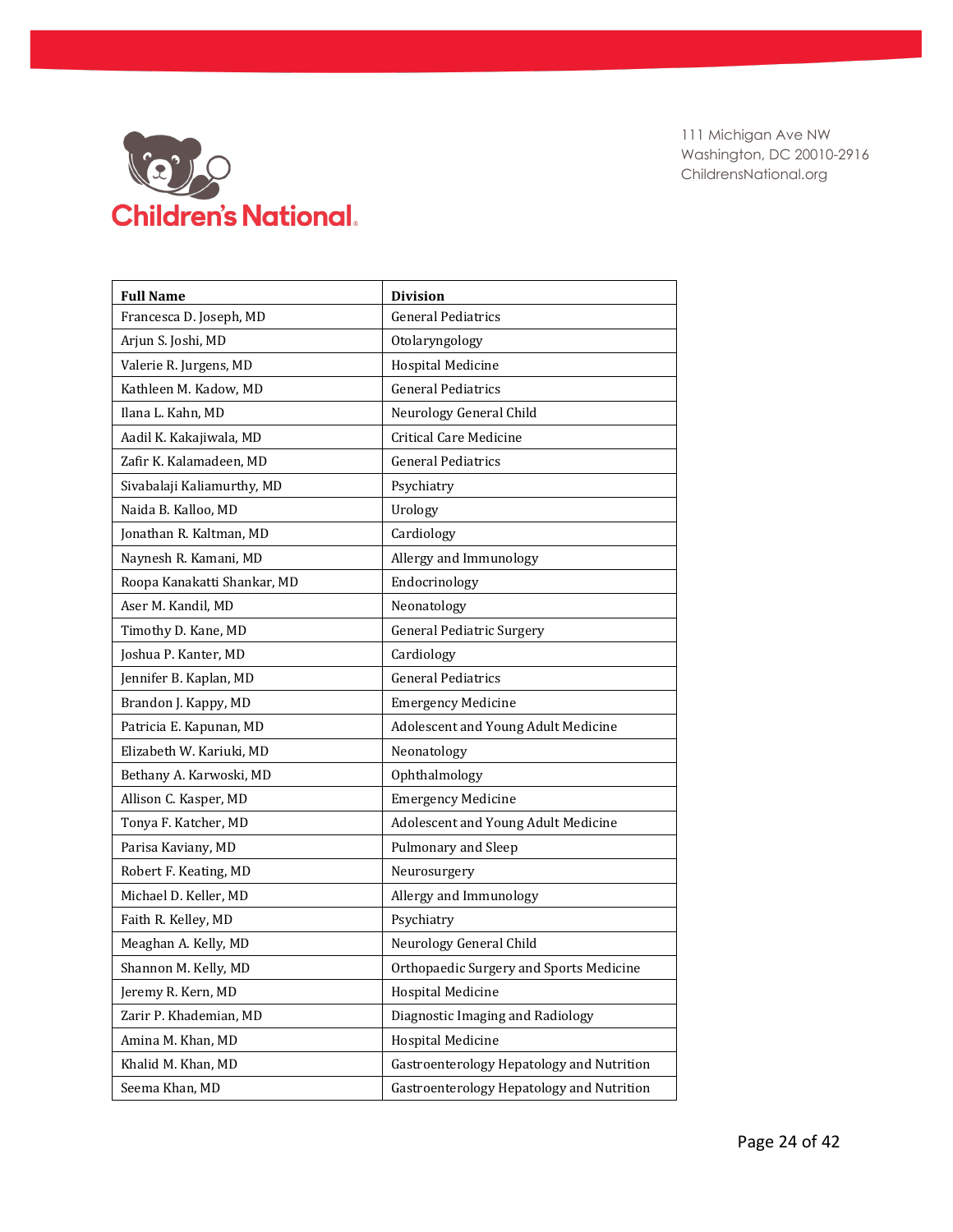

| <b>Full Name</b>               | <b>Division</b>                           |
|--------------------------------|-------------------------------------------|
| Muhammad A. Khan, MD           | Gastroenterology Hepatology and Nutrition |
| Sairah A. Khan, MD             | Cardiology                                |
| Aziz A. Khanifar, MD           | Ophthalmology                             |
| Hampton A. Khanna, MD          | Ophthalmology                             |
| Lindsay B. Kilburn, MD         | Oncology                                  |
| AeRang Kim, MD                 | Oncology                                  |
| Jane S. Kim, MD                | Diagnostic Imaging and Radiology          |
| Terry R. Kind, MD              | <b>General Pediatrics</b>                 |
| Anna Y. Kirkorian, MD          | Dermatology                               |
| Renee Kleris, MD               | Allergy and Immunology                    |
| Jaclyn N. Kline, MD            | <b>Emergency Medicine</b>                 |
| Lane T. Knight, DDS            | Oral Health                               |
| Wei Li A. Koay, MBBS           | <b>Infectious Diseases</b>                |
| Suzanne R. Kochis, MD          | Allergy and Immunology                    |
| Alexandra B. Kornbluh, MD      | Neurology General Child                   |
| Dana L. Kornfeld, MD           | <b>General Pediatrics</b>                 |
| Olena Kostyuk, MD              | <b>Emergency Medicine</b>                 |
| Hannah A. Kotler, MD           | <b>Emergency Medicine</b>                 |
| Mansi R. Kotwal, MD            | <b>Emergency Medicine</b>                 |
| Mohamad Z. Koubeissi, MD       | Neurophysiology                           |
| Anastassios C. Koumbourlis, MD | Pulmonary and Sleep                       |
| Ioannis Koutroulis, MD         | <b>Emergency Medicine</b>                 |
| Panagiotis Kratimenos, MD      | Neonatology                               |
| Michelle A. Krieger, MD        | <b>Hospital Medicine</b>                  |
| Aaron J. Krill, MD             | Urology                                   |
| Anita N. Krishnan, MD          | Cardiology                                |
| Julie C. Krueger, MD           | <b>General Pediatrics</b>                 |
| John T. Kulesa, MD             | Hospital Medicine                         |
| Sudha L. Kumar, MD             | Neonatology                               |
| Timothy C. Kunkle, DDS         | Oral Health                               |
| Waleed Kurtom, MD              | Neonatology                               |
| Justin L. Kurtz, MD            | Pathology                                 |
| Rehema S. Kutua, MD            | <b>General Pediatrics</b>                 |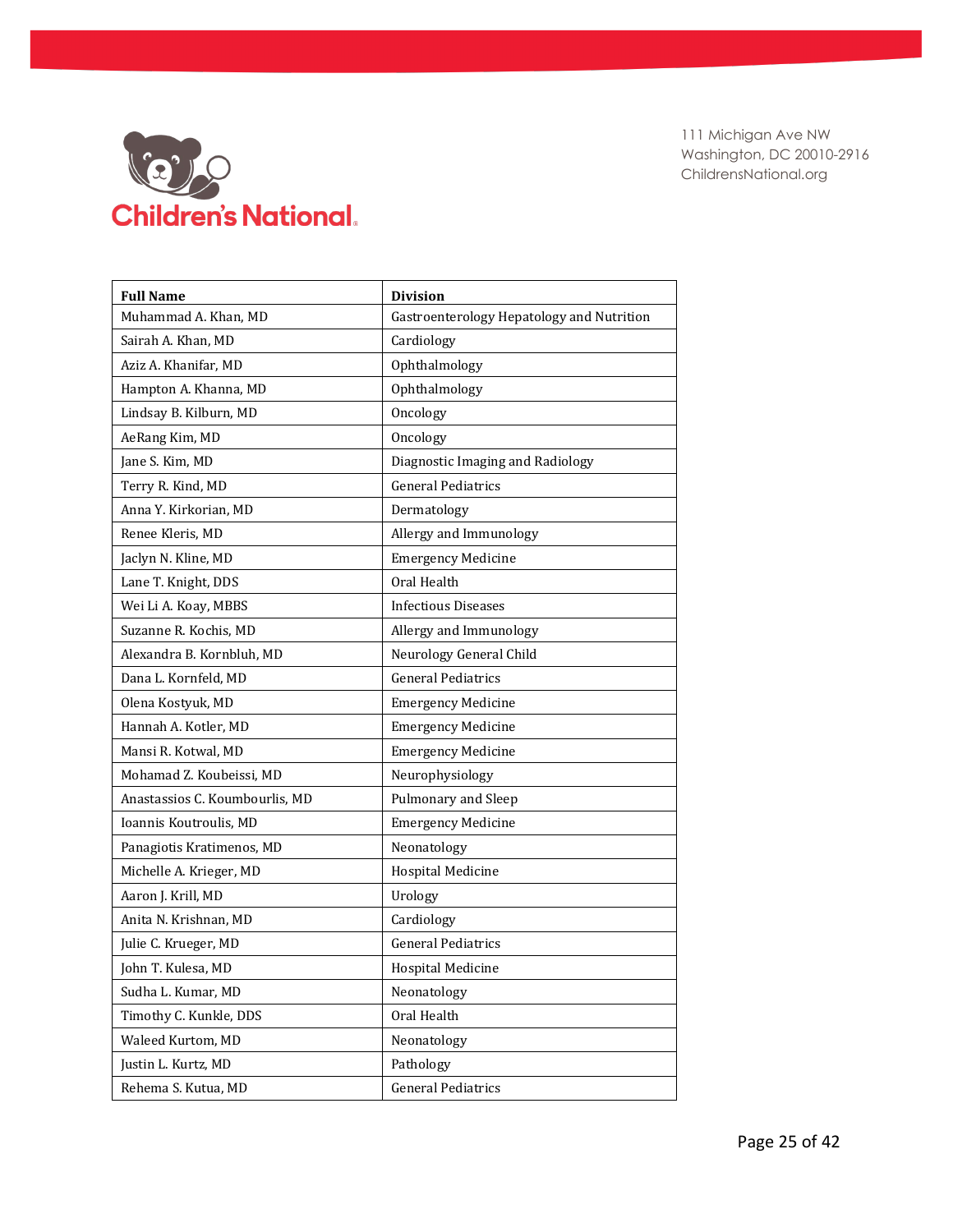

| <b>Full Name</b>             | <b>Division</b>                              |
|------------------------------|----------------------------------------------|
| Stephanie R. Lacey, DO       | Cardiology                                   |
| Stephan Ladisch, MD          | Hematology                                   |
| Matthew M. Ladra, MD         | Oncology                                     |
| Audrone LaForgia, MD         | Neonatology                                  |
| Jennifer P. Lan, MD          | Allergy and Immunology                       |
| Rebecca T. Lane, MD          | <b>Developmental Pediatrics</b>              |
| Raquel L. Langdon, MD        | Neurology General Child                      |
| Ashley F. Lanzel, MD         | Hospital Medicine                            |
| Tarannum M. Lateef, MD       | Neurology General Child                      |
| Bennett L. Lavenstein, MD    | Neurology General Child                      |
| Christopher J. Lawlor, MD    | Oncology                                     |
| Claire M. Lawlor, MD         | Otolaryngology                               |
| Simone L. Lawson, MD         | <b>Emergency Medicine</b>                    |
| Katherine L. Layton, MD      | <b>Hospital Medicine</b>                     |
| Jessica A. Lazerov, MD       | <b>General Pediatrics</b>                    |
| Linda Leatherbury, MD        | Cardiology                                   |
| Matthew E. Lecuyer, MD       | <b>Emergency Medicine</b>                    |
| Brian E. Lee, MD             | <b>Emergency Medicine</b>                    |
| Phayon U. Lee, MD            | Anesthesiology and Pain Medicine             |
| Peter Lee, Jr., MD           | Gastroenterology Hepatology and Nutrition    |
| Angela C. Lee, MD            | Anesthesiology and Pain Medicine             |
| Hoyon Lee, MD                | Anesthesiology and Pain Medicine             |
| Ian H. Leibowitz, MD         | Gastroenterology Hepatology and Nutrition    |
| David Leitenberg, MD         | Laboratory Medicine                          |
| Eyby L. Leon Janampa, MD     | <b>Genetics and Metabolism</b>               |
| Alexis K. Leonard, MD        | Hematology                                   |
| Gregory M. Lessans, MD       | Anesthesiology and Pain Medicine             |
| Joseph P. Letzelter, III, MD | Orthopaedic Surgery and Sports Medicine      |
| Heather A. Levens, MD        | <b>Hospital Medicine</b>                     |
| Suzanne M. Levin, MD         | <b>Emergency Medicine</b>                    |
| Zachary T. Levine, MD        | Neurosurgery                                 |
| Marc Levitt, MD              | Colorectal and Pelvic Reconstruction Surgery |
| Jenny P. Lew, MD             | Pulmonary and Sleep                          |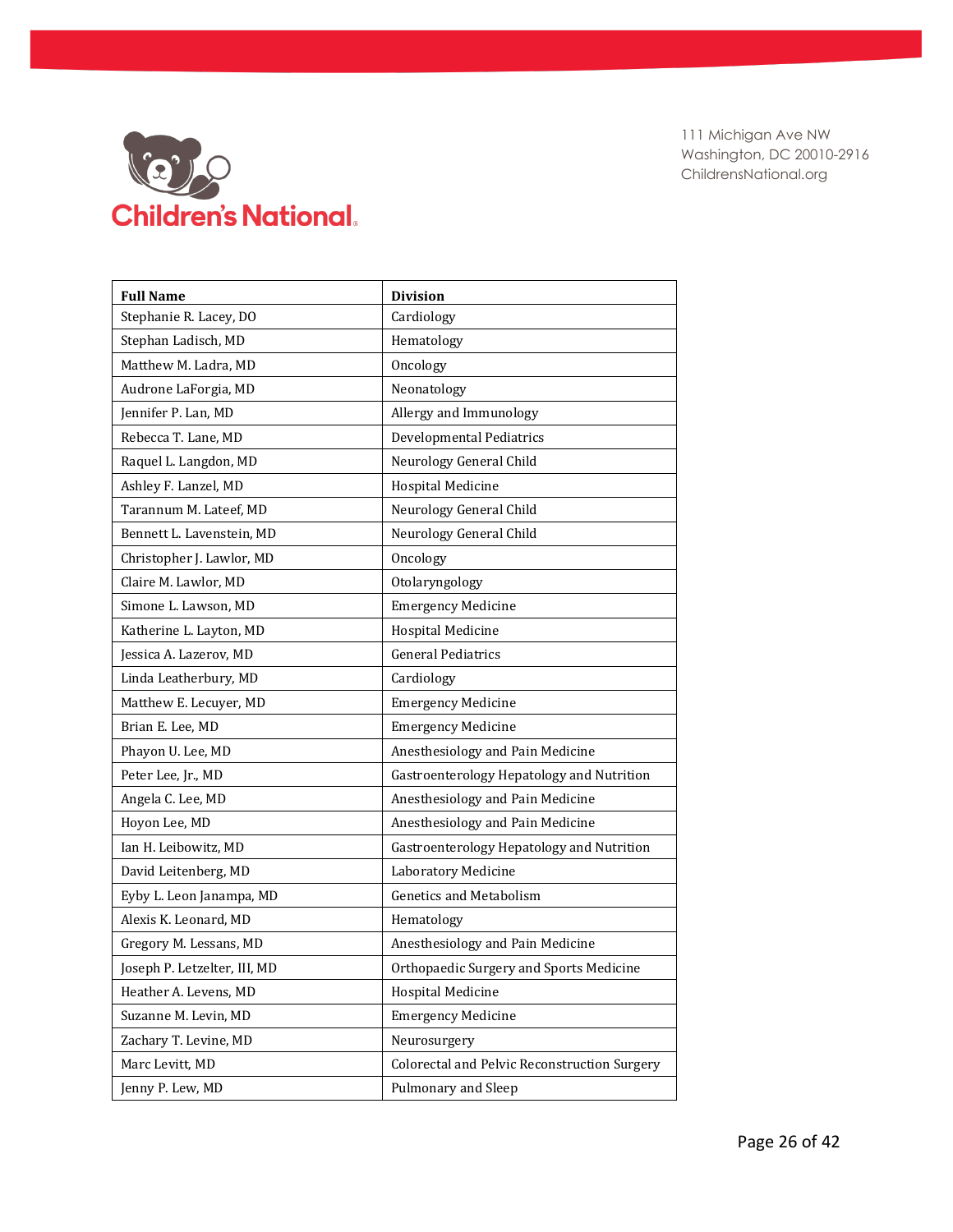

| <b>Full Name</b>                | <b>Division</b>                           |
|---------------------------------|-------------------------------------------|
| Amy F. Lewanda, MD              | <b>Genetics and Metabolism</b>            |
| Yolanda A. Lewis-Ragland, MD    | <b>General Pediatrics</b>                 |
| Cara B. Lichtenstein, MD        | <b>General Pediatrics</b>                 |
| Adora A. Lin, MD                | Allergy and Immunology                    |
| Christina E. Lindgren, MD       | <b>Emergency Medicine</b>                 |
| Yue-Hin Loke, MD                | Cardiology                                |
| Melissa M. Long, MD             | <b>General Pediatrics</b>                 |
| Sahira A. Long, MD              | <b>General Pediatrics</b>                 |
| Judyta M. Loomis, MD            | Diagnostic Imaging and Radiology          |
| Alejandro J. Lopez-Magallon, MD | Cardiology                                |
| Michael S. Lotke, MD            | Hospital Medicine                         |
| Otto Louis-Jacques, MD          | Gastroenterology Hepatology and Nutrition |
| Vanessa E. Lowe, MD             | <b>General Pediatrics</b>                 |
| Naomi L. Luban, MD              | Laboratory Medicine                       |
| Meryl R. Ludwig, MD             | Orthopaedic Surgery and Sports Medicine   |
| Jeffrey R. Lukish, MD           | <b>General Pediatric Surgery</b>          |
| Grace M. Ma, MD                 | Diagnostic Imaging and Radiology          |
| Ponda J. Madati, MD             | <b>Emergency Medicine</b>                 |
| Robin W. Madden, MD             | <b>General Pediatrics</b>                 |
| William P. Madigan, Jr., MD     | Ophthalmology                             |
| Vanessa N. Madrigal, MD         | <b>Critical Care Medicine</b>             |
| Claire F. Maggiotto, MD         | <b>Hospital Medicine</b>                  |
| David I. Magilner, MD           | <b>Emergency Medicine</b>                 |
| Maria A. Maguire, MD            | <b>Hospital Medicine</b>                  |
| Matthew A. Magyar, MD           | <b>Hospital Medicine</b>                  |
| Upendra Mahat, MD               | Blood and Marrow Transplantation          |
| Jacqueline Y. Maher, MD         | <b>General Pediatric Surgery</b>          |
| Laila . Mahmood, MD             | <b>Hospital Medicine</b>                  |
| Siamak S. Majidi, DDS           | Oral Health                               |
| Shideh Majidi, MD               | Endocrinology                             |
| Suvankar Majumdar, MD           | Hematology                                |
| Yamane Makke, MD                | Neurophysiology                           |
| Sharyn N. Malcolm, MD           | Adolescent and Young Adult Medicine       |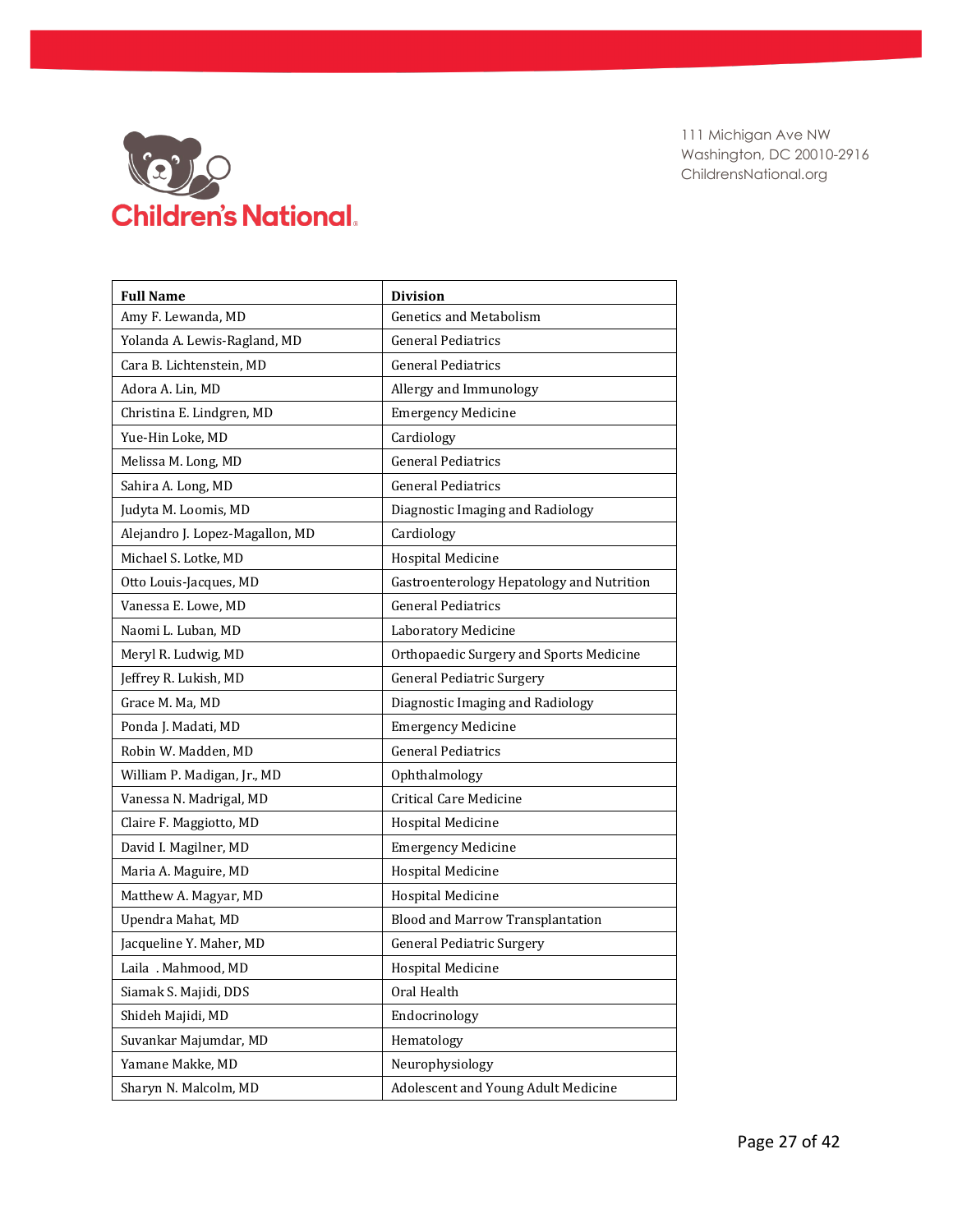

| <b>Full Name</b>           | <b>Division</b>                           |
|----------------------------|-------------------------------------------|
| Paul G. Maliakel, MD       | Anesthesiology and Pain Medicine          |
| Nada Mallick, MD           | <b>Critical Care Medicine</b>             |
| Rita A. Manfredi, MD       | <b>Emergency Medicine</b>                 |
| Jyoti Mani, MD             | Gastroenterology Hepatology and Nutrition |
| Paul E. Manicone, MD       | <b>Hospital Medicine</b>                  |
| Darlene K. Mansoor, MD     | Allergy and Immunology                    |
| Steven C. Mares, MD        | <b>Hospital Medicine</b>                  |
| Gregory A. Marinkovich, MD | Neonatology                               |
| Bruce M. Markle, MD        | Diagnostic Imaging and Radiology          |
| Allison A. Markowsky, MD   | <b>Hospital Medicine</b>                  |
| Brynn E. Marks, MD         | Endocrinology                             |
| Louis M. Marmon, MD        | <b>General Pediatric Surgery</b>          |
| Jason M. Marrazzo, DDS     | Oral Health                               |
| Gerard R. Martin, MD       | Cardiology                                |
| Benjamin D. Martin, MD     | Orthopaedic Surgery and Sports Medicine   |
| Beri N. Massa-Buck, MD     | Neonatology                               |
| An N. Massaro, MD          | Neonatology                               |
| Mariam Mathai, MD          | Ophthalmology                             |
| Andrew J. Matisoff, MD     | Anesthesiology and Pain Medicine          |
| Cal S. Matsumoto, MD       | <b>General Pediatric Surgery</b>          |
| James E. Mattey, MD        | <b>General Pediatrics</b>                 |
| Angela C. Maxwell, MD      | <b>Emergency Medicine</b>                 |
| Allison C. Mayhew, MD      | <b>General Pediatric Surgery</b>          |
| Malek M. Mazzawi, MD       | <b>Emergency Medicine</b>                 |
| Juma S. Mbwana, MD         | Neurology General Child                   |
| William M. McClintock, MD  | Neurology General Child                   |
| Sonaly R. McClymont, MD    | <b>Hospital Medicine</b>                  |
| Nichole L. McCollum, MD    | <b>Emergency Medicine</b>                 |
| Lauren McGovern, MD        | <b>Hospital Medicine</b>                  |
| Bettina J. McGraw, MD      | <b>Emergency Medicine</b>                 |
| Carol Ann B. McHugh, MD    | <b>General Pediatrics</b>                 |
| Mandisa A. McIver, MD      | <b>Emergency Medicine</b>                 |
| Kenneth W. McKinley, MD    | <b>Emergency Medicine</b>                 |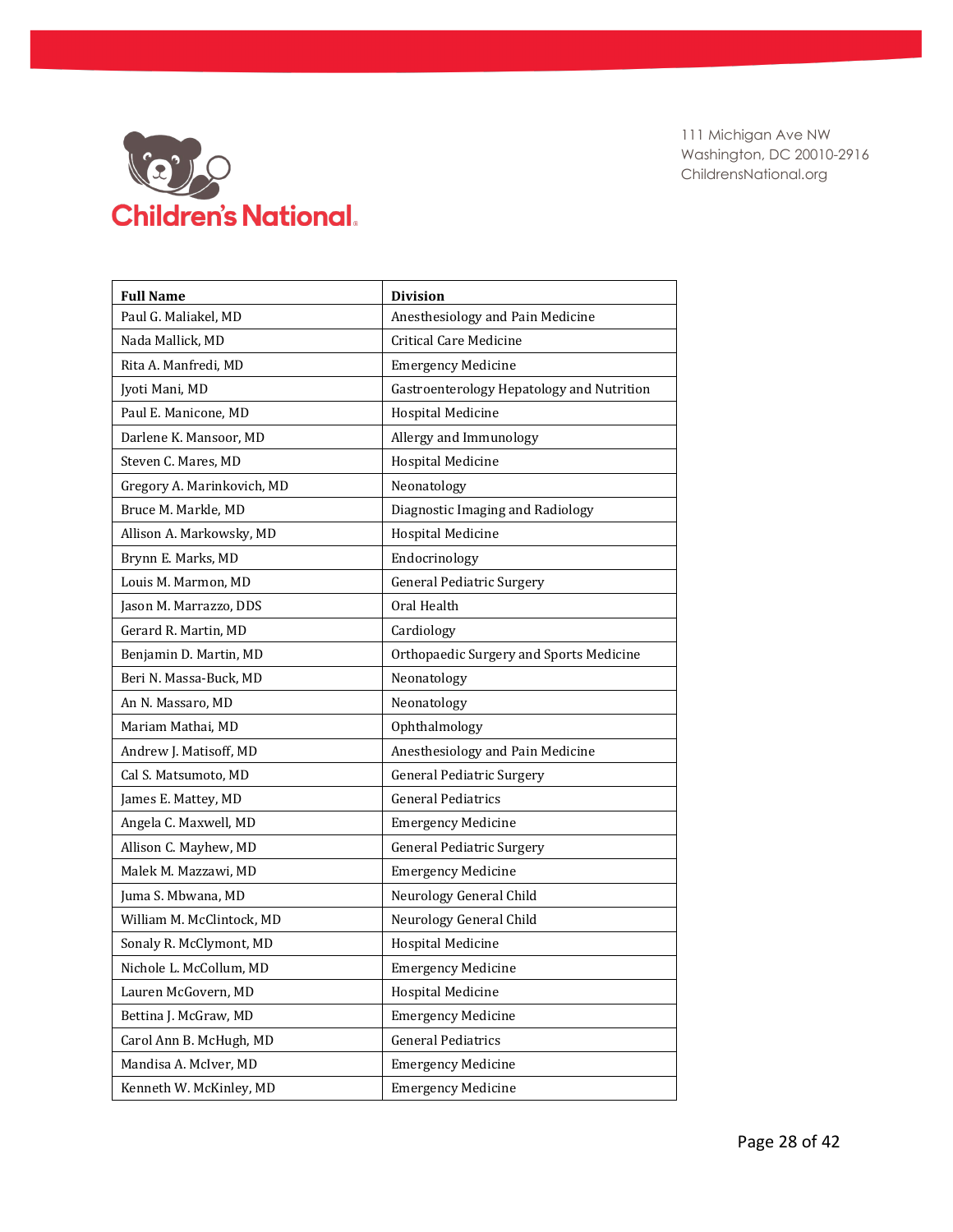

| <b>Full Name</b>             | <b>Division</b>                           |
|------------------------------|-------------------------------------------|
| Holly J. Meany, MD           | Oncology                                  |
| Viraj J. Mehta, MD           | Ophthalmology                             |
| Launice A. Melbourne, MD     | Neonatology                               |
| Anjna Melwani, MD            | Hospital Medicine                         |
| Ingrid Mendez, MD            | Neonatology                               |
| Nadia Merchant, MD           | Endocrinology                             |
| Heather M. Metcalf, MD       | Neonatology                               |
| Abby G. Meyers, MD           | Endocrinology                             |
| Melissa R. Meyers, MD        | Nephrology                                |
| Shaanan Meyerstein, MD       | <b>Emergency Medicine</b>                 |
| Michele L. Mietus Snyder, MD | <b>General Pediatrics</b>                 |
| Maria E. Milan, MD           | <b>General Pediatrics</b>                 |
| Jose A. Millan, MD           | <b>General Pediatrics</b>                 |
| Marijean M. Miller, MD       | Ophthalmology                             |
| Nazrat Mirza, MD             | <b>General Pediatrics</b>                 |
| Sobia K. Mirza, MD           | Diagnostic Imaging and Radiology          |
| Yunchuan D. Mo, MD           | Laboratory Medicine                       |
| Jeffrey P. Moak, MD          | Cardiology                                |
| Julian R. Moiseiwitsch, DDS  | Oral Health                               |
| Ezequiel J. Molina, MD       | Cardiovascular Surgery                    |
| Ashkan Monfared, MD          | Otolaryngology                            |
| Jennifer E. Moody, DO        | Neonatology                               |
| Leon E. Moores, MD           | Neurosurgery                              |
| Joy Morgan, MD               | <b>Hospital Medicine</b>                  |
| Olga M. Morozova, MD         | Physical Medicine and Rehabilitation      |
| Hallie F. Morris, MD         | Neonatology                               |
| Sephora N. Morrison, MD      | <b>Emergency Medicine</b>                 |
| Stephen B. Moses, MD         | Hospital Medicine                         |
| Mary E. Mottla, MD           | <b>Emergency Medicine</b>                 |
| Asha Moudgil, MD             | Nephrology                                |
| Marva M. Moxey-Mims, MD      | Nephrology                                |
| Diana A. Moya Orjuela, MD    | Gastroenterology Hepatology and Nutrition |
| Pamela A. Mudd, MD           | Otolaryngology                            |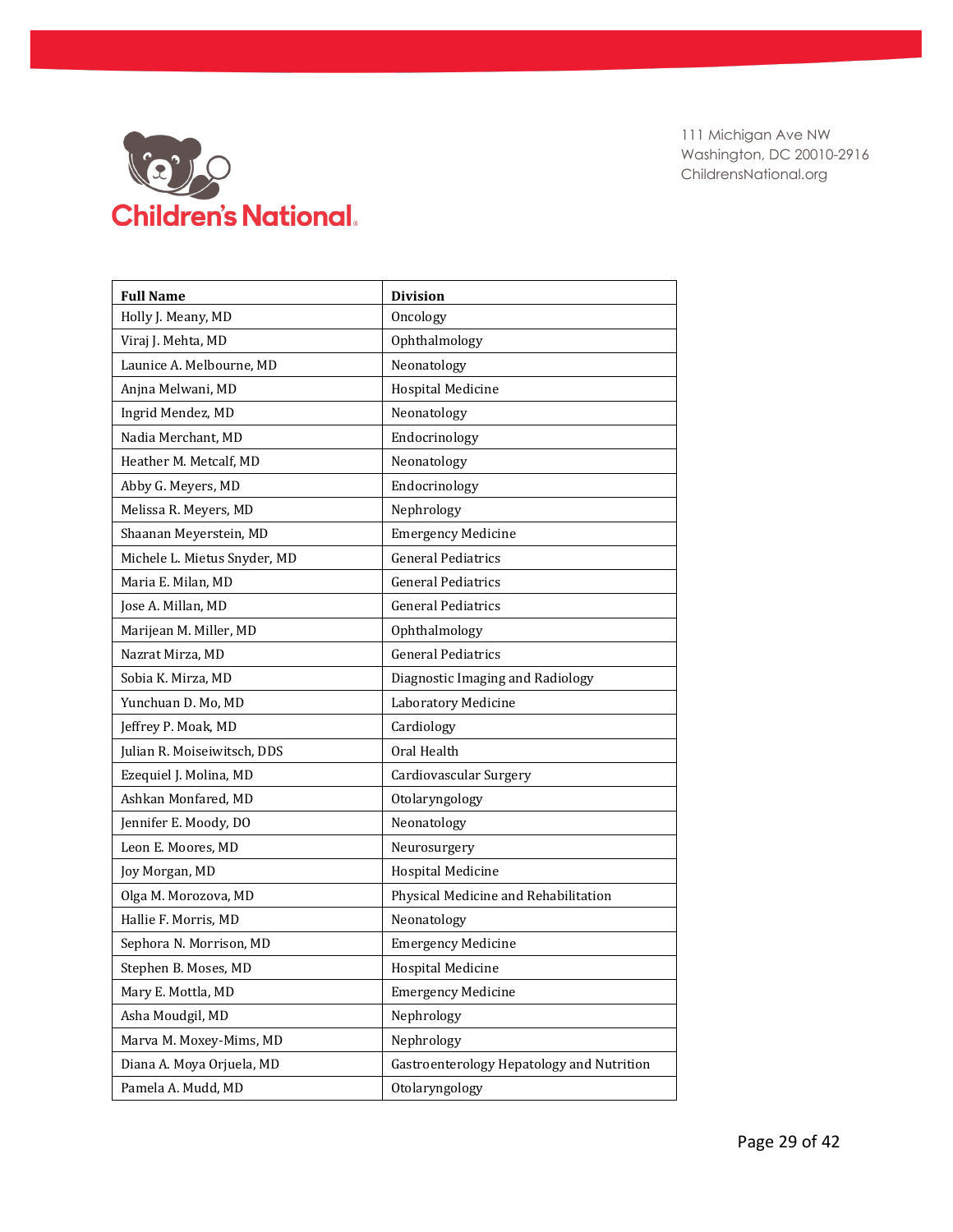

| <b>Full Name</b>         | <b>Division</b>                         |
|--------------------------|-----------------------------------------|
| Lauren B. Mulcahy, MD    | <b>Emergency Medicine</b>               |
| Sarah B. Mulkey, MD      | <b>Fetal and Transitional Medicine</b>  |
| Ricardo A. Munoz, MD     | Cardiac Critical Care Medicine          |
| Marc A. Murinson, MD     | Anesthesiology and Pain Medicine        |
| Jonathan G. Murnick, MD  | Diagnostic Imaging and Radiology        |
| John S. Myseros, MD      | Neurosurgery                            |
| Evan P. Nadler, MD       | <b>General Pediatric Surgery</b>        |
| David R. Nagle, MD       | <b>Emergency Medicine</b>               |
| Jai K. Nahar, MD         | Cardiology                              |
| Sridaran Narayanan, MD   | <b>Hospital Medicine</b>                |
| Jessica E. Nash, MD      | <b>General Pediatrics</b>               |
| Tara M. Neary, MD        | <b>Hospital Medicine</b>                |
| Desalegn M. Nega, MD     | <b>Hospital Medicine</b>                |
| Marie V. Nelson, MD      | Oncology                                |
| Jonathon H. Nelson, MD   | Anesthesiology and Pain Medicine        |
| Kierre M. Nelson, MD     | Psychiatry                              |
| Elana L. Neshkes, MD     | Psychiatry                              |
| Daniel A. Newman, MD     | <b>General Pediatrics</b>               |
| Kurt D. Newman, MD       | <b>General Pediatric Surgery</b>        |
| Thomas C. Newton, MD     | Oncology                                |
| Thanh T. Nguyen, MD      | Neurology General Child                 |
| Arlene P. Nichols, MD    | <b>General Pediatrics</b>               |
| Robert S. Nickel, MD     | Hematology                              |
| Jillian E. Nickerson, MD | <b>Emergency Medicine</b>               |
| Narieman A. Nik, MD      | Ophthalmology                           |
| Gustavo Nino. MD         | Pulmonary and Sleep                     |
| Emily L. Niu, MD         | Orthopaedic Surgery and Sports Medicine |
| Nasima Nusrat, MD        | Psychiatry                              |
| Nneka I. Nzegwu, DO      | Neonatology                             |
| Ellen K. O'Brien, MD     | <b>General Pediatrics</b>               |
| Karen J. O'Connell, MD   | <b>Emergency Medicine</b>               |
| Laura B. O'Neill, MD     | <b>Hospital Medicine</b>                |
| George Obeid, DDS        | Oral Health                             |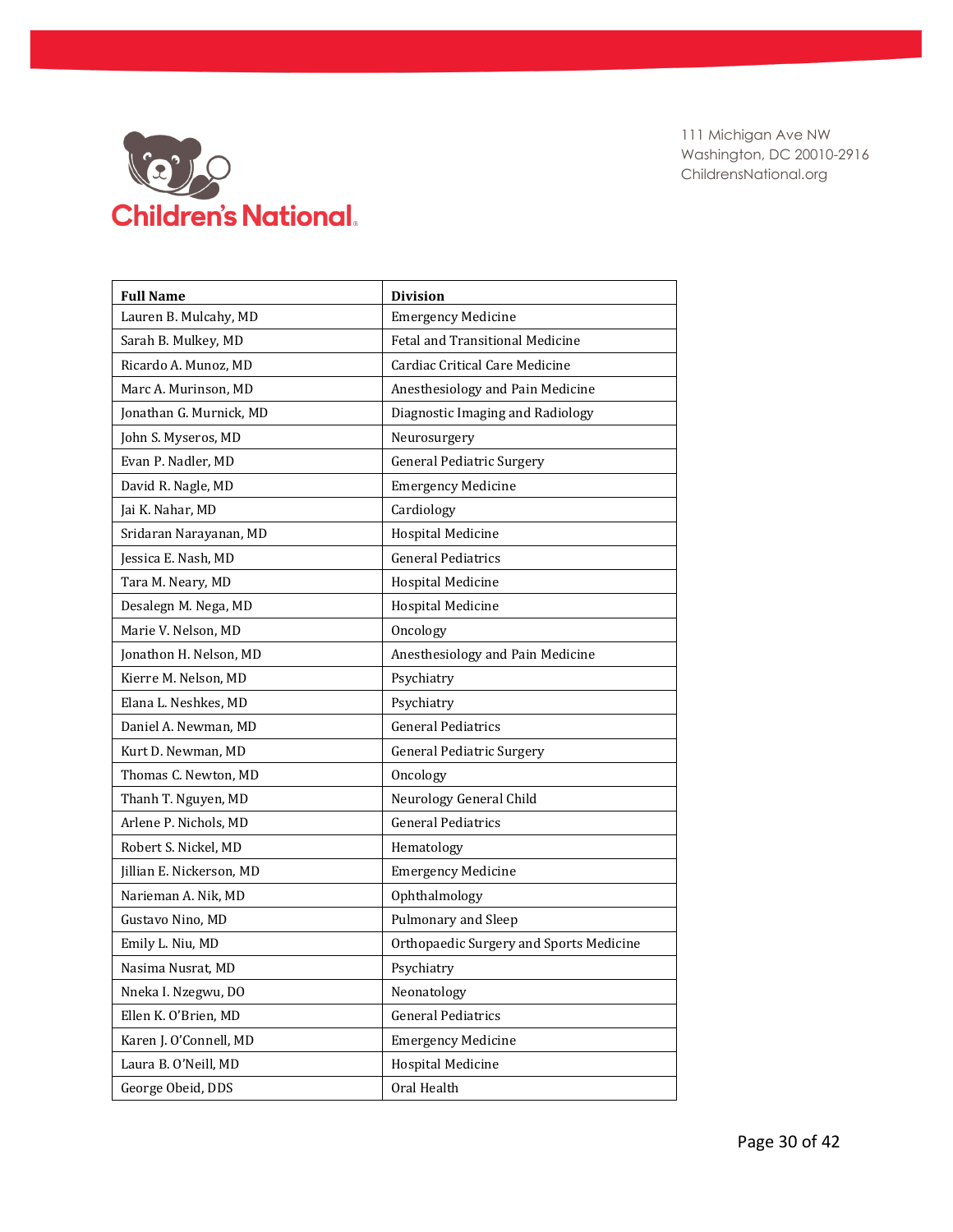

| <b>Full Name</b>           | <b>Division</b>                         |
|----------------------------|-----------------------------------------|
| Tessie W. October, MD      | <b>Critical Care Medicine</b>           |
| Matthew E. Oetgen, MD, MBA | Orthopaedic Surgery and Sports Medicine |
| Jennifer L. Offer, MD      | <b>Hospital Medicine</b>                |
| Folasade O. Ogunlesi, MD   | Pulmonary and Sleep                     |
| Albert K. Oh, MD           | Plastic and Reconstructive Surgery      |
| Sonal A. Ohri, DO          | <b>Hospital Medicine</b>                |
| Ololade A. Okito, MD       | Neonatology                             |
| Laura J. Olivieri, MD      | Cardiology                              |
| Chima O. Oluigbo, MD       | Neurosurgery                            |
| Andrey Y. Ostrovsky, MD    | <b>Hospital Medicine</b>                |
| Emil S. Oweis, MD          | Pulmonary and Sleep                     |
| Roger J. Packer, MD        | Neurology General Child                 |
| Walter G. Palmer, MD       | <b>Emergency Medicine</b>               |
| Sneha Pampati, MD          | <b>General Pediatrics</b>               |
| Kavita Parikh, MD          | <b>Hospital Medicine</b>                |
| Jin H. Park, MD            | Cardiology                              |
| Catherine K. Park, MD      | Nephrology                              |
| David L. Parver, MD        | Ophthalmology                           |
| Archana Pasupuleti, MD     | Neurophysiology                         |
| Nikhil D. Patel, MD        | Anesthesiology and Pain Medicine        |
| Anita K. Patel, MD         | <b>Critical Care Medicine</b>           |
| Shilpa J. Patel, MD        | <b>Emergency Medicine</b>               |
| Mitali Y. Patel, DDS       | Oral Health                             |
| Ramesh I. Patel, MD        | Anesthesiology and Pain Medicine        |
| Neel M. Patel, DMD         | Oral Health                             |
| Amisha B. Patel, MD        | Neurology General Child                 |
| Neha B. Patel, MD          | <b>Emergency Medicine</b>               |
| Padmaja Pavuluri, DO       | <b>Hospital Medicine</b>                |
| Asha S. Payne, MD          | <b>Emergency Medicine</b>               |
| Jeffrey B. Peck, MD        | Orthopaedic Surgery and Sports Medicine |
| Leah D. Pedoeim, MD        | <b>Critical Care Medicine</b>           |
| Syed M. Peer, MD           | Cardiovascular Surgery                  |
| Vasum Peiris, MD           | Cardiology                              |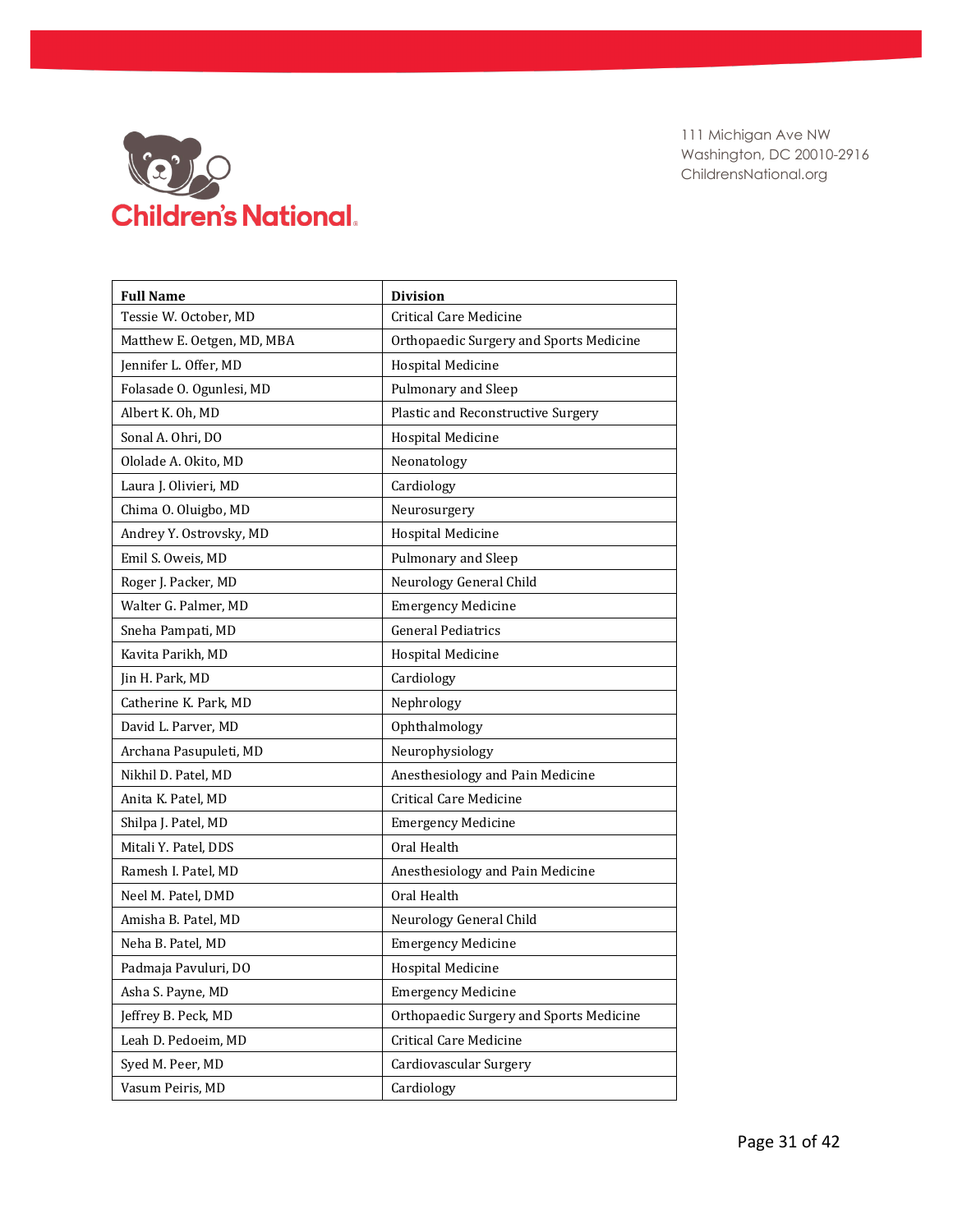

| <b>Full Name</b>             | <b>Division</b>                  |
|------------------------------|----------------------------------|
| Maria T. Pena, MD            | Otolaryngology                   |
| Eva B. Perdahl-Wallace, MD   | Oncology                         |
| Karen M. Pereira, MD         | <b>Hospital Medicine</b>         |
| Evelio D. Perez-Albuerne, MD | Blood and Marrow Transplantation |
| Daniela J. Perez-Velasco, DO | Anesthesiology and Pain Medicine |
| Paola Pergami, MD            | Neurology General Child          |
| Karen M. Perry, MD           | <b>Hospital Medicine</b>         |
| Jay K. Pershad, MD           | <b>Emergency Medicine</b>        |
| Rebecca W. Persky, MD        | Endocrinology                    |
| Sophie R. Pestieau, MD       | Anesthesiology and Pain Medicine |
| Summer Peters, DO            | <b>Hospital Medicine</b>         |
| Elisha E. Peterson, MD       | Anesthesiology and Pain Medicine |
| Mikael Petrosyan, MD         | <b>General Pediatric Surgery</b> |
| Magdalena A. Petryniak, MD   | Neonatology                      |
| Gina C. Pham, DDS            | Oral Health                      |
| Benjamin R. Phelps, MD       | <b>General Pediatrics</b>        |
| Dinesh K. Pillai, MD         | Pulmonary and Sleep              |
| Harold J. Pincus, DDS        | Oral Health                      |
| Hans G. Pohl, MD             | Urology                          |
| Murray M. Pollack, MD        | <b>Critical Care Medicine</b>    |
| Catherine V. Posada, MD      | <b>General Pediatrics</b>        |
| Douglas G. Postels, MD       | Neurology General Child          |
| Meenu Potdar, MD             | <b>Emergency Medicine</b>        |
| Diego A. Preciado, MD        | Otolaryngology                   |
| Bao N. Puente, MD            | Cardiac Critical Care Medicine   |
| Priya Punnoose, MD           | Psychiatry                       |
| Elena T. Puscasiu, MD        | Pathology                        |
| Kristina L. Pyclik, MD       | <b>General Pediatrics</b>        |
| Jessica Pyle, MD             | <b>General Pediatrics</b>        |
| Aisha R. Quarles, MD         | <b>General Pediatrics</b>        |
| Zenaide M. Quezado, MD       | Anesthesiology and Pain Medicine |
| Michael J. Quinn, MD         | <b>Emergency Medicine</b>        |
| Monique P. Quinn, MD         | Hospital Medicine                |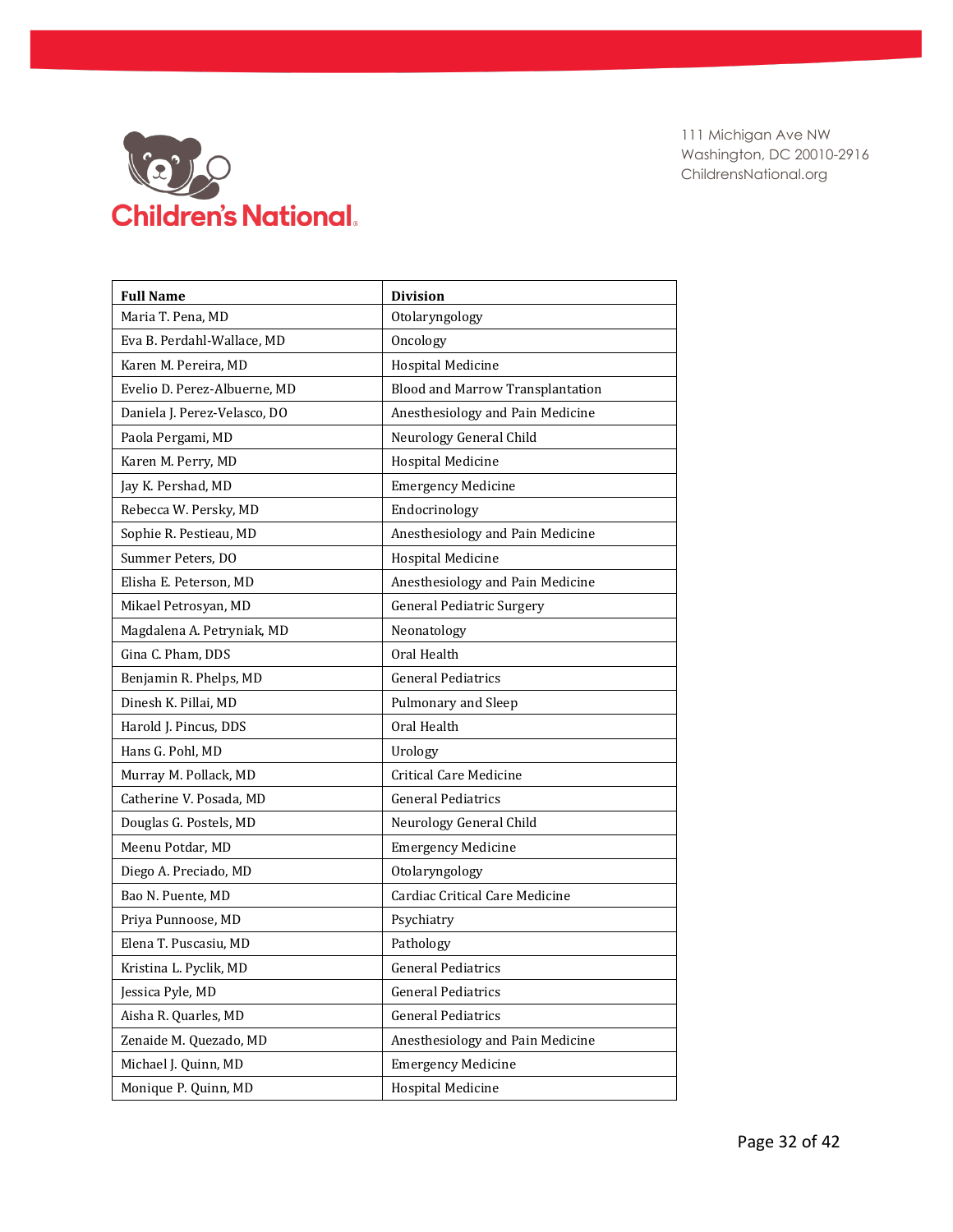

| <b>Full Name</b>            | <b>Division</b>                      |
|-----------------------------|--------------------------------------|
| Nathalie B. Quion, MD       | <b>General Pediatrics</b>            |
| Misbah A. Qureshi, MD       | Neonatology                          |
| Jeffrey P. Rabin, DO        | Physical Medicine and Rehabilitation |
| Khodayar Rais-Bahrami, MD   | Neonatology                          |
| Kamran N. Raja, DMD         | Oral Health                          |
| Natella Y. Rakhmanina. MD   | <b>Infectious Diseases</b>           |
| Margarita Ramos, MD         | <b>Hospital Medicine</b>             |
| Sheira L. Ramos Velez, DMD  | Oral Health                          |
| Shantanu Rastogi, MD        | Neonatology                          |
| Deepa Rastogi, MD           | Pulmonary and Sleep                  |
| Judith B. Ratner, MD        | <b>General Pediatrics</b>            |
| Nina Rawtani, MD            | Anesthesiology and Pain Medicine     |
| Gregory H. Reaman, MD       | Oncology                             |
| Lauren R. Rechtman, MD      | <b>General Pediatrics</b>            |
| Gita S. Reddy, MD           | <b>Hospital Medicine</b>             |
| Sarah J. Reece-Stremtan, MD | Anesthesiology and Pain Medicine     |
| Kristen L. Reese, MD        | <b>General Pediatrics</b>            |
| Debra S. Regier, MD         | <b>Genetics and Metabolism</b>       |
| Kelly A. Register-Brown, MD | Psychiatry                           |
| Brian K. Reilly, MD         | Otolaryngology                       |
| Rebecca Reindel, MD         | <b>Infectious Diseases</b>           |
| Dennis M. Ren, MD           | <b>Emergency Medicine</b>            |
| Scott Resnick, MD           | Blood and Marrow Transplantation     |
| Zemen G. Retta, MD          | <b>Emergency Medicine</b>            |
| Mary E. Revenis, MD         | Neonatology                          |
| Teodoro U. Reyes, MD        | Anesthesiology and Pain Medicine     |
| Elizabeth W. Rhinesmith, MD | <b>General Pediatrics</b>            |
| Hope E. Rhodes, MD          | <b>General Pediatrics</b>            |
| Erin L. Rholl, MD           | Neonatology                          |
| Sherice A. Richardson, DO   | <b>General Pediatrics</b>            |
| David A. Rico Mora, MD      | Anesthesiology and Pain Medicine     |
| Catherine M. Rim, MD        | Anesthesiology and Pain Medicine     |
| Dora C. Rioja Mazza, MD     | Neonatology                          |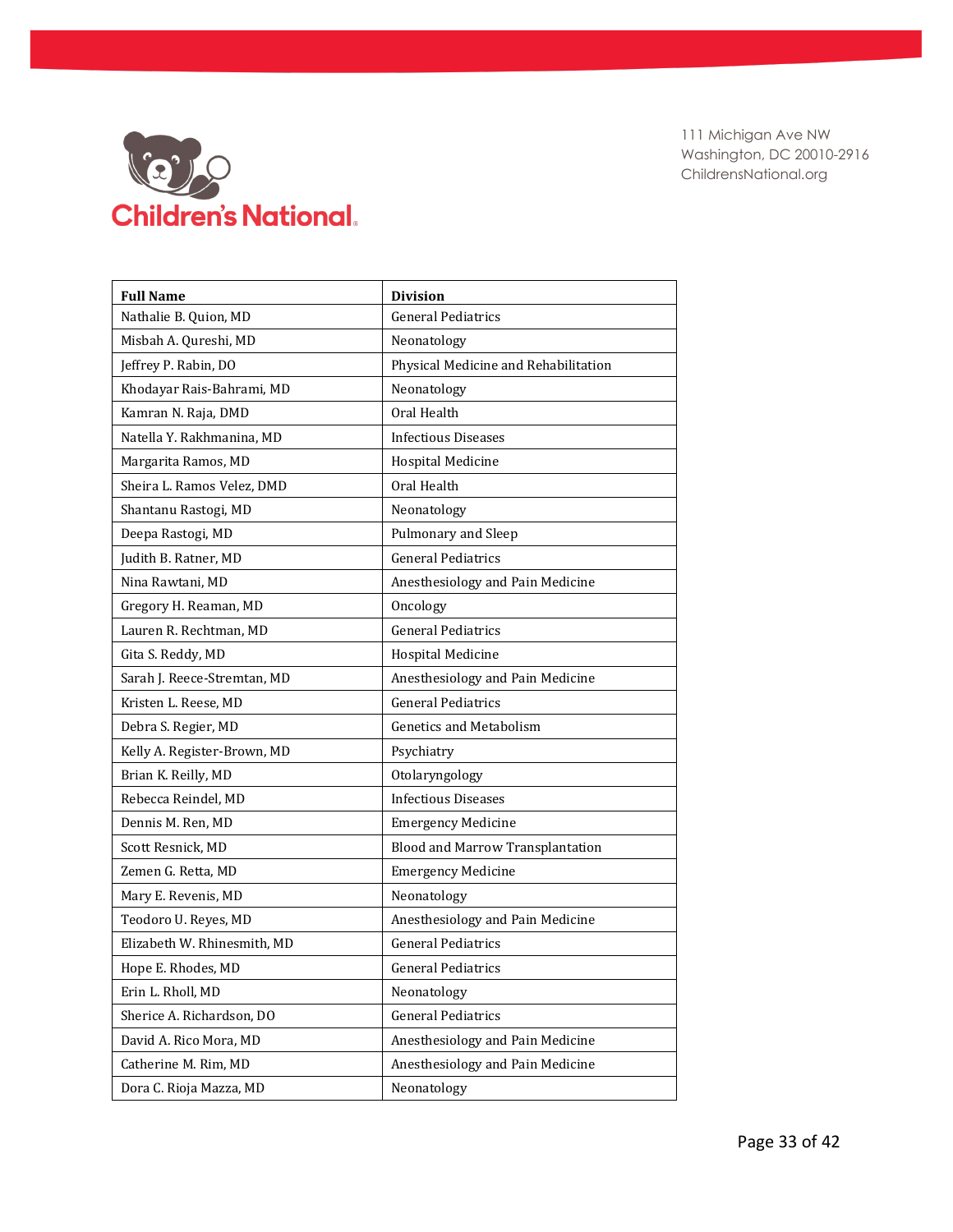

| <b>Full Name</b>              | <b>Division</b>                    |
|-------------------------------|------------------------------------|
| Alberto J. Rivera Cintron, MD | Anesthesiology and Pain Medicine   |
| Adelaide S. Robb, MD          | Psychiatry                         |
| Renee J. Roberts, MD          | Anesthesiology and Pain Medicine   |
| Nicole T. Rochester, MD       | <b>Hospital Medicine</b>           |
| Gary F. Rogers, MD            | Plastic and Reconstructive Surgery |
| Christina R. Rojas, MD        | <b>Emergency Medicine</b>          |
| Tova Ronis, MD                | Rheumatology                       |
| Brian R. Rood, MD             | Oncology                           |
| Jeremy M. Root, MD            | <b>Emergency Medicine</b>          |
| Laura B. Roseman, MD          | <b>General Pediatrics</b>          |
| Kenneth N. Rosenbaum, MD      | <b>Genetics and Metabolism</b>     |
| Samuel M. Rosenberg, MD       | Pulmonary and Sleep                |
| Eric Rosenthal, MD            | <b>Emergency Medicine</b>          |
| Tamanna R. Roshan Lal, MBChB  | <b>Genetics and Metabolism</b>     |
| Christopher T. Rossi, MD      | Pathology                          |
| Eva I. Rubio, MD              | Diagnostic Imaging and Radiology   |
| Alexandra C. Rucker, MD       | <b>Emergency Medicine</b>          |
| Margaret L. Rush, MD          | Hospital Medicine                  |
| Harry G. Rushton, Jr., MD     | Urology                            |
| Yasmina M. Saade, MD          | Psychiatry                         |
| Craig A. Sable, MD            | Cardiology                         |
| Mariam M. Said, MD            | Neonatology                        |
| Merium K. Saidi, MD           | <b>Hospital Medicine</b>           |
| Ayman Saleh, MD               | Psychiatry                         |
| Joan Salnave, MD              | Neonatology                        |
| Iman R. Sami Zakhari, MD      | Pulmonary and Sleep                |
| Melissa C. Samuelson, MD      | <b>Emergency Medicine</b>          |
| Ramon Sanchez, MD             | Diagnostic Imaging and Radiology   |
| Jade A. Sanders, MD           | <b>General Pediatrics</b>          |
| Reginald J. Sanders, MD       | Ophthalmology                      |
| Sandeep ". Sandhu, MD         | <b>General Pediatrics</b>          |
| Anthony D. Sandler, MD        | General Pediatric Surgery          |
| Arnold J. Sansevere, Jr., MD  | Neurology General Child            |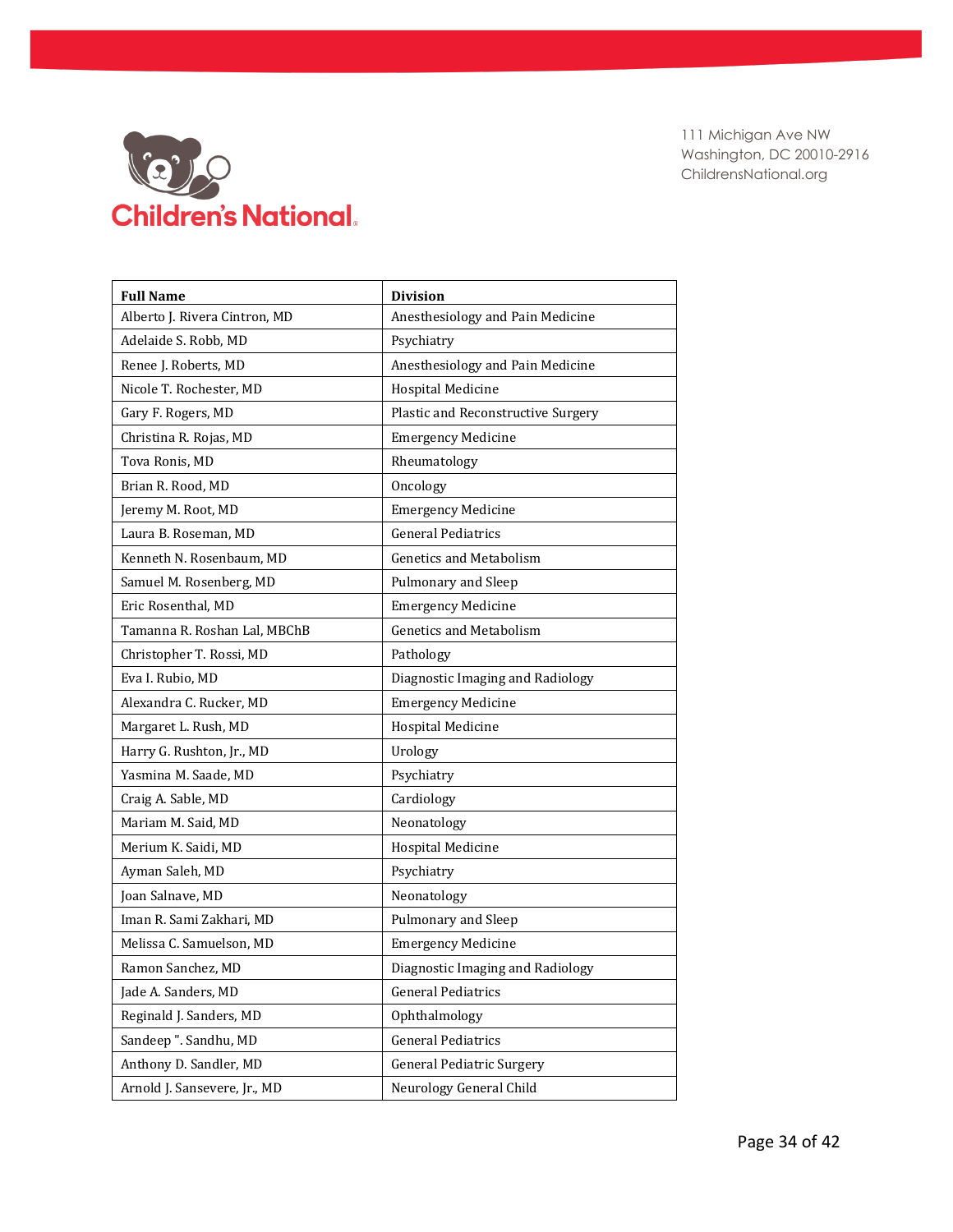

| <b>Full Name</b>             | <b>Division</b>                           |
|------------------------------|-------------------------------------------|
| Domiciano N. Santos, Jr., MD | Anesthesiology and Pain Medicine          |
| Christopher G. Sarkis, MD    | <b>Emergency Medicine</b>                 |
| Sarah E. Schaffer DeRoo, MD  | <b>General Pediatrics</b>                 |
| Erik M. Scheifele, DMD       | Oral Health                               |
| Cathy J. Scheiner, MD        | <b>Developmental Pediatrics</b>           |
| Sarah D. Schlatterer, MD     | Fetal and Transitional Medicine           |
| Reuven J. Schore, MD         | Oncology                                  |
| Meghan M. Schott, DO         | Psychiatry                                |
| John M. Schreiber, MD        | Neurophysiology                           |
| Jason W. Schroeder, MD       | Diagnostic Imaging and Radiology          |
| Brian R. Schultz, MD         | <b>Emergency Medicine</b>                 |
| Heidi K. Schumacher, MD      | <b>General Pediatrics</b>                 |
| Stacy D. Scott-McKinney, MD  | <b>General Pediatrics</b>                 |
| Teena Sebastian, MD          | Gastroenterology Hepatology and Nutrition |
| Sona Sehgal, MD              | Gastroenterology Hepatology and Nutrition |
| Nita L. Seibel, MD           | Oncology                                  |
| Rachel E. Selekman, MD       | Urology                                   |
| Edward Sepe, MD              | <b>General Pediatrics</b>                 |
| Priyanka S. Seshadri, MD     | Allergy and Immunology                    |
| Neha H. Shah, MD             | Hospital Medicine                         |
| Rahul K. Shah, MD            | Otolaryngology                            |
| Mahnaz Shahinfar, DMD        | Oral Health                               |
| Eglal Shalaby Rana, MD       | Diagnostic Imaging and Radiology          |
| Hemant P. Sharma, MD, MHS    | Allergy and Immunology                    |
| Karun V. Sharma, MD          | Diagnostic Imaging and Radiology          |
| Matthew P. Sharron, MD       | <b>Critical Care Medicine</b>             |
| Elizabeth S. Shashaty, MD    | <b>Hospital Medicine</b>                  |
| Kalpakam A. Shastri, DDS     | Oral Health                               |
| Haroon S. Shaukat, MD        | <b>Emergency Medicine</b>                 |
| William J. Sheehan, MD       | Allergy and Immunology                    |
| Evan D. Sheppard, MD         | Orthopaedic Surgery and Sports Medicine   |
| Hilary Sherman Weiss, DMD    | Oral Health                               |
| Elizabeth D. Sherwin, MD     | Cardiology                                |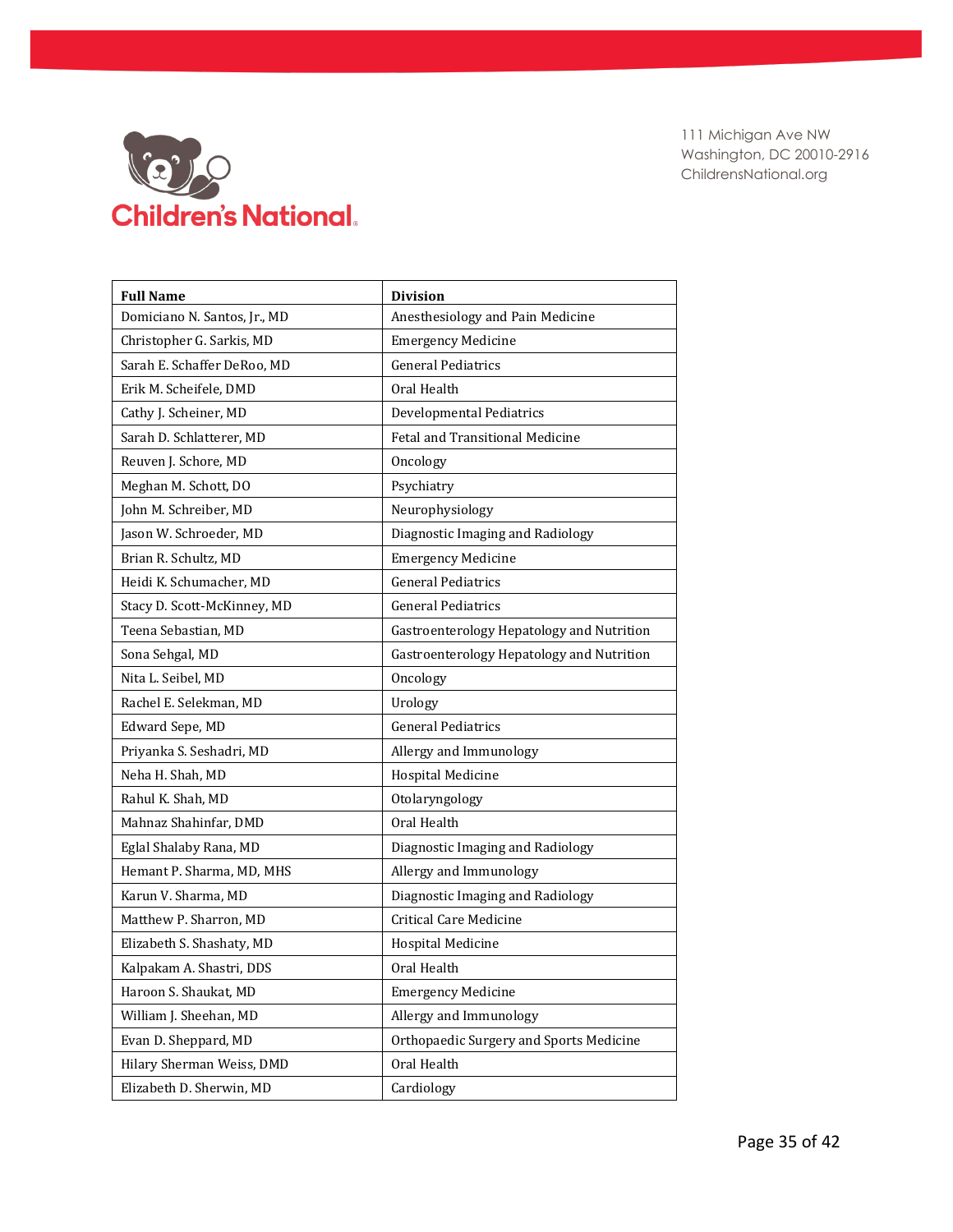

| <b>Full Name</b>               | <b>Division</b>                      |
|--------------------------------|--------------------------------------|
| Narendra S. Shet, MD           | Diagnostic Imaging and Radiology     |
| Anumeha S. Sheth, MD           | Neurophysiology                      |
| Rhonique T. Shields Harris, MD | <b>General Pediatrics</b>            |
| Amro Shihabi, DMD              | Oral Health                          |
| Kim J. Shimy, MD               | Endocrinology                        |
| Mi Ran Shin, MD                | Physical Medicine and Rehabilitation |
| Rachel G. Shnider, MD          | <b>General Pediatrics</b>            |
| Billie Lou Short, MD           | Neonatology                          |
| Michael Shoykhet, MD           | <b>Critical Care Medicine</b>        |
| Susan C. Shults-Scarlett, MD   | <b>General Pediatrics</b>            |
| Jeffrey W. Shupp, MD           | <b>General Pediatric Surgery</b>     |
| Natasha E. Shur, MD            | <b>Genetics and Metabolism</b>       |
| Dawn N. Sibanda, MD            | <b>Hospital Medicine</b>             |
| Melanie A. Siefman, MD         | <b>General Pediatrics</b>            |
| Laura J. Sigman, MD            | <b>Emergency Medicine</b>            |
| Tomas J. Silber, MD            | Adolescent and Young Adult Medicine  |
| Soleak Sim, MD                 | <b>General Pediatrics</b>            |
| Joelle N. Simpson, MD          | <b>Emergency Medicine</b>            |
| Ameet Singh, I, MD             | Otolaryngology                       |
| Pranava Sinha, MD              | Cardiovascular Surgery               |
| Claudine G. Sinsioco, MD       | Neurology General Child              |
| Maral K. Skelsey, MD           | Dermatology                          |
| Jay E. Slater, MD              | Allergy and Immunology               |
| Ariella T. Slovin, MD          | <b>General Pediatrics</b>            |
| Yael T. Smiley, MD             | <b>General Pediatrics</b>            |
| Sophia R. Smith, MD            | <b>Emergency Medicine</b>            |
| Karen L. Smith, MD             | <b>Hospital Medicine</b>             |
| Lamia M. Soghier, MD           | Neonatology                          |
| Michelle L. Solomon, MD        | <b>Hospital Medicine</b>             |
| Christopher F. Spurney, MD     | Cardiology                           |
| Jorge C. Srabstein, MD         | Psychiatry                           |
| Simranjeet S. Sran, MD         | Neonatology                          |
| Hemalatha Srinivasalu, MD      | Rheumatology                         |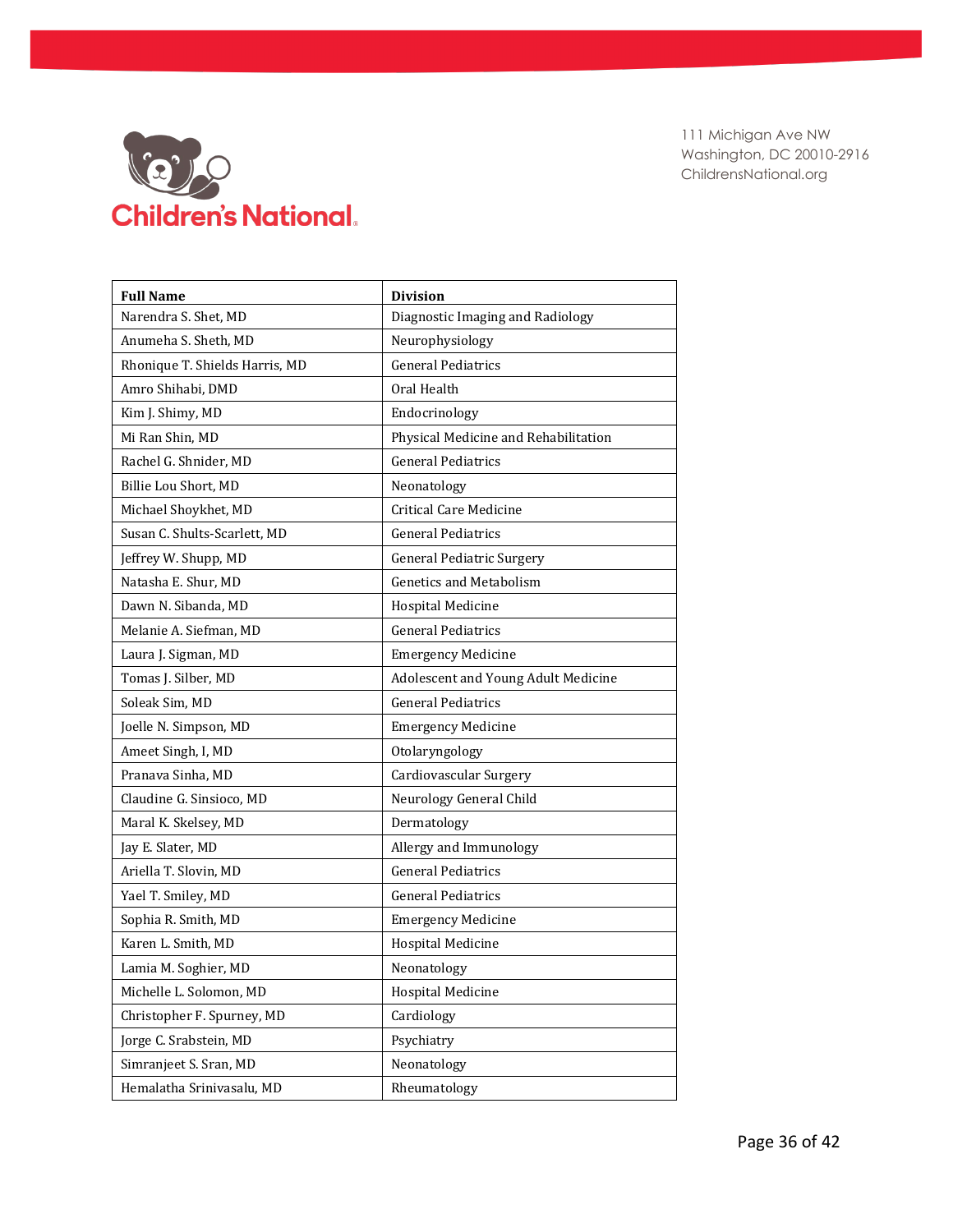

| <b>Full Name</b>            | <b>Division</b>                         |
|-----------------------------|-----------------------------------------|
| Steven F. Stasheff, MD      | Neurology General Child                 |
| Daniel M. Stein, MD         | Urology                                 |
| Kathryn A. Stigliano, MD    | <b>General Pediatrics</b>               |
| Theophil A. Stokes, MD      | Neonatology                             |
| Stacey T. Stokes, MD        | Hospital Medicine                       |
| Brian S. Stone, MD          | Neonatology                             |
| Jeffrey A. Strelzik, MD     | Neurology General Child                 |
| Emily J. Stumpf, DO         | Critical Care Medicine                  |
| Sangeeta D. Sule, MD        | Rheumatology                            |
| David C. Sullivan, MD       | <b>General Pediatrics</b>               |
| Nafeesa Sultana, DO         | Hospital Medicine                       |
| Marshall L. Summar, MD      | <b>Genetics and Metabolism</b>          |
| Geetha J. Susai, OD         | Ophthalmology                           |
| Hasan R. Syed, MD           | Neurosurgery                            |
| Sean Tabaie, MD             | Orthopaedic Surgery and Sports Medicine |
| Valentyna Tack, DO          | Neonatology                             |
| Nisha R. Tamaskar, MD       | Hospital Medicine                       |
| Pranoot Tanpaiboon, MD      | <b>Genetics and Metabolism</b>          |
| Beth A. Tarini, MD          | <b>General Pediatrics</b>               |
| Anupama R. Tate, DMD        | Oral Health                             |
| Brittany M. Taylor, MD      | <b>General Pediatrics</b>               |
| Jonathan O. Taylormoore, MD | Ophthalmology                           |
| Stephen J. Teach, MD        | <b>Emergency Medicine</b>               |
| Jonathan M. Teets, MD       | Anesthesiology and Pain Medicine        |
| Shawn Tejiram, MD           | <b>General Pediatric Surgery</b>        |
| Jennifer A. Tender, MD      | <b>General Pediatrics</b>               |
| Edna Termilus, MD           | <b>Emergency Medicine</b>               |
| Rosemary Thomas-Mohtat, MD  | <b>Emergency Medicine</b>               |
| James A. Thompson, MD       | Cardiology                              |
| Lisa S. Thompson, MD        | <b>Hospital Medicine</b>                |
| Karen M. Thomson, MD        | Anesthesiology and Pain Medicine        |
| John E. Tis, MD             | Orthopaedic Surgery and Sports Medicine |
| Laura S. Tochen, MD         | Neurology General Child                 |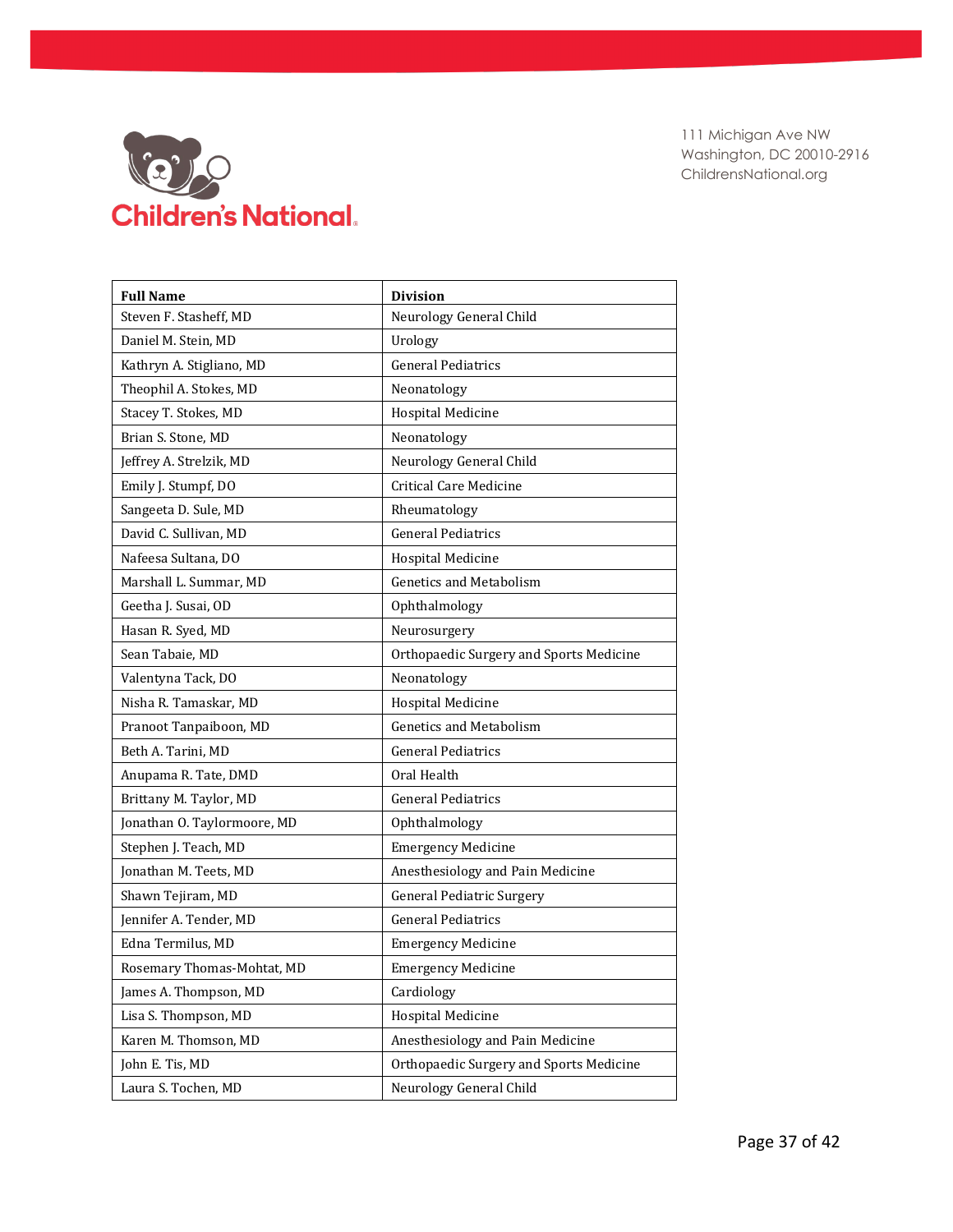

| <b>Full Name</b>            | <b>Division</b>                           |
|-----------------------------|-------------------------------------------|
| Stephanie J. Todd, MD       | <b>Hospital Medicine</b>                  |
| Keri N. Toner, MD           | <b>Blood and Marrow Transplantation</b>   |
| Manuel B. Torres, MD        | General Pediatric Surgery                 |
| Clarivet Torres, MD         | Gastroenterology Hepatology and Nutrition |
| Laura L. Tosi, MD           | Orthopaedic Surgery and Sports Medicine   |
| Taryn E. Travis, MD         | <b>General Pediatric Surgery</b>          |
| Theodore E. Trigylidas, MD  | <b>Emergency Medicine</b>                 |
| Michael Tsifansky, MD       | Cardiac Critical Care Medicine            |
| Michael Tsifansky, MD       | Pulmonary and Sleep                       |
| Tammy N. Tsuchida, MD       | Neurophysiology                           |
| Alicia M. Tucker, MD        | <b>General Pediatrics</b>                 |
| Sinan O. Turnacioglu, MD    | Developmental Pediatrics                  |
| Chloe Turner, MD            | <b>General Pediatrics</b>                 |
| Abigail M. Turner, MD       | Neurology General Child                   |
| Caitlin M. Tydings, MD      | Oncology                                  |
| Khandra Y. Tyler Beynum, MD | <b>General Pediatrics</b>                 |
| Jordan N. Tyris, MD         | <b>Hospital Medicine</b>                  |
| Colby M. Tyson, MD          | Psychiatry                                |
| Ukeme A. Ukoh, MD           | Neonatology                               |
| Chinwe C. Unegbu, MD        | Anesthesiology and Pain Medicine          |
| Ryan S. Uy, MD              | <b>Developmental Pediatrics</b>           |
| Susma S. Vaidya, MD         | <b>General Pediatrics</b>                 |
| Priya Vaidyanathan, MD      | Endocrinology                             |
| Songyos Valairucha, MD      | Anesthesiology and Pain Medicine          |
| Briony K. Varda, MD         | Urology                                   |
| Carly R. Varela, MD         | Oncology                                  |
| Soji M. Varghese, MD        | Neonatology                               |
| Anant Vatsayan, MD          | Blood and Marrow Transplantation          |
| Janelle D. Vaughns, MD      | Anesthesiology and Pain Medicine          |
| Caroll N. Vazquez-Colon, MD | Anesthesiology and Pain Medicine          |
| Ranjith Vellody, MD         | Diagnostic Imaging and Radiology          |
| Jennifer E. Verbesey, MD    | <b>General Pediatric Surgery</b>          |
| Nicole C. Verdun, MD        | Hematology                                |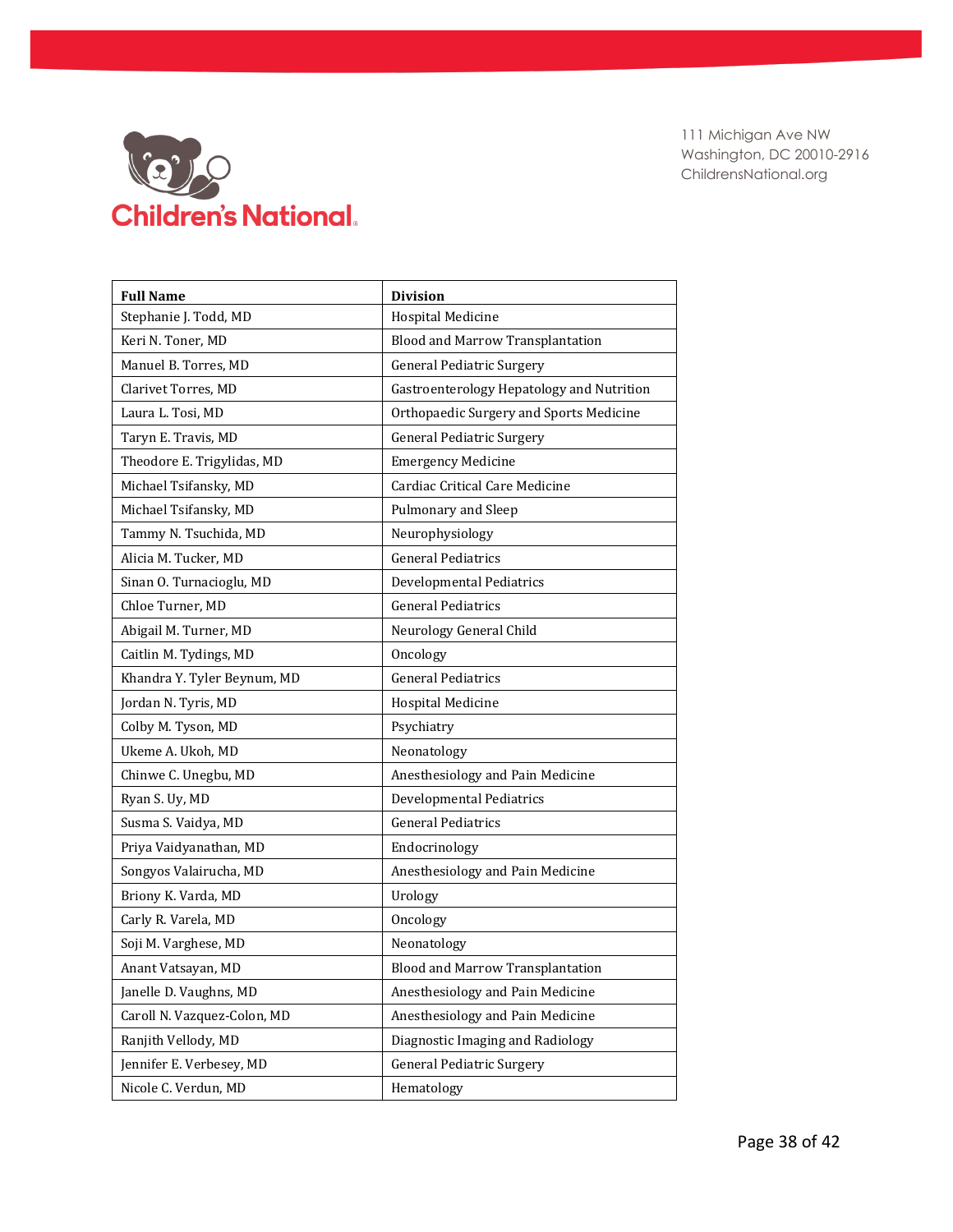

| <b>Full Name</b>           | <b>Division</b>                           |
|----------------------------|-------------------------------------------|
| Susan T. Verghese, MD      | Anesthesiology and Pain Medicine          |
| Maya A. Vernon, DDS        | Oral Health                               |
| L Gilbert Vezina, MD       | Diagnostic Imaging and Radiology          |
| Gonzalo C. Vicente, MD     | Ophthalmology                             |
| Eric J. Vilain, MD         | Endocrinology                             |
| Bernadette E. Vitola, MD   | Gastroenterology Hepatology and Nutrition |
| Thuy-Anh H. Vu, MD         | Neurology General Child                   |
| Thoai An Vuong, MD         | Anesthesiology and Pain Medicine          |
| Pranav K. Vyas, MD         | Diagnostic Imaging and Radiology          |
| Andrew T. Waberski, MD     | Anesthesiology and Pain Medicine          |
| Kitman Wai, MD             | <b>Critical Care Medicine</b>             |
| Zev L. Waldman, MD         | <b>Hospital Medicine</b>                  |
| Ryan M. Walk, MD           | <b>General Pediatric Surgery</b>          |
| Lucas A. Walker, MD        | <b>Critical Care Medicine</b>             |
| Susan C. Walley, MD        | <b>Hospital Medicine</b>                  |
| Mingfei Wang, MD           | Anesthesiology and Pain Medicine          |
| Caleb E. Ward, MD          | <b>Emergency Medicine</b>                 |
| Peter I. Warfield, MD      | <b>General Pediatrics</b>                 |
| Terry Watkin, MD           | Neurology General Child                   |
| Jennifer L. Webb, MD       | Hematology                                |
| Paul R. Weiner, MD         | <b>General Pediatrics</b>                 |
| Julie K. Weisman, MD       | Hematology                                |
| Mark I. Weissman, MD       | <b>General Pediatrics</b>                 |
| Jessica R. Weisz, MD       | <b>General Pediatrics</b>                 |
| Elizabeth M. Wells, MD     | Neurology General Child                   |
| Gil Wernovsky, MD          | Cardiology                                |
| Alexis L. Wesley, MD       | Fetal and Transitional Medicine           |
| David L. Wessel, MD        | <b>Critical Care Medicine</b>             |
| Lee T. White, MD           | Neonatology                               |
| Ariel B. White, MD         | Adolescent and Young Adult Medicine       |
| Matthew T. Whitehead, MD   | Diagnostic Imaging and Radiology          |
| Mekela Whyte-Nesfield, MD  | <b>Critical Care Medicine</b>             |
| Bernhard L. Wiedermann, MD | <b>Infectious Diseases</b>                |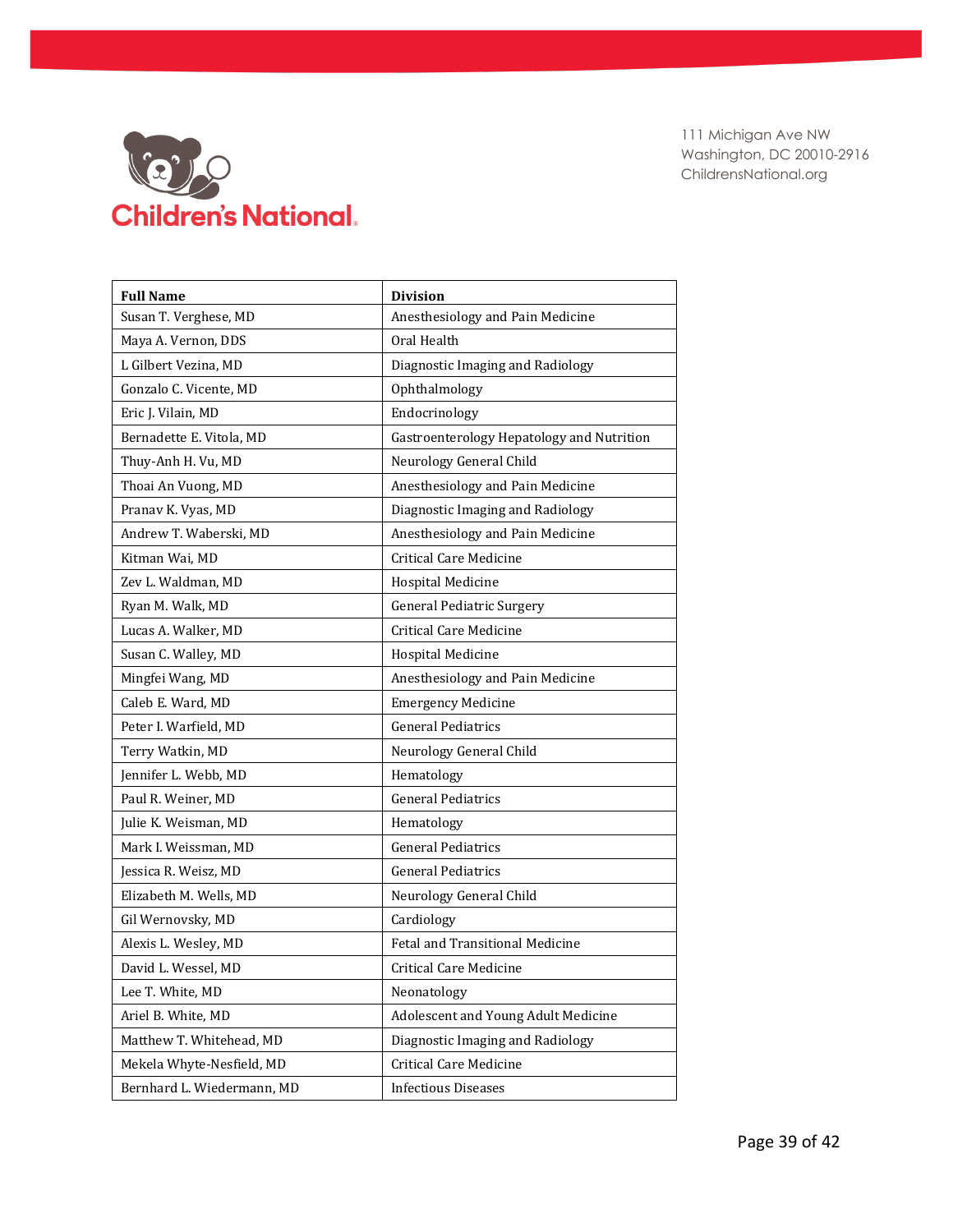

| <b>Full Name</b>             | <b>Division</b>                           |
|------------------------------|-------------------------------------------|
| Christina M. Wiedl, DO       | Oncology                                  |
| Renee C. Willett, MD         | Cardiac Critical Care Medicine            |
| Laura M. Willing, MD         | Psychiatry                                |
| Emily L. Willner, MD         | <b>Emergency Medicine</b>                 |
| Robert H. Wilson, MD         | Orthopaedic Surgery and Sports Medicine   |
| Dennis R. Wirt, MD           | <b>General Pediatrics</b>                 |
| Birte Wistinghausen, MD      | Oncology                                  |
| Amy H. Wolfe, MD             | Critical Care Medicine                    |
| Jaime L. Wolfe, MD           | Gastroenterology Hepatology and Nutrition |
| Edward C. Wong, MD           | Laboratory Medicine                       |
| Monika M. Woods, MD          | <b>General Pediatrics</b>                 |
| Kathy A. Woodward-Murray, MD | Adolescent and Young Adult Medicine       |
| Caroline C. Wright, MD       | Anesthesiology and Pain Medicine          |
| Peter D. Wu, MD              | <b>Emergency Medicine</b>                 |
| Bhupender Yadav, MD          | Diagnostic Imaging and Radiology          |
| Elizabeth C. Yang, MD        | Oncology                                  |
| Nada A. Yazigi, MD           | Gastroenterology Hepatology and Nutrition |
| Amy F. Yeager, MD            | <b>Emergency Medicine</b>                 |
| Can Yerebakan, MD            | Cardiovascular Surgery                    |
| Soo Youn Yi, MD              | <b>General Pediatric Surgery</b>          |
| Alexandra B. Yonts, MD       | <b>Infectious Diseases</b>                |
| Estelle S. Yoo, MD           | Otolaryngology                            |
| Susanne H. Yoon, MD          | Neurology General Child                   |
| Helen Z. Yoon, MD            | Neonatology                               |
| Megan L. Young, MD           | Orthopaedic Surgery and Sports Medicine   |
| Jennifer L. Young, MD        | <b>General Pediatrics</b>                 |
| Tamiko B. Younge, MD         | Neonatology                               |
| Gregory K. Yurasek, MD       | Cardiac Critical Care Medicine            |
| Sarah K. Zaidi, MD           | Pulmonary and Sleep                       |
| George H. Zalzal, MD         | Otolaryngology                            |
| Habib G. Zalzal, MD          | Otolaryngology                            |
| Pavan Zaveri, MD             | <b>Emergency Medicine</b>                 |
| Alonso G. Zea Vera, MD       | Neurology General Child                   |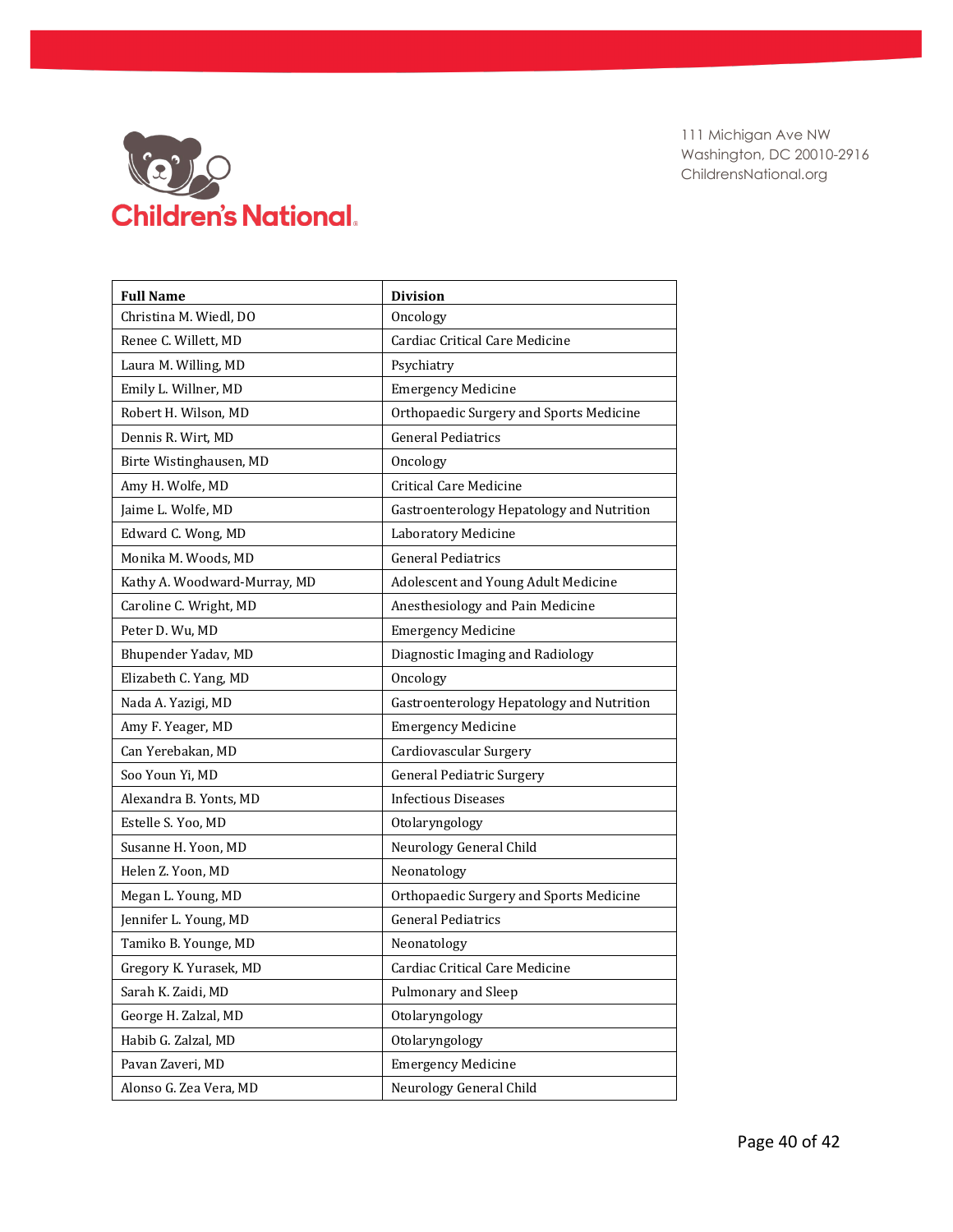

| <b>Full Name</b>                | <b>Division</b>                           |
|---------------------------------|-------------------------------------------|
| Tesfaye Zelleke, MD             | Neurophysiology                           |
| Jonathan Zember, MD             | Diagnostic Imaging and Radiology          |
| Xian Zhao, MD                   | <b>Emergency Medicine</b>                 |
| Leah F. Brasch, MD              | <b>General Pediatrics</b>                 |
| Helene D. Felman, MD            | <b>General Pediatrics</b>                 |
| Geeta Jain, MD                  | <b>General Pediatrics</b>                 |
| Ingrid D. Mazique, MD           | <b>General Pediatrics</b>                 |
| Ashley J. Moss, MD              | <b>General Pediatrics</b>                 |
| Tara A. Altepeter, MD           | Gastroenterology Hepatology and Nutrition |
| Carrie E. Diamond, MD           | Hematology                                |
| Doran L. Fink, MD               | <b>Infectious Diseases</b>                |
| Ellen A. Goldmuntz, MD          | Rheumatology                              |
| Carla R. Hanash, MD             | Cardiology                                |
| Stuart S. Kaufman, MD           | Gastroenterology Hepatology and Nutrition |
| Youssef A. Kousa, DO            | Neurology General Child                   |
| Paul S. Kruszka, MD             | <b>Genetics and Metabolism</b>            |
| Alejandro Luina Contreras, MD   | Pathology                                 |
| Sylvan S. Mintz, DDS            | Oral Health                               |
| Monica S. Pearl, MD             | Diagnostic Imaging and Radiology          |
| Gnel Pivazyan, MD               | Neurosurgery                              |
| Gautam Siram, MD                | Orthopaedic Surgery and Sports Medicine   |
| Eleanor I. Smith Khuri, MD      | <b>General Pediatrics</b>                 |
| Katherine T. Stanley, MD        | Endocrinology                             |
| Alicia T. Widge, MD             | Allergy and Immunology                    |
| Tianzan Zhou, MD                | Neurosurgery                              |
| Mohamed A. Atalla, MD           | Urology                                   |
| Michelle D. Barnes Marshall, MD | <b>General Pediatrics</b>                 |
| Virginia G. Cohen, MD           | <b>General Pediatrics</b>                 |
| Ariel M. Dubelman, MD           | <b>General Pediatrics</b>                 |
| Linda H. Goldstein, MD          | <b>General Pediatrics</b>                 |
| Christi G. Hay, MD              | <b>General Pediatrics</b>                 |
| Tuere A. Hughes-Kapenzi, MD     | General Pediatrics                        |
| Hyunbo H. Kim, MD               | <b>General Pediatrics</b>                 |